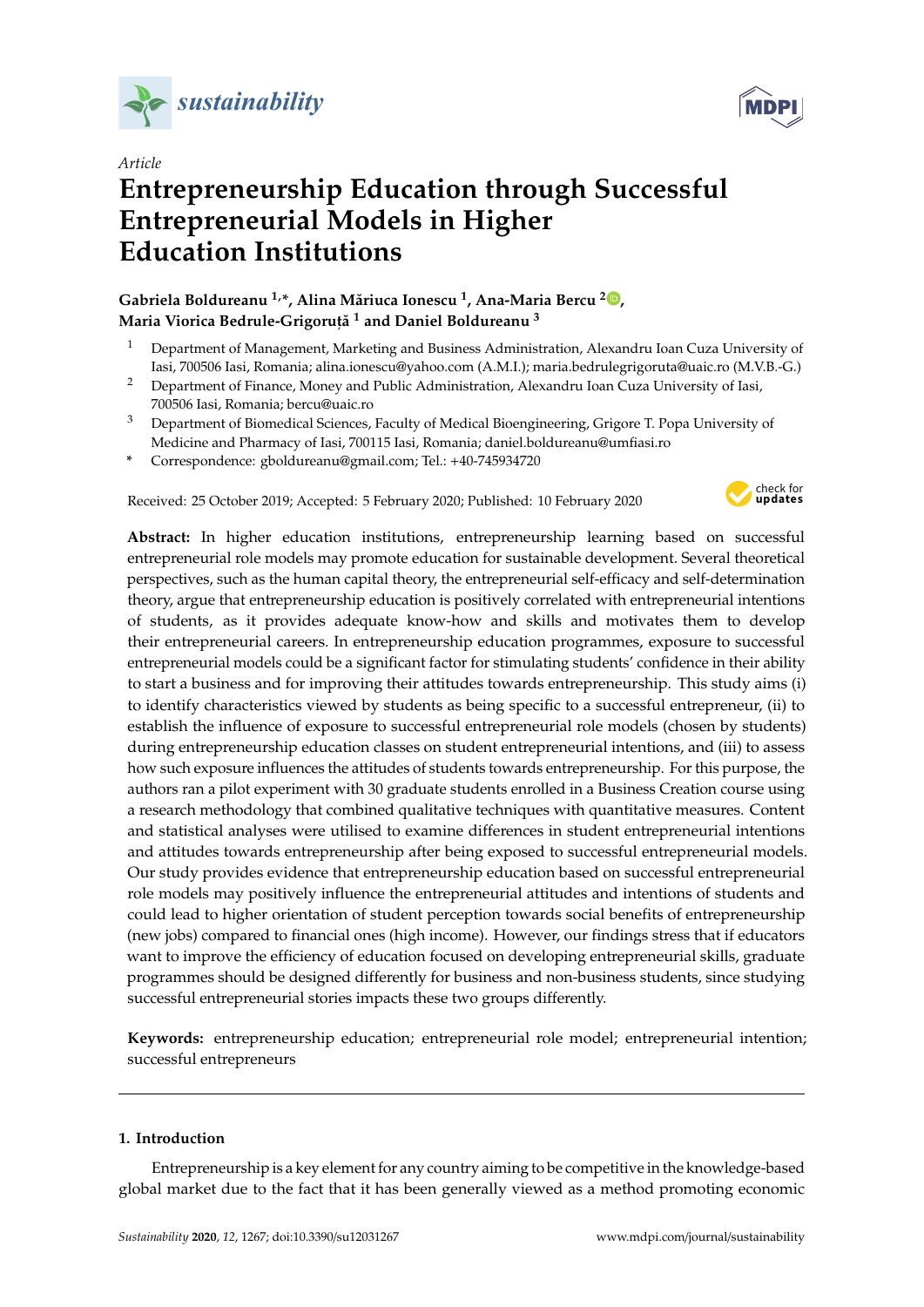growth, creativity, and innovation. This view has led to a growing interest in developing educational programmes that encourage and enhance entrepreneurship.

Although a consensus has not been reached on whether entrepreneurship can be encouraged through education, a significant amount of literature on this issue [\[1](#page-28-0)[–5\]](#page-28-1) acknowledges the positive contribution of entrepreneurship education on the development of people's know-how, skills, as well as on the enhancement of entrepreneurial attitude and intention.

As for the integration of entrepreneurship education into higher education, studies [\[6](#page-28-2)[,7\]](#page-28-3) stress its importance, so that 21st century universities can become important engines of technological development and economic growth.

Inclusion into academic programmes of specific disciplines dealing with company creation [\[8\]](#page-28-4), creation of self-employment support units and university seedbed development, or creativity and entrepreneurship workshops are a few examples of initiatives developed within universities aimed to encourage students to create companies [\[5\]](#page-28-1). Moreover, educational institutions make yearly efforts to provide students with entrepreneurial role models in the classrooms [\[9\]](#page-28-5).

In Romania, starting in 2002, the Ministry of Education and Research, mostly due to the pressure of international programmes, introduced the discipline Entrepreneurial Education into secondary education curricula, and later, in 2013, into higher education programmes when the EU adopted the 2020 Entrepreneurship Action Plan [\[10\]](#page-28-6), which, along with other provisions, streamlined the development of entrepreneurship education and training.

In the last years, Romanian universities have taken significant steps to integrate entrepreneurship education into academic programmes at all higher education insitutions. These measures mainly include introduction of theoretical courses on entrepreneurship into the curricula for undergraduate and graduate students, and organization of events promoting entrepreneurship. These events are aimed to create and develop a pro-entrepreneurial attitude among students and to equip them with knowledge on entrepreneurship to make them view entrepreneurship as a viable career option [\[11\]](#page-28-7). Communication with the business community and student involvement in this process have been facilitated through business hub infrastructure. Student entrepreneurial associations and technology transfer centres have been set up in several Romanian universities, but there are still only a few such centres.

Even if there had been several initiatives employing different pedagogical designs for entrepreneurship education, things have started to change quite recently, and few attempts have been undertaken to assess how different teaching methods of entrepreneurship education influence the attitude towards entrepreneurship and the entrepreneurial intentions of students in Romanian universities. Even less studied is the degree to which pedagogical design of entrepreneurship education within master's programmes has similar or different effects on different BA degree graduates. In fact, researchers identified the need of deeper investigation that directly links student/graduate entrepreneurial outcomes to different pedagogical methods [\[12\]](#page-28-8), as well as the need to consider how the contextual factors, such as student background in entrepreneurship education, impact research [\[13\]](#page-28-9).

This study fills this knowledge gap and describes a pilot experience that was carried out with graduate students enrolled in a Business Creation course in a Romanian university, with the aim to assess the influence of exposure to successful entrepreneurial models on students by taking into consideration the views of students on entrepreneurial success. This way, each participant chooses his or her own model, learning from it, but also learns from the role models chosen by their peers.

Individuals are attracted to role models they perceive as being similar to them in terms of their characteristics, behaviour or goals (role aspect), and from whom they can learn specific skills or competencies (model aspect) [\[9\]](#page-28-5). Therefore, a successful entrepreneur possessing such characteristics could enable an individual to cope with the challenges and demands of the business environment. Studies report that successful entrepreneurial models can have a positive impact on both the attitudes of individuals towards entrepreneurship and on their entrepreneurial intentions [\[9,](#page-28-5)[14](#page-28-10)[–24\]](#page-28-11).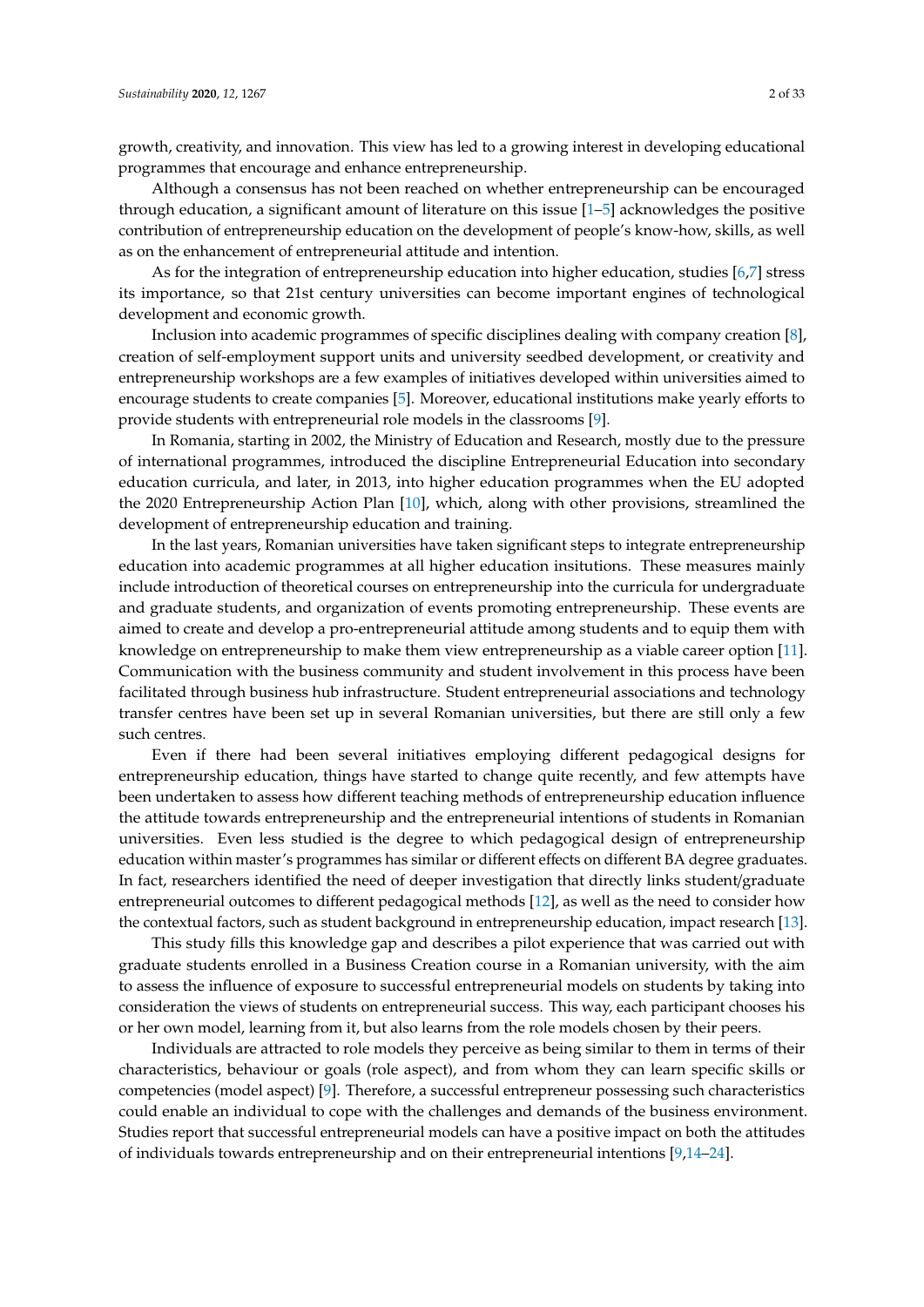Although the existence of entrepreneurial models has become a common practice, the influence of these role models on entrepreneurial attitudes and intentions of students has not been researched enough in the academic context.

The goals of our research are threefold: (i) to identify which characteristics students view as being specific to a successful entrepreneur; (ii) to establish the influence that the exposure to successful entrepreneurial role models (chosen by students) during entrepreneurship education classes has on student entrepreneurial intentions; (iii) to establish how this exposure influences the attitudes of students towards entrepreneurship.

For this purpose, we have designed several research steps. The study first presents the theoretical framework that includes a literature review of successful entrepreneur profiling and the influence of entrepreneurial role models on entrepreneurial intention and attitude towards entrepreneurship. Then, the review is used to formulate the research questions and to streamline the role of student exposure to successful entrepreneurial models in entrepreneurship education. The next section describes the research methodology (sample and data collection, research steps, used methods). Finally, we discuss the main results concerning student perceptions of successful entrepreneur profiles, and present our findings on how student perceptions of entrepreneurship have changed due to their exposure to successful entrepreneurial models.

#### **2. Theoretical Framework and Hypotheses**

#### *2.1. Successful Entrepreneur Profile*

Both researchers and experts in entrepreneurship have reported that establishment of new companies is a key element in the process of development and growth [\[25\]](#page-28-12), the entrepreneur being defined as an individual undertaking risks, making plans, supervising and monitoring, organizing and controlling the business [\[26\]](#page-29-0), as well as maximizing business opportunities [\[27\]](#page-29-1), taking the initiatives, organizing the socio-economic mechanisms and accepting the risk of failure [\[28\]](#page-29-2), being a leader and an innovator [\[29\]](#page-29-3).

William Gartner [\[30\]](#page-29-4) conducted an extensive study comparing the main research on entrepreneurship. Gartner's study reported on a number of characteristics of entrepreneurs, such as preference for risk, independence, optimism, creativity, initiative, leadership, desire for success, etc.

In more recent studies, there are found features outlining the profile of a classical entrepreneur, namely, a developed sense of independence, the desire to take responsibility and run a business, increased capacity for intense and lasting effort, preference for moderate risk-taking in business; rapid reaction, prompt decisions in current activity, efficient organization of working time [\[31\]](#page-29-5).

What distinguishes a classical entrepreneur from a modern one are the characteristics enabling an entrepreneur cope with the ongoing challenges and demands of the business environment. A study conducted in northeastern Thailand on a sample of 391 entrepreneurs identified a series of characteristics of successful entrepreneurs: a spirit of business, proactivity, competitive advantage, sustainability, orientation towards human capital and company performance [\[32\]](#page-29-6). Also, the characteristics of successful entrepreneurs differ by stage of business development [\[33\]](#page-29-7). However, regardless of their business development stage, the orientation towards the future and the less fatalistic perspective are linked to greater success in entrepreneurship.

A more unconventional approach to successful entrepreneur profiling was suggested by Jeremy Snepar [\[34\]](#page-29-8), who contends that entrepreneurs feel comfortable with professional discomfort. So, entrepreneurs risk their reputations and livelihoods to follow an unconventional or unpopular approach to solving a problem [\[34\]](#page-29-8) (p. 1521).

It seems that today resilience is one of the most important features of successful entrepreneurs. Resilience enables entrepreneurs to overcome crises, critical situations, and to get over failures, emerging even stronger than before. Entrepreneurial resilience is a less debated topic, the main two lines of research being focused on behaviour and experience of parents and the two process-linked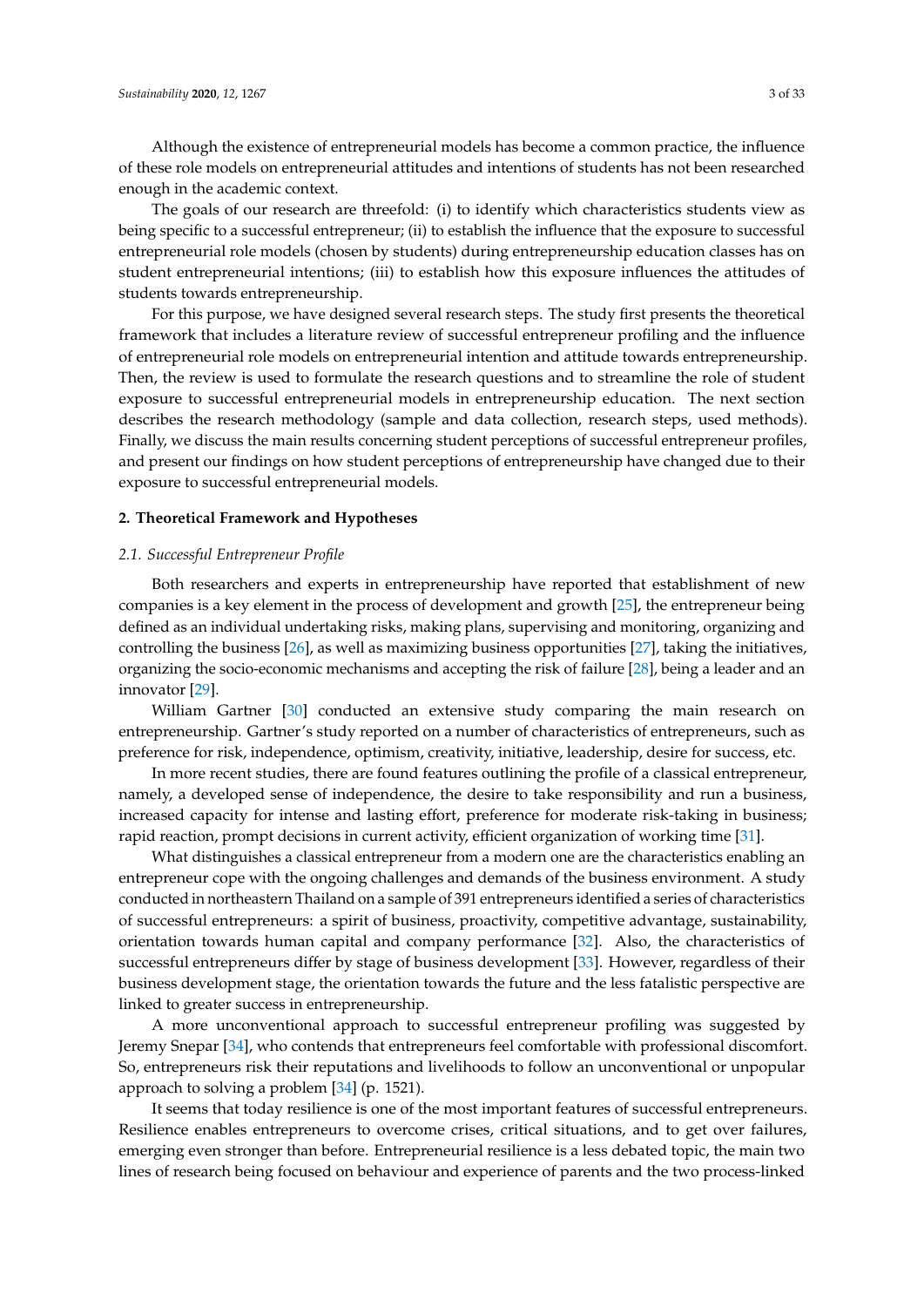factors (entrepreneurial learning and experience, as well as the entrepreneur's professional attitude and behaviour) [\[35\]](#page-29-9).

#### *2.2. Entrepreneurial Role Models*

It has generally been accepted that the existence of an entrepreneurial role model is a key influence factor in the entrepreneur's decision to start a business. A significant part of the literature in the field on the decision to start a business includes background or antecedent factors that underlie the entrepreneurial decision, including the role model's influence on the thinking process of the potential entrepreneur [\[36\]](#page-29-10).

The effect of role models is a sociological phenomenon that has been extensively studied [\[37,](#page-29-11)[38\]](#page-29-12). In entrepreneurship research [\[21,](#page-28-13)[39\]](#page-29-13), it is used as an informal institutional factor that can act as an incentive for entrepreneurial activity [\[23\]](#page-28-14). Fornahl [\[20\]](#page-28-15) noted the positive role that entrepreneurial examples play among the institutional factors influencing entrepreneurial activity.

Individual decisions to adopt certain behaviour are often influenced by the behaviour and opinions of other individuals through the example provided and the identity they display [\[40\]](#page-29-14). This is also the case with occupational choice [\[41\]](#page-29-15), in general, and the choice of becoming an entrepreneur [\[18\]](#page-28-16), in particular, as many entrepreneurs declare that the decision to go into business and the way they have developed their businesses have been influenced by the examples of other people who have served as entrepreneurial models [\[21\]](#page-28-13). Role models refer to individuals who provide examples that can be followed by others, and which may stimulate or inspire other individuals to make certain decisions, including career-related decisions, and to reach certain goals [\[21\]](#page-28-13). Gibson [\[38,](#page-29-12)[42\]](#page-29-16) defined the role model as a person whom an individual perceives as being, to a certain extent, similar to himor herself, and, because of this similarity, the individual wishes to imitate (or to avoid, in particular) certain characteristics or behaviours of that person [\[43\]](#page-29-17).

In his dissertation, McCullough [\[43\]](#page-29-17) adopts a slightly modified version of Gibson's definition, describing the role model as a person with whom an individual identifies him- or herself to some degree, and whom one may wish to emulate (or avoid). This definition enables the observer to select a role model without recognizing the resemblance and, nevertheless, wishing to emulate the model in whole or in part.

Gibson [\[38\]](#page-29-12) (p. 136) clarifies the meaning of the role model expression on the basis of two theoretical constructs, namely, 'the concept of role and the tendency of individuals to identify with other people . . . and the concept of modeling, the psychological matching of cognitive skills and patterns of behavior between a person and an observing individual'. So individuals are attracted to role models that are perceived as similar in terms of their characteristics, behaviour, or goals (role aspect) and from whom they are able to learn certain skills or competencies (model aspect) [\[9\]](#page-28-5). In the literature [\[26](#page-29-0)[,30\]](#page-29-4), the phenomenon of role models is explained by the theory of identification (role) and the theory of social learning.

As noted by Bosma et al.  $[9]$ , role identification can be seen as a cognitive response to an individual's conviction that another person's characteristics (the model) are close to their own motivations and character [\[44\]](#page-29-18), and that this model plays a desirable social role or occupies an attractive position [\[45\]](#page-29-19). Bosma et al. [\[9\]](#page-28-5) observed that identification of roles can be manifested by forming or adapting individual preferences [\[46\]](#page-29-20), through imitative behaviour [\[44\]](#page-29-18), motivational and inspirational effects [\[41\]](#page-29-15), or legitimacy and encouragement [\[47–](#page-29-21)[49\]](#page-29-22).

Social learning theory and social cognitive theory [\[50,](#page-29-23)[51\]](#page-29-24) argue that individuals are attracted to role models that can help them develop further by learning new tasks and skills [\[38\]](#page-29-12). Therefore, individuals learn by following examples of people who perform well in an area in which they themselves want to be involved or excel [\[9\]](#page-28-5).

Entrepreneurial role models can range from people in the individual's close circle (relatives, friends, colleagues, acquaintances) to well-known national or international personalities, but with whom the individual has not interacted personally, such as Bill Gates or Steve Jobs, for example. A role model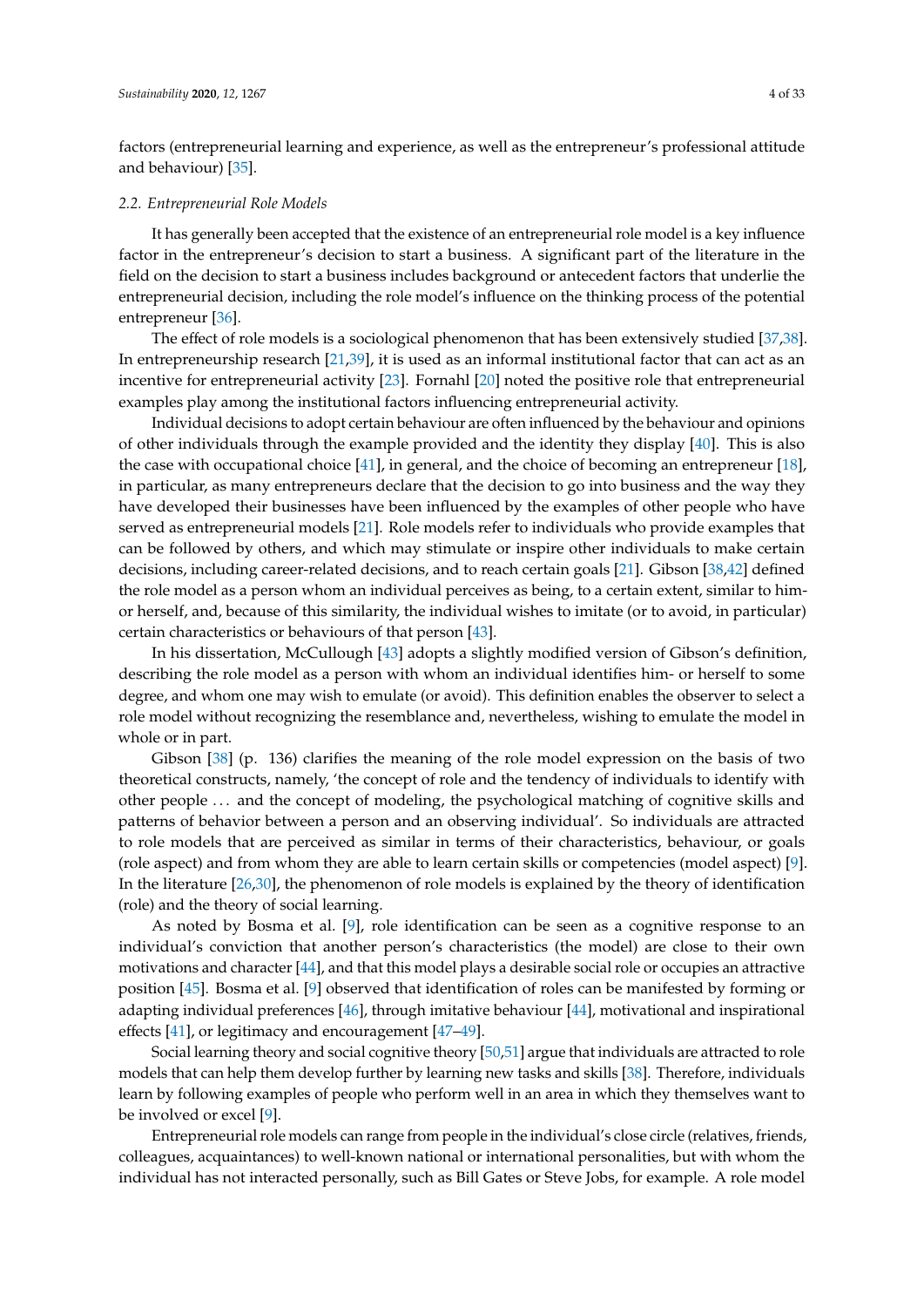can be a real one, when an individual has a direct relationship with the role model, or it can be a virtual role model, with no interaction, but who can be followed on TV, performing live, on radio, or reading about it [\[43\]](#page-29-17).

Role models can influence the entrepreneurial approaches of individuals in different stages of the entrepreneurial process, fulfilling varied roles, such as facilitator in detecting opportunities and generating business ideas in the innovation stage, stimulating in the event-triggering stage and legitimizing during the implementation phase, as getting to know successful entrepreneurs makes the act of becoming one yourself seem more credible [\[16\]](#page-28-17). People in close contact with an entrepreneurial role model are more inclined to develop a desire and confidence to create their own businesss [\[23\]](#page-28-14). Also, the influence of entrepreneurial models can appear in various forms [\[23\]](#page-28-14):

- A greater likelihood for a person to adopt entrepreneurial intentions when he or she is personally acquainted with individuals who have recently become entrepreneurs. The presence of an entrepreneurial role model in the family or in close social environment can make a person contemplate such a career alternative and/or shift cognitive attention towards the search for possible entrepreneurial opportunities [\[19\]](#page-28-18).
- A focus of the individual's attention on specific opportunities inspired by activities of the role model that modify his/her cognitive perceptions as to favour his/her decision to actively pursue entrepreneurial activities aimed at creating his/her own business [\[21\]](#page-28-13).
- Influence of assessing an option to set up a business through cognitive representation and comparison with other existing entrepreneurs [\[20\]](#page-28-15). The final decision to actually start a new business is most often based on the subjective assessment of the founding decision over other alternative career and life options [\[38\]](#page-29-12). According to Fornahl [\[20\]](#page-28-15), positive entrepreneurial examples can lead to an increased likelihood for setting up a firm.

Bosma et al. [\[9\]](#page-28-5) identified three main lines of research in the empirical literature exploring the link between the presence of entrepreneurial models and the decision to become an entrepreneur: effect of parental role models, influence of networks and peer groups, and regional perspective (or regions with high levels of entrepreneurship).

The first line of research investigates the effect of parental role models, respectively, the existence of a positive relationship between the decision to start a business and having parents who are, or have been, entrepreneurs, a relationship explained especially through genetic inheritance, the possibility of learning from the business and family, or having financial support. Studies on family background pinpoint the positive relationship between the presence of role models in the family and the emergence of entrepreneurs. Collins, Moore, and Unwalla [\[52\]](#page-29-25) were the first who empirically verified whether the influence to set up a new venture goes back to entrepreneur's childhood and family circumstances [\[8\]](#page-28-4). Fayolle, Gailly, and Lassas-Clerc [\[2\]](#page-28-19) stated that business creation intentions are stronger when the degree of self-efficacy increases due to presence of entrepreneurial role models, and when influence comes from several close relatives.

Parental role models can influence children in becoming entrepreneurs. According to Brennan, Morris and Schindehutte [\[53\]](#page-29-26), children of entrepreneurial mothers, who perceive their role models as positive and successful, are prone to imitate these role models [\[54\]](#page-29-27). At the same time, many business owners involve children in their businesses from an early age. This situation increases the likelihood that a young potential entrepreneur will develop an affinity for entrepreneurship more or less through osmosis and will absorb useful entrepreneurial knowledge and experience when entering the entrepreneurial world by joining a family business, starting a new business, or buying a business [\[36\]](#page-29-10).

The second line of research discusses the influence of networks and peer groups on the decision to become an entrepreneur by offering entrepreneurial models and access to information.

Baucus and Human [\[55\]](#page-30-0) studied retirees from companies included in the Fortune 500 who then started their own businesses, and found three main factors that positively affect the entrepreneurial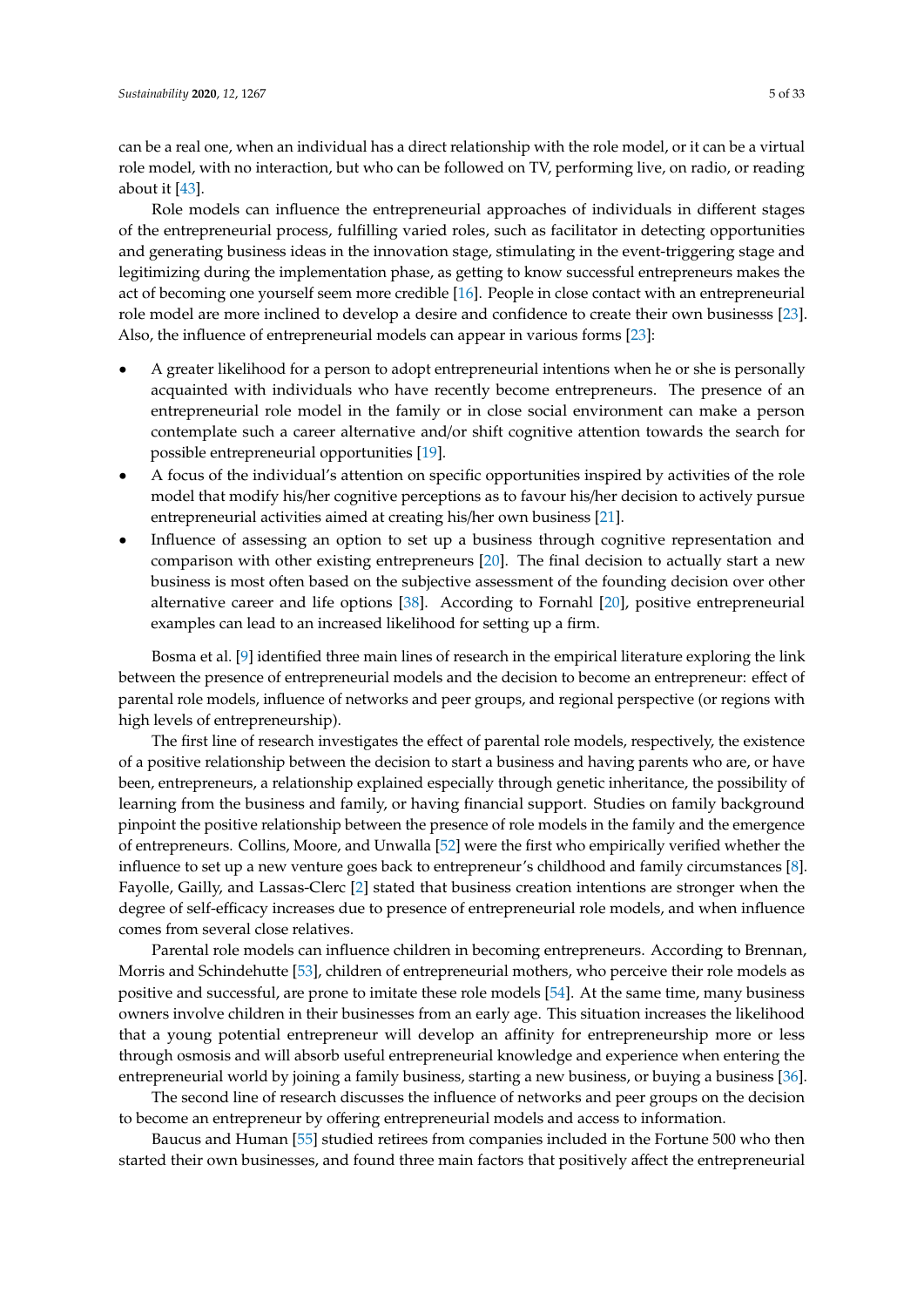process [\[36\]](#page-29-10): networking, vision of departure (voluntary vs. involuntary), and previous employment experience, which included either owning a business or having an entrepreneurial role model.

Another way in which social networks and support groups contribute to stimulating entrepreneurial actions is given by the fact that entrepreneurs use their social networks to search for information about markets, industries, administrative regulations, and potential pitfalls [\[9\]](#page-28-5).

The third line of research that focuses on the association between exposure to entrepreneurial models and the decision to become an entrepreneur is one that adopts an aggregate, regional perspective, in which regions with high levels of entrepreneurship can encourage the emergence of new entrepreneurial initiatives by facilitating finding a suitable example or obtaining information or resources from other entrepreneurs. At the same time, the presence of other entrepreneurs contributes to the legitimation of aspirations and entrepreneurial actions [\[49\]](#page-29-22).

Concerning the influence of role models on entrepreneurial career choice, Karimi et al. [\[56\]](#page-30-1) identified in the literature two hypotheses on the relationship between role models and career choice: the first hypothesis is based on Social Cognitive Career Theory [\[57\]](#page-30-2) and argues that career models serve as contextual support, having a direct effect on the career decision-making process, which means that the presence of role models or their knowledge directly influences entrepreneurial career intentions and options [\[22\]](#page-28-20); the second hypothesis is based on the Theory of Planned Behaviour [\[15\]](#page-28-21), and suggests that role models, as exogenous factors, indirectly influence career-related intention through its antecedents, and this means that role models affect entrepreneurial intention, but only if they affect the person's attitude [\[14](#page-28-10)[,15\]](#page-28-21) and perceived ability to succeed in a new business. Kolvereid [\[17\]](#page-28-22) also concluded that role models indirectly influence intentions by their effect on the antecedents of career choice intentions, namely attitude, subjective norms, and perceived behavioural control [\[56\]](#page-30-1).

#### *2.3. Entrepreneurship Education of Students Using Successful Entrepreneurial Role Models*

Watson [\[58\]](#page-30-3) points out that education of an entrepreneur differs from simple employee training, underlining the major role of education and study on final results.

As for entrepreneurial education of the young, especially in terms of entrepreneurial spirit development among this category, the European Commission developed the Entrepreneurship Action Plan 2020 [\[10\]](#page-28-6), which is based on the following strategies: development of education and training in the field of entrepreneurship; creation of proper business environment; models and involvement of specific groups. Both educational institutions and successful entrepreneurs, who can be true models in influencing one's entrepreneurial attitude and intention, can play an important role in the entrepreneurial education of the young [\[59](#page-30-4)[,60\]](#page-30-5).

Entrepreneurship education exposes students to examples of successful business planning, or to proactive interaction with successful practitioners [\[61](#page-30-6)[,62\]](#page-30-7). Bae et al. [\[63\]](#page-30-8) argue that such pedagogical elements provide coping strategies, which contribute to maintaining motivation and interest, leading to higher expectations of success [\[64\]](#page-30-9) and to increased entrepreneurial self-efficacy [\[65\]](#page-30-10).

Gibson [\[38\]](#page-29-12) (p. 149) observes that the importance of role models consists of three interdependent functions: "to provide learning, to provide motivation and inspiration and to help individuals define their self-concept". Nauta and Kokaly [\[66\]](#page-30-11) also argue that role models can provide to entrepreneurs practical support and guidance, calling this component learning through support.

Bosma et al. [\[9\]](#page-28-5) summarize the functions of entrepreneurial role models defined by Gibson [\[38\]](#page-29-12) and by Nauta and Kokaly [\[66\]](#page-30-11) as four interdependent functions: (i) inspiration and motivation (the role model creates awareness and motivates people to start), (ii) increasing self-efficacy (the role model makes people confident that they can reach a certain goal); (iii) learning by example (the role model provides guidance for action) and (iv) learning through support (the role model provides assistance or practical advice). The authors argue that the first two functions result (indirectly) from the theory of role identification, while the third and fourth are implied by the theory of social learning.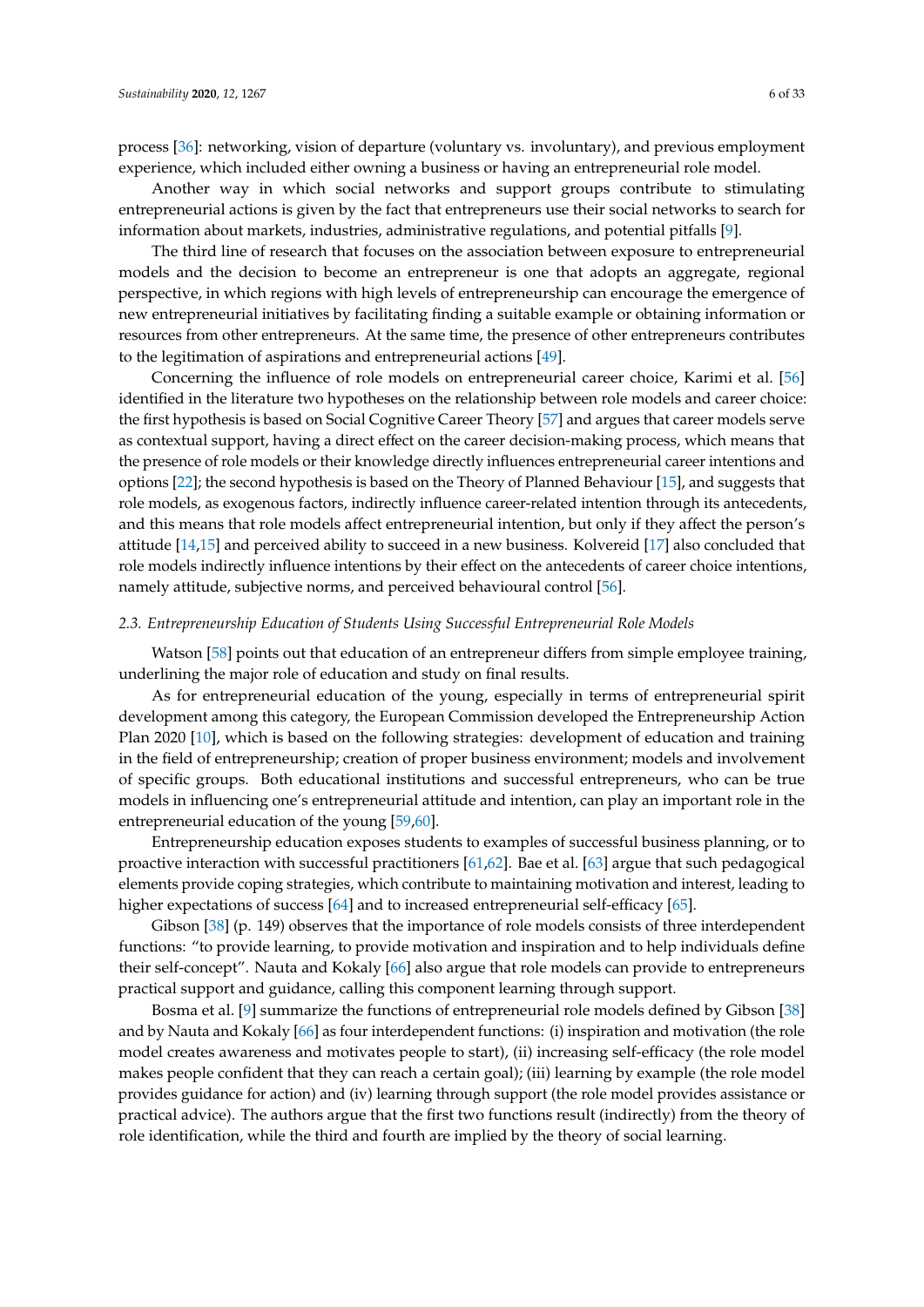2.3.1. Entrepreneurship Education through Successful Entrepreneurial Models and Entrepreneurial Intention

Bae et al. [\[63\]](#page-30-8) discuss the two theoretical perspectives arguing that entrepreneurship education is positively correlated with entrepreneurial intentions: the human capital theory [\[67\]](#page-30-12) and the entrepreneurial self-efficacy [\[68\]](#page-30-13).

Recent empirical studies [\[69](#page-30-14)[–71\]](#page-30-15) confirm the link between human, financial, and social capital, on the one hand, and entrepreneurship, on the other hand. In this context, entrepreneurial role models can be seen as a possible source of relevant human or social capital.

Martin, McNally, and Kay [\[72\]](#page-30-16) found a statistically significant relationship between entrepreneurship education and human capital outcomes, such as knowledge and skills related to entrepreneurship, a positive perception of entrepreneurship and entrepreneurial intentions.

According to findings of Liñán and Fayolle [\[73\]](#page-30-17) in their extensive systematic literature review on entrepreneurial intentions, among the background factors that influence the entrepreneurial intentions of individuals, it is the influence of role models that attracts the greatest attention. In this respect, family role models seem to be more prominent [\[74\]](#page-30-18), but other models also exert a positive effect [\[9](#page-28-5)[,75\]](#page-30-19). Studies have shown that between 35–70% of entrepreneurs had entrepreneurial role models [\[14\]](#page-28-10). Informal surveys among students from entrepreneurship courses at universities support this claim. The reasoning behind this vision is that business owners share their wisdom and practical knowledge with students [\[36\]](#page-29-10).

Educational institutions and media every year strive to provide students and the general public with entrepreneurial role models in the classroom, on TV, and in the press [\[21\]](#page-28-13).

Entrepreneurship education is also associated with entrepreneurial self-efficacy that can enhance entrepreneurial intentions [\[65,](#page-30-10)[76\]](#page-30-20), as it refers to confidence in one's ability to successfully perform various roles and tasks related to entrepreneurship [\[63\]](#page-30-8). Role models, in particular, can stimulate self-efficacy by providing vicarious experiences to students. They can also enhance individual self-efficacy by providing encouragement and feedback, as well as by increasing positive emotional reactions to entrepreneurship [\[56\]](#page-30-1).

Recent studies approach the decision to enter and remain in entrepreneurship from the perspective of individual motivation. The motivational approach to explaining an entrepreneurial behaviour is based on the idea that a person needs to possess a favourable predisposition towards entrepreneurship in order to create a business [\[77\]](#page-30-21). In this body of theory, Barba-Sánchez and Atienza-Sahuquillo [\[77\]](#page-30-21) view a significant contribution from the Expectancy Theory, since rational prioritization influences the effect of individual intentions on the motivation–decision–action process. Accordingly, the motivation for behaviour selection (the decision to behave or act in a certain way) is determined by the desirability of the outcome (what is to be the expected result of that selected behaviour) [\[77,](#page-30-21)[78\]](#page-30-22). Therefore, the Expectancy Theory provides a framework for understanding why and how people choose to be entrepreneurs [\[79\]](#page-31-0).

In their research, Barba-Sánchez and Atienza-Sahuquillo [\[77\]](#page-30-21) found evidence that an individual's motivation to become self-employed is based on the subjective probability that his or her efforts will be followed by a specific outcome and the attractiveness of that outcome. They also verified that the attraction of being self-employed for a given person depends on his/her perception that it will lead to desirable outcomes.

In the body of theory that studies the role of motivation in the formation of entrepreneurial intentions, one line of research uses the self-determination theory to explain the motivational processes involved in an entrepreneurial behaviour. Self-determination theory posits that people tend to move toward activities that satisfy their inner resources of development and optimal functioning [\[80\]](#page-31-1). So, people can be intrinsically or extrinsically motivated, or both, to engage in entrepreneurial activity [\[81\]](#page-31-2).

Al-Jubari, Hassan, and Liñán [\[80\]](#page-31-1) investigated the role of basic psychological needs of autonomy, competence, and relatedness as conceptualized in self-determination theory in shaping university student attitudes and intentions towards entrepreneurship. Their most relevant result was the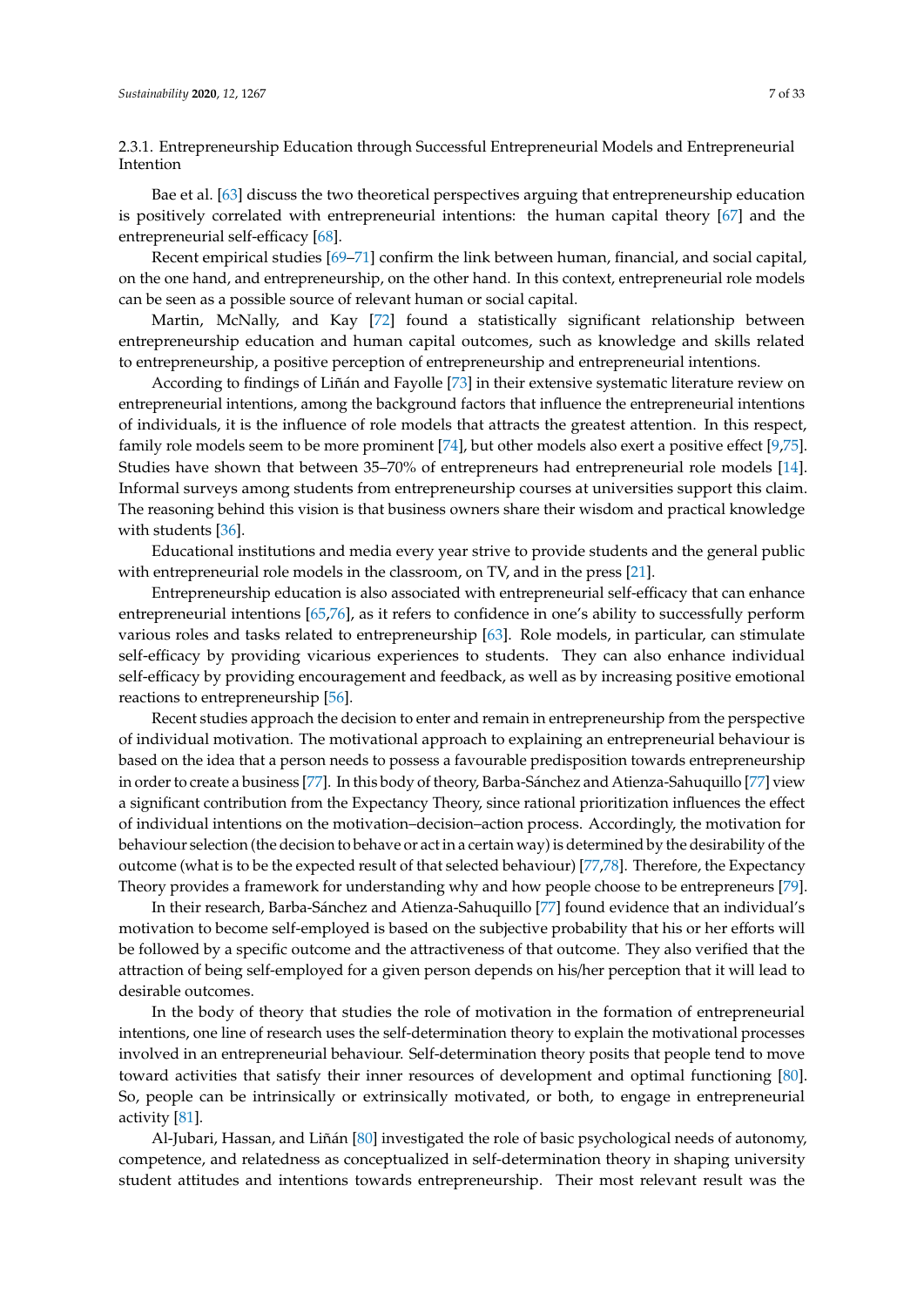confirmation that both intrinsic and extrinsic motivations can lead to entrepreneurial intention and, through it, to actually starting up new ventures.

The results reported by studies such as those of Barba-Sánchez and Atienza-Sahuquillo [\[77\]](#page-30-21) and Al-Jubari, Hassan, and Liñán [\[80\]](#page-31-1) stress the significant role that schools and universities play in motivating students in the development of their entrepreneurial career. In this regard, role models can also have a motivational impact [\[75\]](#page-30-19) on choosing to become an entrepreneur.

## 2.3.2. Entrepreneurship Education through Successful Entrepreneurial Models and Attitude towards Entrepreneurship

Previous studies investigating the influence of entrepreneurial models on student perception of entrepreneurship pay special attention to the exposure of students to local entrepreneurs.

Hartshorn and Parvin [\[82\]](#page-31-3) suggested a training programme that includes mentorship provided by local entrepreneurs. In this programme, a mentor is assigned to each student, enabling the student to take part in all business decisions [\[83\]](#page-31-4). This type of training offers to students the opportunity to get a more precise knowledge of what an entrepreneur is, as well as the opportunity to be introduced as a potential future entrepreneur into a local business environment [\[84\]](#page-31-5).

Another method suggested for enriching entrepreneurship knowledge with the help of local entrepreneurs is by organizing 'socialization' seminars [\[85\]](#page-31-6), where they will be invited along with important stakeholders to the business community. These meetings give participants the opportunity to learn who is who in the world of local business, to establish important contacts, to solve certain doubts they may have, and to strengthen their motivation [\[83\]](#page-31-4).

Byabashaija and Katono [\[86\]](#page-31-7) believe that using case studies of local entrepreneurs in teaching entrepreneurship can be instructive regarding the feasibility of entrepreneurship as a career option.

Van Auken, Fry and Stephens [\[87\]](#page-31-8) studied the impact of specific activities, in which role models and students, as potential entrepreneurs, might be involved in the students' desires to own their own businesses. They found the activities of role models related to the respondent's involvement in professional activities, employment in the business, and discussions about the business to be significantly related to the interest in starting a business [\[54\]](#page-29-27).

Karimi et al. [\[56\]](#page-30-1) propose other ways to include local entrepreneurs in the entrepreneurial education process, namely, teachers can invite entrepreneurs take part in question and answer sessions with students, present their success stories, and share their experiences. Invited entrepreneurs can provide real-life examples of how small businesses are created and run, giving students a clearer sense of the real world of entrepreneurship and a better understanding of the challenges and opportunities they may face as entrepreneurs.

According to Urbano et al. [\[88\]](#page-31-9), universities are ideal scenarios for joining people with entrepreneurial experience to those who want to create a new venture. Guerrero and Urbano [\[89\]](#page-31-10) recommend seminars, business meetings, and labs as places for the interaction between potential role models and the university students.

The results of the study conducted by Karimi et al. [\[56\]](#page-30-1) suggest that entrepreneurship education programmes should consider including contact with entrepreneurial models as part of their curriculum as these models can stimulate student confidence in their ability to start a business and improve their attitude towards entrepreneurship.

On long-term, Urbano et al. [\[88\]](#page-31-9) propose that scenarios where experienced entrepreneurs interact with potential entrepreneurs should be created to enhance the entrepreneurial attitudes and motivation toward entrepreneurship within the university community.

In light of the above and in line with our three-fold objective, the key research questions of this paper are:

RQ1. Which are the characteristics that graduate students use the most to describe a successful entrepreneur?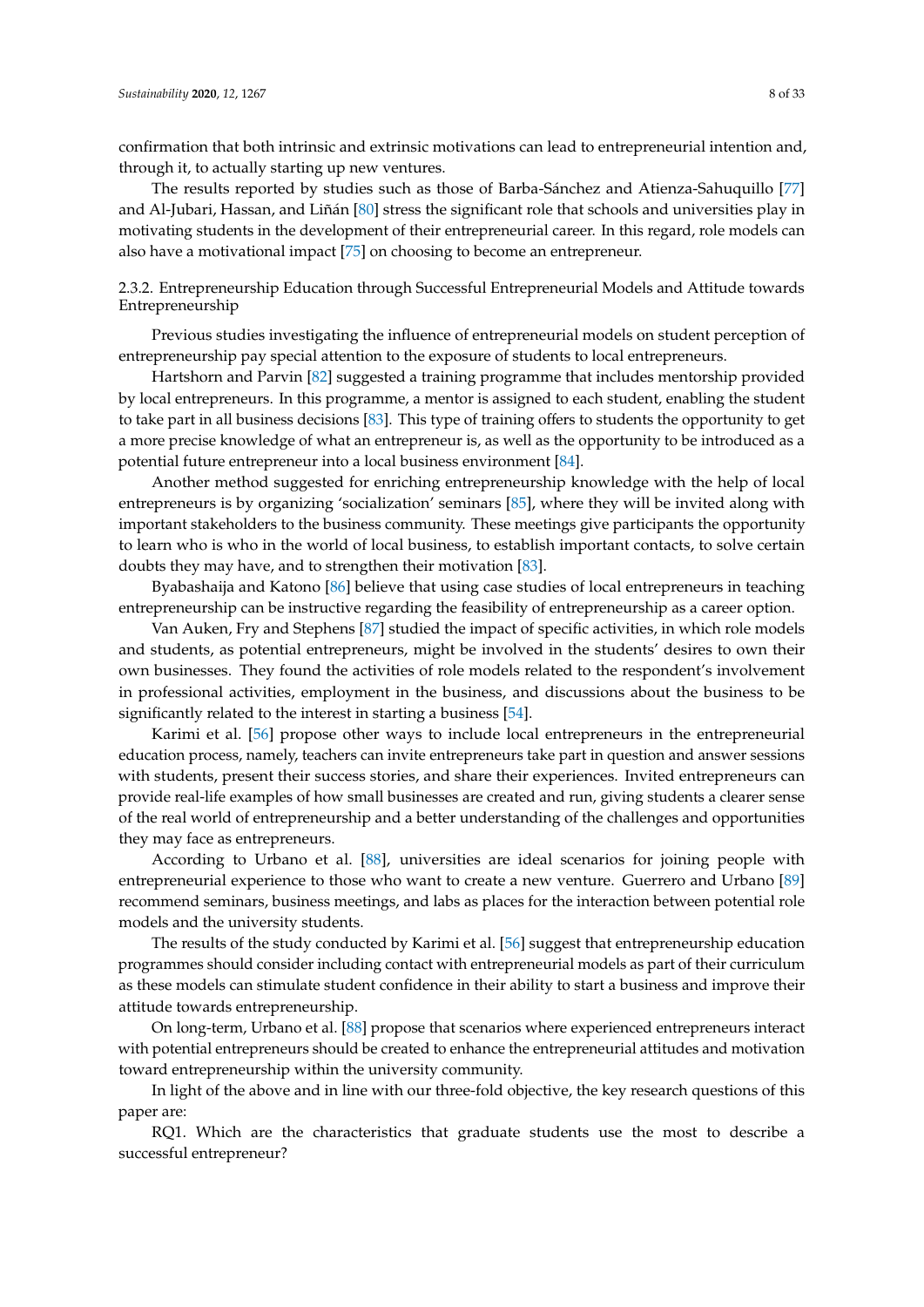RQ2. Does exposure to successful entrepreneurial role models within entrepreneurship education classes increase the entrepreneurial intentions of graduate students?

RQ3. Does exposure to successful entrepreneurial role models within entrepreneurship education classes really influence the attitudes of graduate students towards entrepreneurship?

### **3. Materials and Methods**

### *3.1. Participants and Data Collection*

This study is based on an experimental session conducted within a course of Business Creation during one academic semester (15 February 2019–30 May 2019), in which first-year master's students enrolled in the Business Administration master's programme took part. The number of participants was 30 graduates, representing 100% of the students enrolled in this programme. Experiment participants had different undergraduate backgrounds (law, economics, sports, philosophy, etc.) and fell into different age groups of graduate students interested in acquiring competences in entrepreneurship. The sample comprised 53.33% of business-related and 46.67% of non-business related majors (10% Law, 6.67% Humanities, 6.67% Theology, 3.33% Pedagogy, 3.33% Psychology, 3.33% Food Science and Engineering, 3.33% Medical Bioengineering, 3.33% Physical Education, 3.33% Architecture, 3.33% Public Administration). It consisted of 9 male (30%) and 21 female students (70%). Most respondents were aged between 21–25 (70%), with an average age of 26.23. The demographic characteristics of study participants are shown in Appendix [A.](#page-22-0)

The main reasons for including this group of graduates in the sample were their diverse undergraduate backgrounds and the fact that they had chosen a master's programme in business administration, which made them eligible for becoming future entrepreneurs. Moreover, according to Barba-Sanchez and Atienza-Sahuquillo [\[7\]](#page-28-3), the use of student samples in research of entrepreneurial intentions is adequate as such samples enable researchers to work with individuals currently involved in real career-choice processes and to examine psychological processes prior to new venture creation as an alternative to working for somebody else [\[90\]](#page-31-11).

To reach the study objectives, the pilot experiment was divided into five phases, disaggregated into the activities listed below:

- 1. At the beginning of the semester, students were given a questionnaire with closed questions regarding their entrepreneurial intention and attitude towards entrepreneurship. It included 11 statements related to the following themes: Level of entrepreneurial intention (5 variables), Personal attitude towards entrepreneurship—What do you associate entrepreneurship with and to what extent? (6 variables).
- 2. In order to identify the profile of a successful entrepreneur in the students' view, they were asked to write a brief essay outlining what characteristics they consider to define a successful entrepreneur.
- 3. Each student then had to choose a successful entrepreneurial model, whose success story was presented in class. Students could either conduct a detailed research about a specific entrepreneur (and present it to their peers), or choose a successful entrepreneur who gave a presentation on his or her success story in front of the class. After making presentations, in order to describe the profile of the successful entrepreneurial model that each student chose, each of them filled in a record of a successful entrepreneur, in which they provided data on the entrepreneur's socio-demographic characteristics and entrepreneurial behaviour (sources of business idea, reasons why he/she went into business, main sources of funding of the initial business).
- 4. After exposure to successful entrepreneurial models, students answered a second questionnaire to assess their entrepreneurial attitudes and intentions after being exposed to successful entrepreneurial models. The final questionnaire included 11 statements related to the two themes included in the initial questionnaire: Level of entrepreneurial intention (5 variables), Personal attitude towards entrepreneurship—What do you associate with entrepreneurship and to what extent? (6 variables).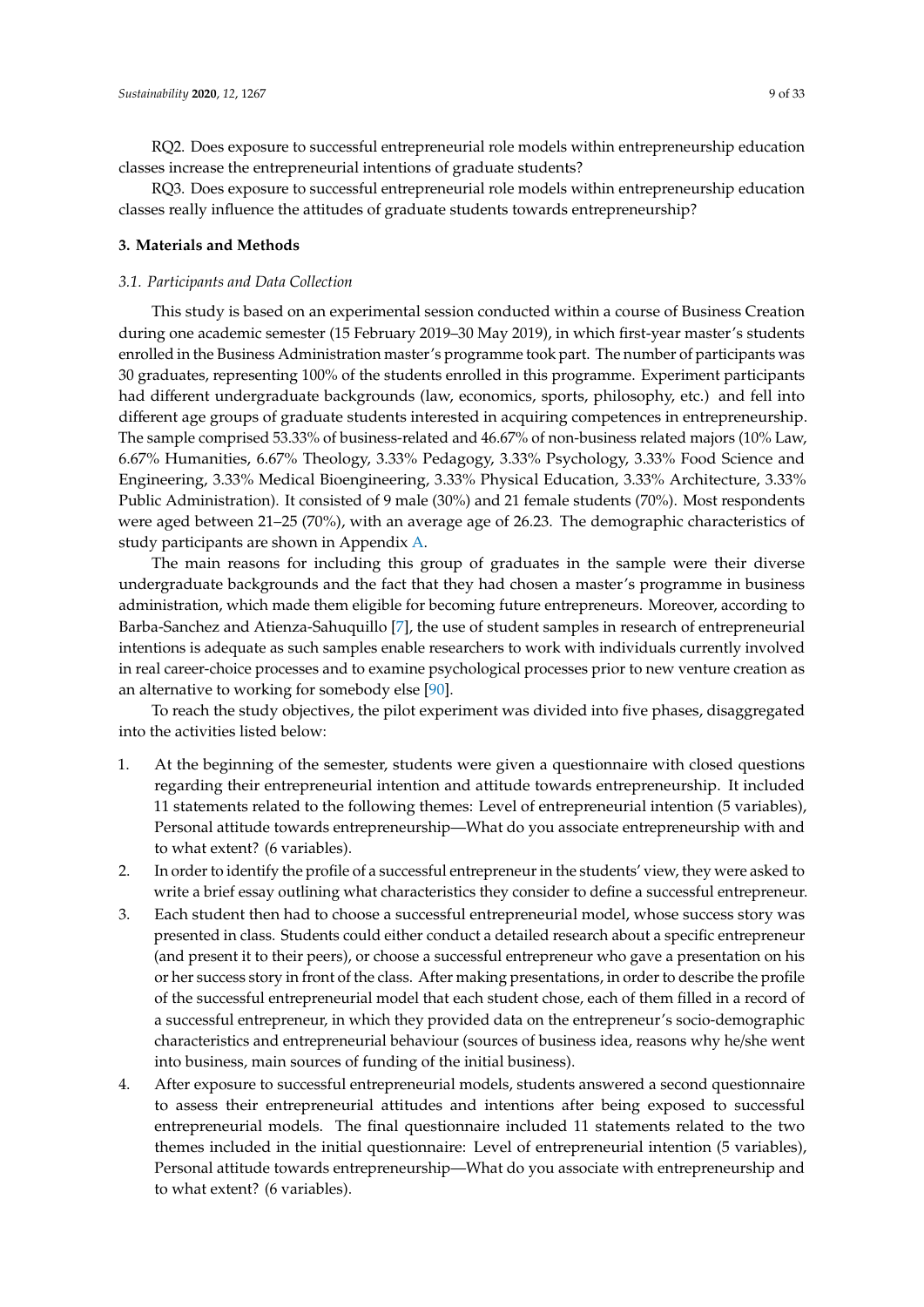- 
- 5. To identify the students' perceptions of the influence on their entrepreneurial intentions, they were asked to write a short essay explaining how their entrepreneurial intentions and attitudes had been influenced by exposure to successful entrepreneurial models.

#### *3.2. Data Analysis*

Following Blenker et al. [\[91\]](#page-31-12) and Barba-Sanchez and Atienza-Sahuquillo [\[5\]](#page-28-1), we adopted a research methodology that integrated qualitative techniques with quantitative measures in order to get an in-depth understanding of student perceptions of successful entrepreneur profiles and regarding the dynamics of their attitudes towards entrepreneurship and of their entrepreneurial intentions after being exposed to successful entrepreneurial role models. To better assess this experiment, we have used primary sources, i.e., direct interaction with the first-year master's students in Business Administration, the target population of our study.

#### 3.2.1. Instruments

Considering the characteristics of this population (graduate students) and the nature of needed information (personal perceptions of entrepreneurship and evolution of entrepreneurial intentions), we used a questionnaire in line with Barba-Sanchez and Atienza-Sahuquillo [\[5\]](#page-28-1) or Romero, Petrescu, and Balalia (Iosif) [\[92\]](#page-31-13). Therefore, we developed a questionnaire on the basis of the reference literature and applied it to participating students both at the start of the study (February, 2019) to identify the starting situation in terms of their entrepreneurial intentions and attitudes, and at the end of the academic semester (May 2019) to analyse and assess the influence of the experiment on their entrepreneurial intentions and attitudes towards entrepreneurship.

Given that intentions are complex cognitive features, capturing entrepreneurial intentions through a direct question is not the most adequate option from a methodological standpoint. Following Liñán and Chen [\[90\]](#page-31-11) and Romero, Petrescu, and Balalia (Iosif) [\[92\]](#page-31-13), graduates included in this study were asked about their level of intention using a series of statements related to entrepreneurial activity. The questions used were of seven-point Likert type  $(0 = not at all to 6 = total)$ . The statement 'I have serious doubts that I'll start a business one day' was formulated in a reverse way in order to control for the respondent's accuracy when answering the questions. So, in this case, the lower level of agreement with the statement also showed higher entrepreneurial intentions of the graduates.

In order to approach the attitudes of students towards entrepreneurship, in accordance with Romero, Petrescu, and Balalia (Iosif) [\[92\]](#page-31-13), a set of issues related to being an entrepreneur were presented to the interviewed graduates to check as to what extent they personally associated these issues with entrepreneurship. These characteristics were expressed through six statements: being an entrepreneur implies 'facing new challenges', 'creating jobs for other people', 'being creative and innovative', 'getting a high income', 'taking calculated risks' and 'being independent'. These questions were also presented as Likert-type scales with seven items (higher values standing for stronger association/attraction).

The questions were divided into two groups: student entrepreneurial intention (5 items) and student personal attitude towards entrepreneurship (6 items). Both sets of used items were adapted from the scales developed by Romero, Petrescu, and Balalia (Iosif) [\[92\]](#page-31-13).

The consistency of items included in the two applied questionnaires was verified using the Cronbach's Alpha test (Table [1\)](#page-10-0). The values of Cronbach's Alpha coefficients range between 0.678 and 0.712 for each of the four sets of items, indicating a good reliability for these constructs. Some studies view a Cronbach's Alpha coefficient between 0.6 and 0.7 as showing an acceptable reliability. Still, as our values were either below or very close to the generally accepted minimum of 0.70 [\[93\]](#page-31-14), we performed a principal components factor analysis to each set of items. Although it is adequate for continuous variables, principal components analysis is also frequently used with ordinal data, such as Likert scales. Kaiser–Meyer–Olkin (KMO) Measures higher than 0.50 indicated that a factor analysis may be useful with our data. The significance levels of Bartlett's test of sphericity were less than 0.05, showing significant relationships among variables in each of the four sets of items (Table [2\)](#page-10-1).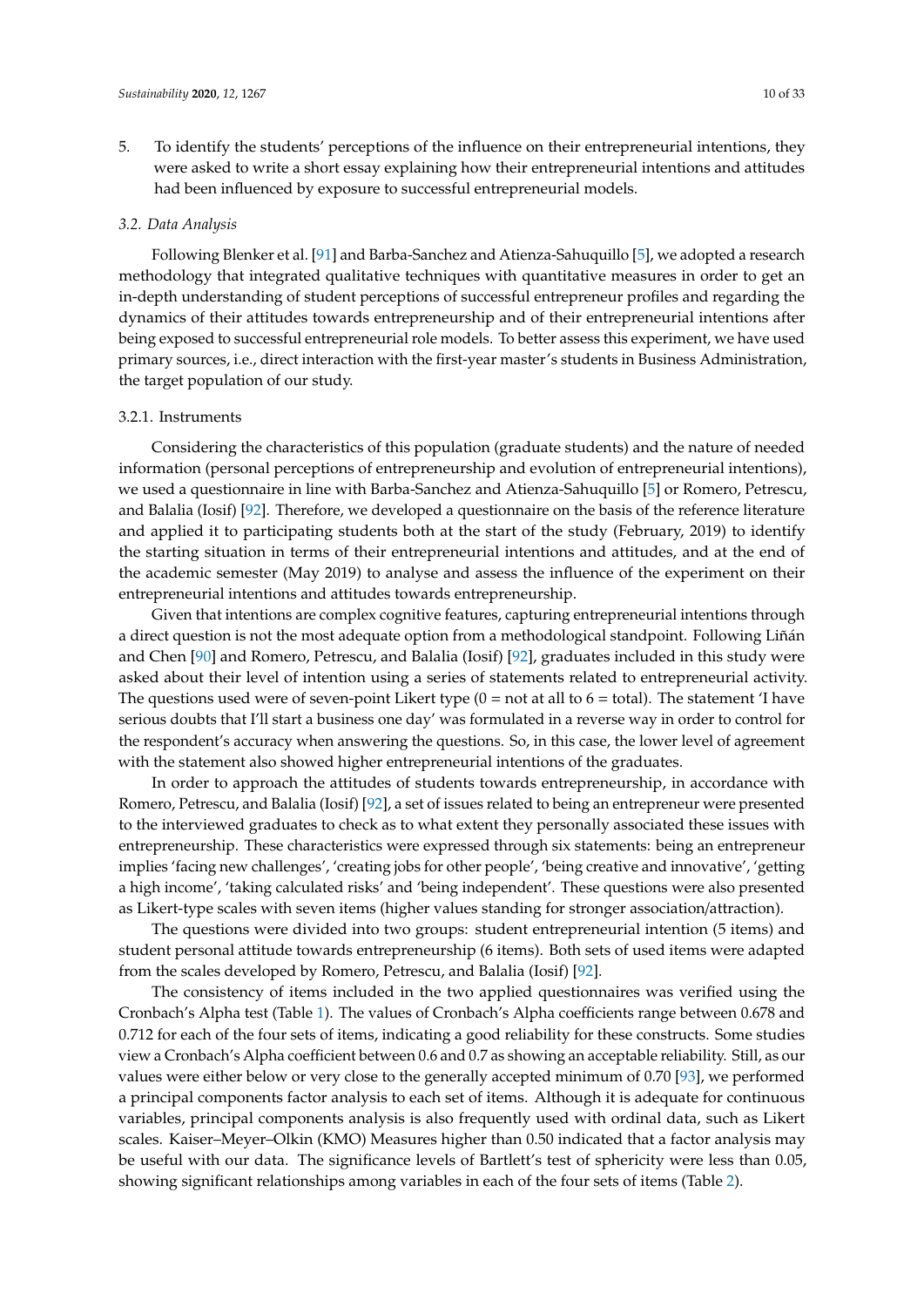<span id="page-10-0"></span>

| Construct                                                                                    | No. of Items | Cronbach's<br>Alpha | Cronbach's Alpha Based on<br><b>Standardized Items</b> |
|----------------------------------------------------------------------------------------------|--------------|---------------------|--------------------------------------------------------|
| Entrepreneurial intention before<br>exposure to successful<br>entrepreneurial models         | 5            | 0.712               | 0.756                                                  |
| Entrepreneurial intention after<br>exposure to successful<br>entrepreneurial models          | 5            | 0.689               | 0.742                                                  |
| Attitude towards entrepreneurship<br>before exposure to successful<br>entrepreneurial models | 6            | 0.678               | 0.672                                                  |
| Attitude towards entrepreneurship<br>after exposure to successful<br>entrepreneurial models  | 6            | 0.702               | 0.713                                                  |

**Table 1.** Cronbach's Alpha Coefficients.

<span id="page-10-1"></span>**Table 2.** Kaiser–Meyer–Olkin (KMO) Measures and the Significance levels of Bartlett's Test of Sphericity.

| Construct                                                                                    | No. of<br>Items | Kaiser-Meyer-Olkin Measure of<br><b>Sampling Adequacy</b> | Sig. for Bartlett's Test of<br>Sphericity |  |
|----------------------------------------------------------------------------------------------|-----------------|-----------------------------------------------------------|-------------------------------------------|--|
| Entrepreneurial intention before<br>exposure to successful<br>entrepreneurial models         | 5               | 0.829                                                     | 0.000                                     |  |
| Entrepreneurial intention after<br>exposure to successful<br>entrepreneurial models          | 5               | 0.575                                                     | 0.019                                     |  |
| Attitude towards entrepreneurship<br>before exposure to successful<br>entrepreneurial models | 6               | 0.844                                                     | 0.000                                     |  |
| Attitude towards entrepreneurship<br>after exposure to successful<br>entrepreneurial models  | 6               | 0.674                                                     | 0.000                                     |  |

We used essays as a research instrument in order to learn about student conceptions and to understand their perceptions on the characteristics of successful entrepreneurs. In line with Mukoroli [\[94\]](#page-31-15), to assure the reliability of essays, the teacher sent an email to all the participants explaining the topic of the essay and outlining the guidelines. The students were instructed to write a short essay of about 10–15 lines explaining what successful entrepreneur they had chosen, what motivated their choice (taking into account what criteria), and why they considered the chosen entrepreneur to be a successful one. Participants were encouraged to ask questions in case of any uncertainty.

At the end of the pilot experiment, students were asked to write a final essay of 20–30 lines explaining in what way they had been influenced by the presentations on successful entrepreneurs.

#### 3.2.2. Content Analysis

As this was an experimental one-semester-long session within a course of Business Creation, only the students participating in the course (30) were interviewed to assess the influence of their exposure to successful entrepreneurial models on their entrepreneurial intentions, this being a new method of teaching/learning in our institution. For a qualitative research, the sample of 30 respondents was representative, exceeding the threshold of 12 interviewees required in a qualitative analysis as suggested by Onwuegbuzie and Collins [\[95\]](#page-31-16) and Guest, Bunce, and Johnson [\[96\]](#page-31-17).

We used content analysis to examine student essays in order to identify the characteristics of a successful entrepreneur in the student view and to assess their perceptions of how their entrepreneurial intentions and attitudes were influenced by being exposed to successful entrepreneurial models.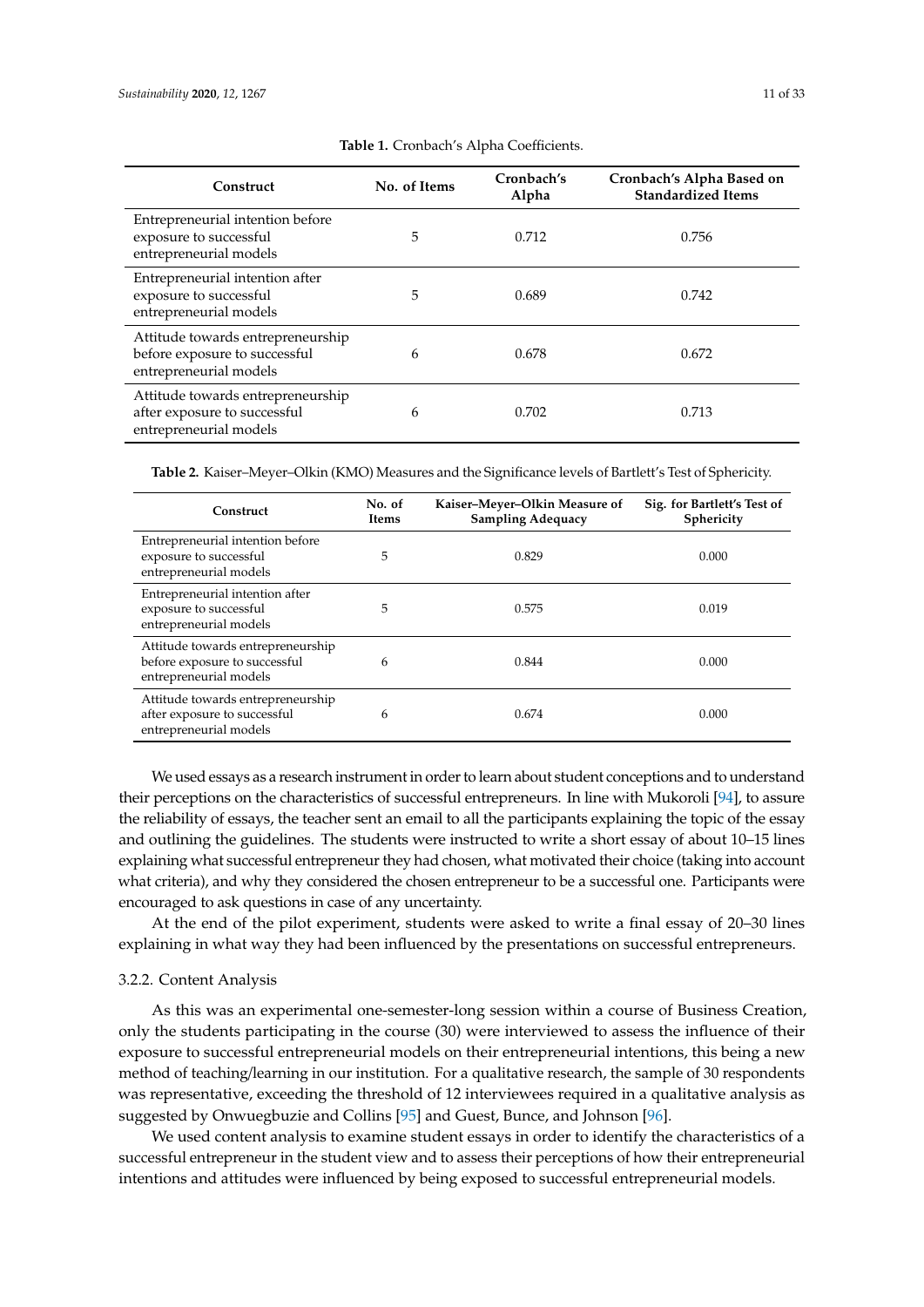The texts were examined minutely as to identify the words and statements describing entrepreneurial success found in the initial essays. The list of these features is shown in Table [3.](#page-11-0) In the case of final essays, the authors searched for the statements describing what students felt regarding the influence of their participation in the project on their entrepreneurial intentions and attitudes. Citations from student essays are presented and analysed in Section [4.4.](#page-18-0)

<span id="page-11-0"></span>

| Student/Model                    | Features of a Successful Entrepreneur Defined by Students                                                                                                                                        |
|----------------------------------|--------------------------------------------------------------------------------------------------------------------------------------------------------------------------------------------------|
| S1/M1                            | Seriousness, ambition, hard work and a continuous desire for improvement; focuses<br>on development and innovation.                                                                              |
| S2/M2                            | Promotes such values as belief in truth and sincerity.                                                                                                                                           |
| S3/M3                            | Power, courage, and wisdom in making business decisions.                                                                                                                                         |
| S4/M4                            | Perseverance, morality and risk taking.                                                                                                                                                          |
| S5/M5                            | Puts the interest of customers and employees on the foreground ' even if he has<br>sometimes lost'.                                                                                              |
| S6/M6                            | Paying attention to details, determination ('started from the bottom, selling<br>newspapers and now has the largest Romanian restaurant group in the country').                                  |
| S7/M7                            | A leader, paying attention to current global issues.                                                                                                                                             |
| S8/M8                            | Perseverance and altruism.                                                                                                                                                                       |
| S9/M9                            | Honesty, fairness and trust in people he collaborates with.                                                                                                                                      |
| S10/M10                          | Entrepreneurial spirit, philanthropy, emphasis on family values.                                                                                                                                 |
| S11/M11                          | Responsible entrepreneur, meant to help humanity.                                                                                                                                                |
| S12/M12                          | Perseverance, hard work, lifelong learning.                                                                                                                                                      |
| S <sub>13</sub> /M <sub>13</sub> | Entrepreneurial spirit and ambition.                                                                                                                                                             |
| S14/M14                          | Humanity, family values.                                                                                                                                                                         |
| S15/M15                          | Makes the most of his talent, succeeds in exploiting every opportunity.                                                                                                                          |
| S16/M16                          | A complex person, a good manager; good balance of professional and personal life.                                                                                                                |
| S17/M17                          | Desire to share with young people his experiences and to guide them.                                                                                                                             |
| S <sub>18</sub> /M <sub>18</sub> | Perseverance, determination, passion for own business.                                                                                                                                           |
| S19/M19                          | A strong, persevering person who never gives up, always achieves his purpose.                                                                                                                    |
| S20/M20                          | Perseverance and entrepreneurial spirit.                                                                                                                                                         |
| S21/M21                          | Entrepreneurial spirit.                                                                                                                                                                          |
| S22/M22                          | Revolutionizes the technology, 'wanting to do things differently'.                                                                                                                               |
| S23/M23                          | Morality, common sense and perseverance. Tt is a living example that anything is<br>possible when you set out to do something and try to do whatever it is necessary to<br>achieve your ideals'. |
| S24/M24                          | Makes you evolve and become better.                                                                                                                                                              |
| S25/M25                          | Family values and perseverance.                                                                                                                                                                  |
| S26/M26                          | Self-confidence.                                                                                                                                                                                 |
| S27/M27                          | Modesty, self-confidence.                                                                                                                                                                        |
| S28/M28                          | Successfully combined personal life with professional life.                                                                                                                                      |
| S29/M29                          | Responsibility, sacrifice, sincerity, objectivity in the decision-making process.                                                                                                                |
| S30/M30                          | Insight, civic spirit.                                                                                                                                                                           |

**Table 3.** The profile of a successful entrepreneur in the students' view.

We also used content analysis to examine the content of successful entrepreneur records, in which students provided data on entrepreneur socio-demographic characteristics and entrepreneurial behaviour (sources of business ideas, reasons why he/she went into business, main sources of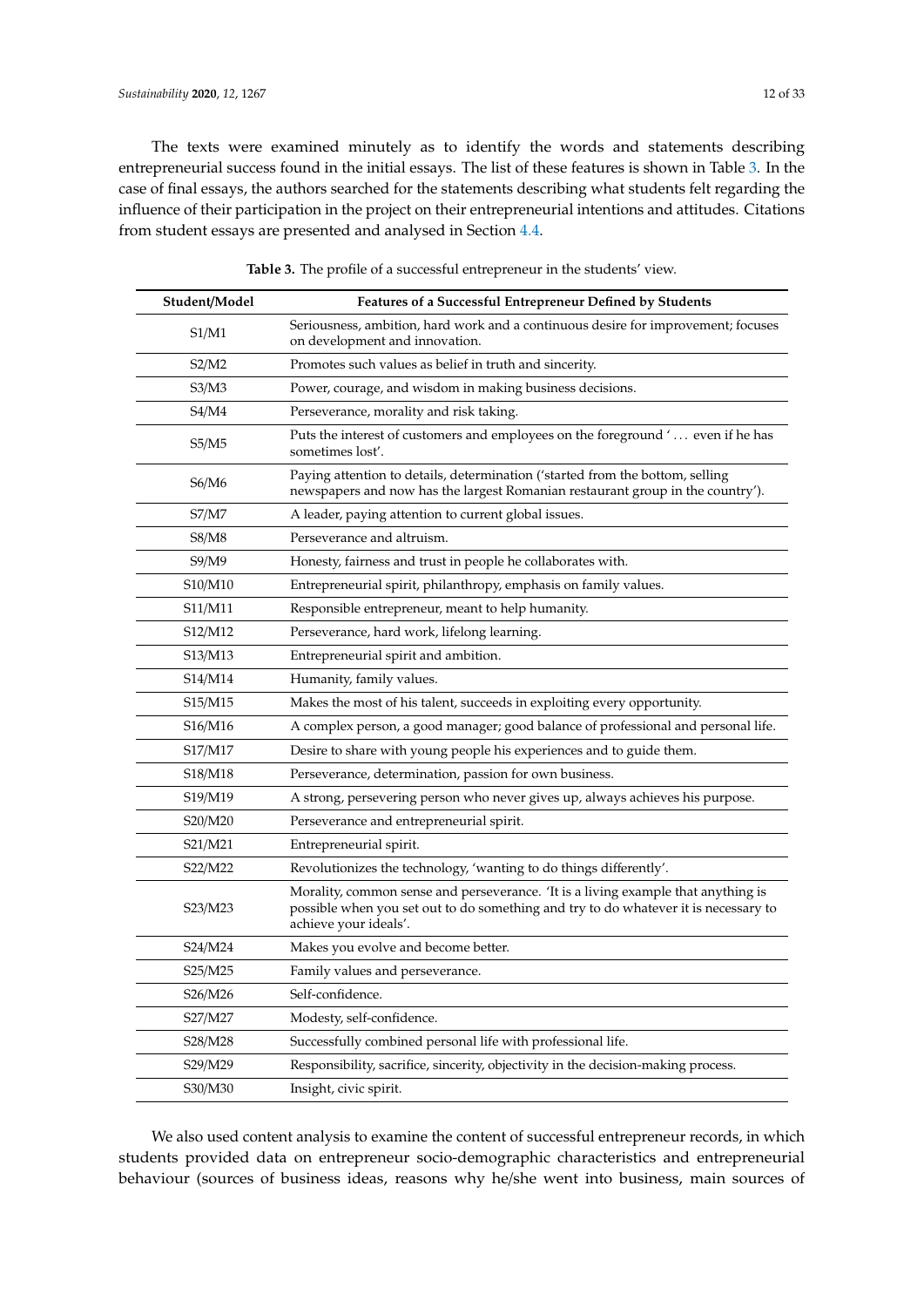funding of the initial business). Appendices  $B$  and  $C$  present the characteristics of each successful entrepreneurial role model chosen by participants. To assure the correspondence between each student and his entrepreneurial model, we coded student *i* with *Si*, and the role model with *Mi*.

In order to ensure the objectivity of content analysis, all essays and records were double-checked by two authors.

#### 3.2.3. Descriptive Statistics

The entrepreneurial intentions of participants and their attitudes towards entrepreneurship before and after exposure to successful entrepreneurial models were assessed using descriptive statistics. The minimum and maximum values, means, modes, and standard deviations were calculated for the scores given by the respondents to each statement and were examined by each variable.

The differences between the distributions of student responses on their entrepreneurial intentions and attitudes were examined comparing the boxplot diagrams corresponding to the two moments considered in the study: before and after exposure to entrepreneurial models.

To observe the differences in the intention and in the attitude of students before and after exposure to successful entrepreneurial models, a set of new variables was created, whose values represent the differences between the scores given by the respondents after the exposure, and those given before the exposure to statements describing entrepreneurial intention and attitude.

#### 3.2.4. Statistical Testing for Differences

Despite the existence of nonparametric tests, such as Wilcoxon Signed Ranks Test, suitable for testing the equality of two means for paired samples, in this case, where the same sample was studied at two different time moments, we decided not considering them. Due to a sample size of just 30 graduate students, the use of statistical tests to test for the existence of significant differences between the values corresponding to intention and attitude, recorded in the two moments considered in the analysis (before and after the exposure to the entrepreneurial models), could have brought serious limitations for interpreting and generalizing the results.

#### **4. Results**

#### *4.1. Student Perception of Successful Entrepreneur Profile and Behaviour*

Based on the content analysis of the students' initial essays and the information they provided on entrepreneurs in their records, we identified a set of features of successful entrepreneurs.

These features are shown in Table [3.](#page-11-0)

Generally, students mentioned the following qualities and common values of successful entrepreneurs: perseverance, altruism, responsibility, morality and common sense, ' . . . is correct, with very well defined principles, has morality, he is sincere and transparent and . . . he helps you to believe that all good things happen. He is always open-minded to learn new things' (S4 says about M4).

Some participants appreciated the creativity and innovation of a successful entrepreneur as he ' . . . revolutionized technology, wanting to do things differently' (S22 about M22) and others noted the focus of entrepreneurs on current global issues: 'is a leader, attentive to current global issues, aiming to improve people's lives' (S7 about M7), 'is a responsible entrepreneur, meant to help humanity' (S11 about M11). Other students noticed that their entrepreneurial role models showed a great entrepreneurial spirit, for instance, giving up on a successful career in the political field to put their skills into practice (S21 about M21), or a good work–life balance as they 'managed to successfully combine their personal and professional life' (S28 about M28).

Another element, through which we shaped the profile of successful entrepreneurs, was the entrepreneurial behaviour. In this study, it is analysed in terms of the following aspects: the source of the business idea, the reason for entering the business environment, and the source of funding.

*(a) The Source of Business Idea*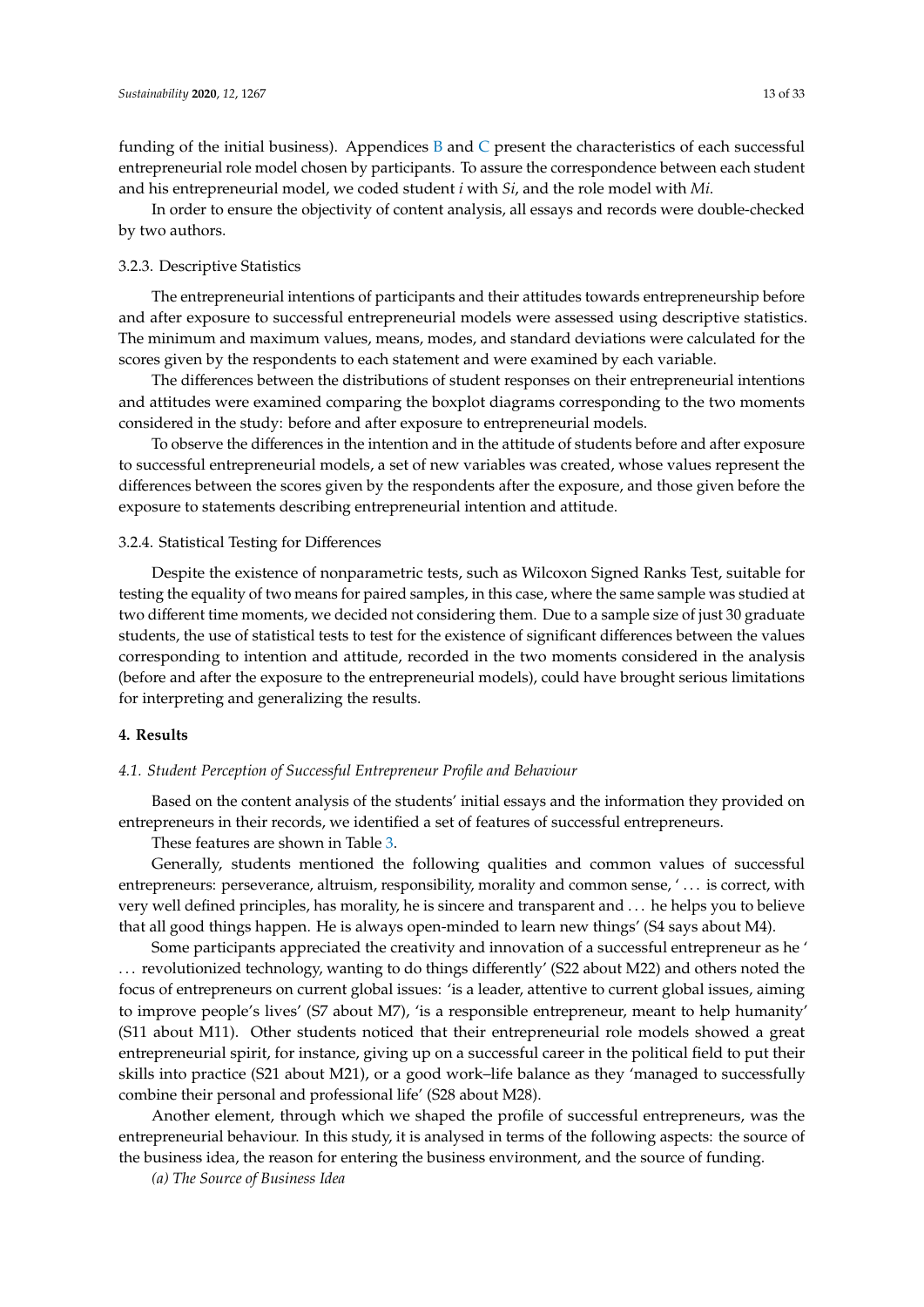Sasu [\[97\]](#page-31-18) groups the sources of business ideas into categories that reflect either the macroeconomic trends (demographic, social, technological, and business), or the microeconomic context. Based on the analysis of entrepreneur files filled-in by students, frequently encountered sources of business ideas for the chosen entrepreneurial role models were:

- Previous job (M1, M6).
- Opportunities (M2, M13, M14, M17, M19, M21, M23, M25).
- Passions and hobbies (M5, M15, M18, M23, M24, M25, M28, M30): 'Passion for agriculture and fish farming' (M5), 'Being passionate about sports' (M24).
- Travels: 'traveling to Australia, identifying a new lifestyle' (M4), 'a spiritual journey to India' (M22), 'a trip to Portugal' (M26).
- Books: 'Isaac Asimov's books' (M7), 'Dale Carnegie's book *The Secrets of Success*' (M8), 'Books read, which influenced his ideas and perception towards life' (M11).
- The family: the continuation of the family tradition in the entrepreneurial field (M3, M29), The family, the skills acquired in childhood'  $(M9)$ ,  $' \ldots$  the idea came from my family  $\ldots$  from my grandmother's vegetable garden' (M21), 'the idea came from the family (mother), traveling abroad and having a vision' (M16).
- National traditions and culture (M30).

# *(b) The Reason for Entering the Business*

Based on content analysis, we found that the entrepreneurial role models that students chose had the following reasons for entering the business environment:

- Financial independence, family welfare (M5, M13, M14, M17, M21); 'To help their family and parents more' (M1), 'financial stability for the family' (M21), 'Out of the need and desire not to live from one day to the next' (M23), 'escaping poverty and hunger helped him get into business' (M24).
- Out of desire to overcome their social status (M15, M20, M27).
- From the desire to 'change the world': 'entered the business to move science, technologies globally' (M7).
- For social reasons: to create jobs (M5), 'helping others' (M16), to promote a healthy life (M9, M12).
- Based on beliefs: the model promoted by parents '... never depend on a single income, have more jobs' (M10).
- Desire to dedicate themselves to their passions: 'to do what he likes' (M4), 'giving up the previous job and focusing on an area, where he can put his talents, passion and satisfaction into practice' (M18), 'He wanted his passion to become a reality, or to work for something he is passionate about' (M11).

# *(c) The Source of Funding*

The financing sources of the entrepreneurs chosen as models by the students were diverse and depended either on the economic, social, and political contexts of the country from which the entrepreneur came, or on the idea and the reason for entering the business.

Following the content analysis of the entrepreneur files filled-in by students, the following business sources were identified:

- Money from their relatives (M1, M12, M17, M29).
- Own sources: personal savings (M4, M6, M10, M15, M16, M18, M25, M28), 'wedding money' (M21); 'own funds made from the sale of some goods, land' (M22), 'little savings and free Internet resources' (M23), the money obtained from previous activities (M24).
- European funds, funding from other institutions (M2, M8, M9, M13, M14, M19, M20, M30).
- Loans (M5, M16).
- Previous ventures: they started the entrepreneurial activity with a small business that they sold and this was the source of funding of another business (M7, M11, M27).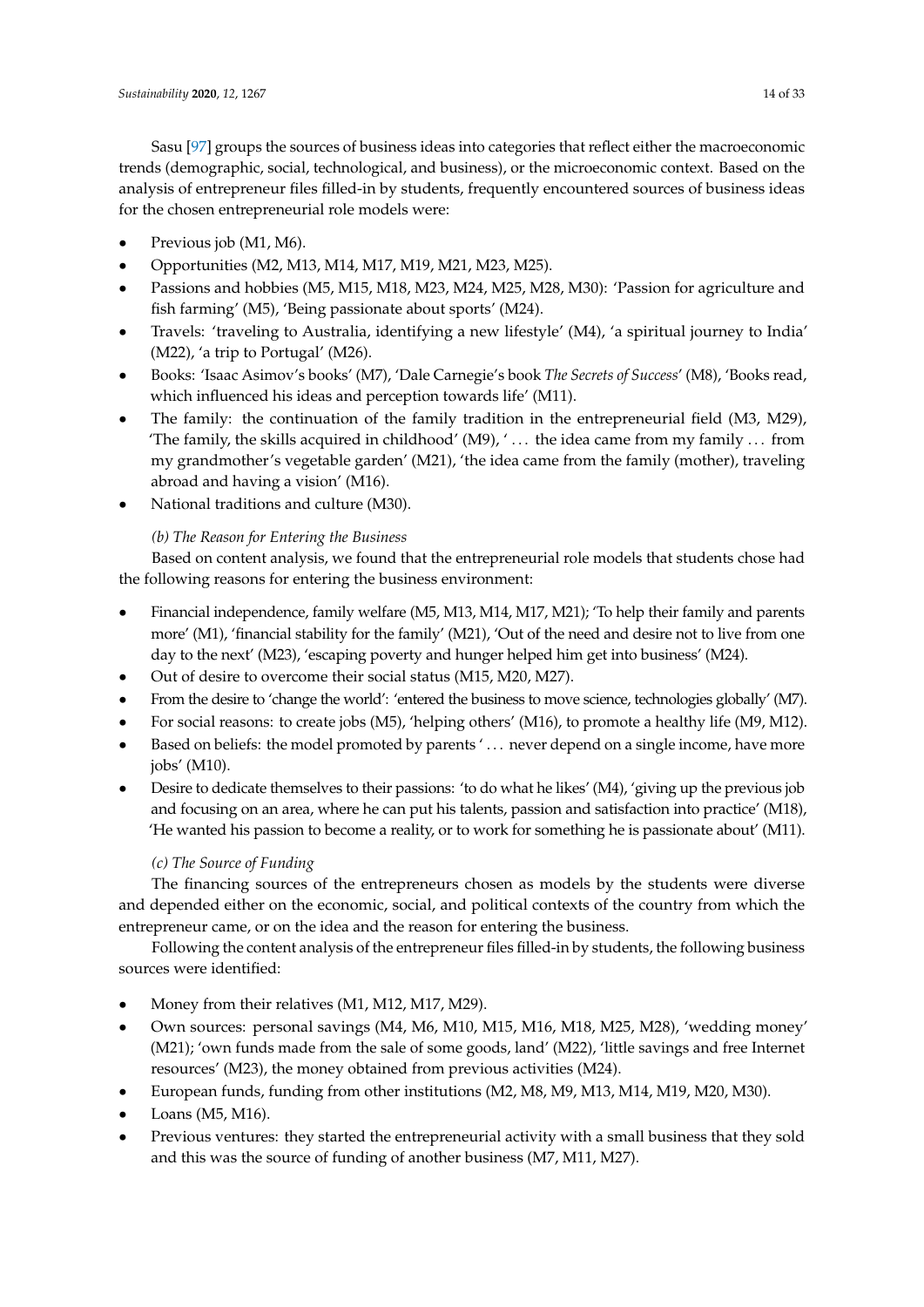### *4.2. Results on Student Entrepreneurial Intentions and Attitudes towards Entrepreneurship before Exposure to Successful Entrepreneurial Models*

The descriptive statistics (Table [4\)](#page-14-0) calculated for the variables describing the entrepreneurial intentions of students before exposure to successful entrepreneurial models showed, for the considered sample, a high intensity in entrepreneurial intention (average scores with values between 4.37 and 4.83, and modal score 6 for variables I1, I2, I4, I5), and a low level of doubts regarding the achievement of the entrepreneurial enterprise (average score of 1.30 and modal score 0 for variable I3).

<span id="page-14-0"></span>

|                          | Table 4. Student entrepreneurial intentions before exposure to successful entrepreneurial models |  |  |  |
|--------------------------|--------------------------------------------------------------------------------------------------|--|--|--|
| —descriptive statistics. |                                                                                                  |  |  |  |

|                                                                              | N  | Mean | Mode     | Std.<br>Deviation | Minimum | Maximum |
|------------------------------------------------------------------------------|----|------|----------|-------------------|---------|---------|
| It is very likely that one day I will start<br>a business (I1)               | 30 | 4.83 | 6        | 1.315             |         | 6       |
| I am willing to make every effort to<br>become an entrepreneur (I2)          | 30 | 4.80 | 6        | 1.270             |         | 6       |
| I have serious doubts that one day I<br>will end up creating a business (I3) | 30 | 1.30 | $\Omega$ | 1.601             | 0       | 5       |
| I am determined to create a business in<br>the future $(14)$                 | 30 | 4.77 | 6        | 1.331             |         | 6       |
| My professional goal is to become an<br>entrepreneur (I5)                    | 30 | 4.37 | 6        | 1.426             |         | 6       |

Concerning attitude towards entrepreneurship, descriptive statistics (Table [5\)](#page-14-1) showed a positive perception, students associating entrepreneurship especially with creativity and innovation (average score of 5.17 and modal score of 6, minimum score of 3), taking calculated risks (average score of 4.80 and minimum modal score of 4, minimum score of 3) and being independent/being own boss (average score of 4.77 and modal score of 6). Respondents largely associated entrepreneurship with facing new challenges, creating new jobs for other people and generating high income, all statements having average scores higher than 4.

<span id="page-14-1"></span>**Table 5.** Student attitudes towards entrepreneurship before exposure to successful entrepreneurial models—descriptive indicators: *What do you associate with entrepreneurship*?

|                                       | N  | Mean | Mode | Std.<br>Deviation | Minimum | Maximum |
|---------------------------------------|----|------|------|-------------------|---------|---------|
| Facing new challenges                 | 30 | 4.50 | 5    | 1.196             |         | b       |
| Creating new jobs for other people    | 30 | 4.30 | 4    | 1.179             |         | 6       |
| Creativity and innovation             | 30 | 5.17 | 6    | 0.986             |         | 6       |
| High income                           | 30 | 4.30 | 4    | 1.179             |         | 6       |
| Assumption of calculated risks        | 30 | 4.80 | 4    | 0.925             | 3       | 6       |
| To be independent/to be your own boss | 30 | 4.77 | h    | 1.194             |         | b       |

*4.3. Assessment of Entrepreneurship Attitudes and Entrepreneurial Intentions of Students after Exposure to Successful Entrepreneurial Models*

The descriptive statistical indicators (Table [6\)](#page-15-0) calculated for the variables describing entrepreneurial intentions of students after exposure to successful entrepreneurial models showed a higher average intensity of the entrepreneurial intention (higher average scores, with values between 4.93 and 5.10, for variables I1, I2, I4, I5), and an equally low average level of doubts towards developing an entrepreneurial enterprise (average score of 1.30 for variable I3). The most important growth (of 0.30 points) was noted for the variable 'I am willing to make all the necessary efforts to become an entrepreneur'.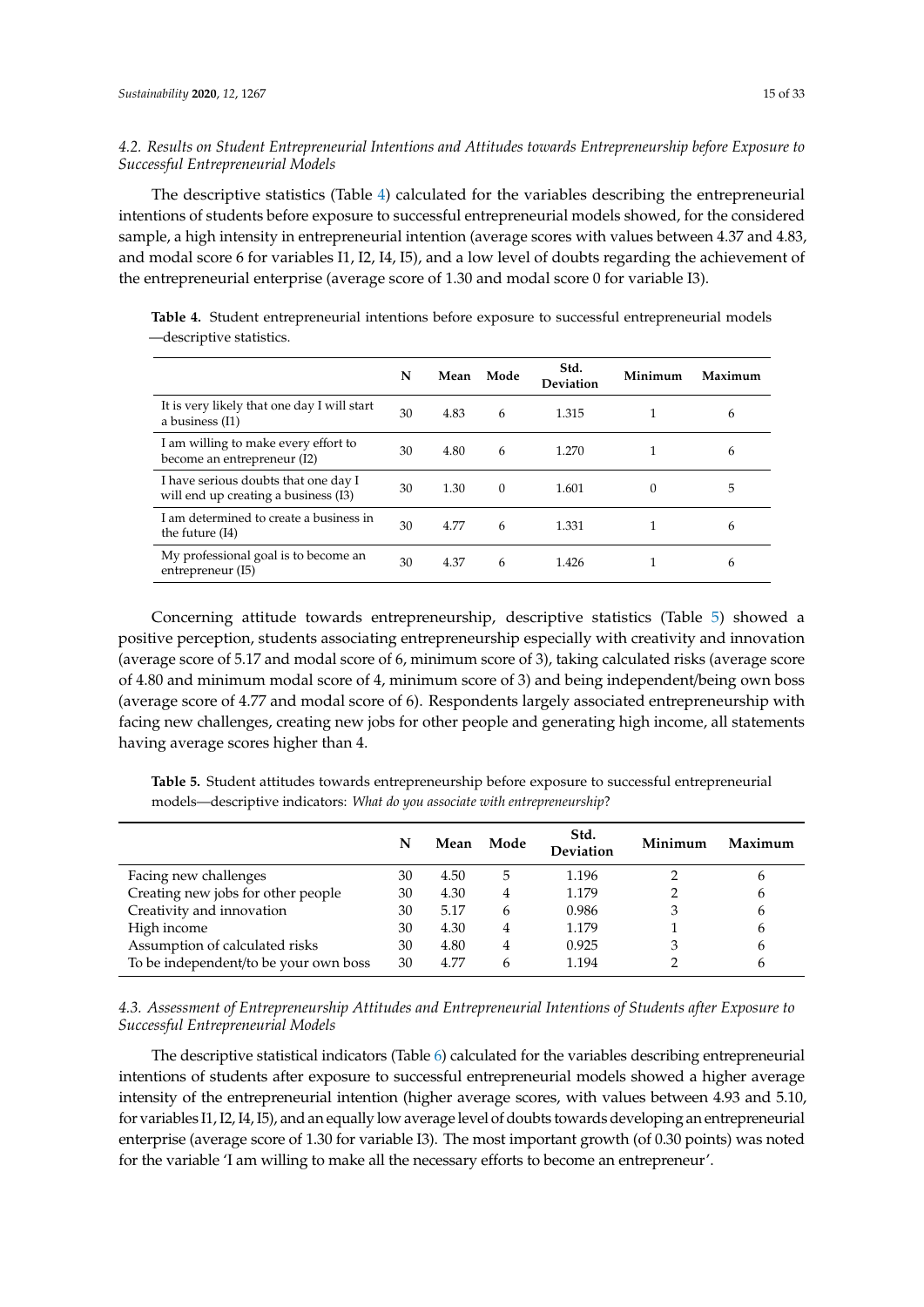|                                                                              | N  | Mean | Mode | Std.<br>Deviation | Minimum  | Maximum |
|------------------------------------------------------------------------------|----|------|------|-------------------|----------|---------|
| It is very likely that one day I will start a<br>business (I1)               | 30 | 5.00 | 6    | 1.050             | 3        | 6       |
| I am willing to make every effort to<br>become an entrepreneur (I2)          | 30 | 5.10 | 6    | 0.923             | 3        | 6       |
| I have serious doubts that one day I will<br>end up creating a business (I3) | 30 | 1.30 | 1    | 1.368             | $\Omega$ | 5       |
| I am determined to create a business in<br>the future $(14)$                 | 30 | 4.93 | 6    | 1.143             | 2        | 6       |
| My professional goal is to become an<br>entrepreneur (I5)                    | 30 | 4.50 | 5    | 1.333             |          | 6       |
|                                                                              |    |      |      |                   |          |         |

<span id="page-15-0"></span>Table 6. Student entrepreneurial intentions after exposure to successful entrepreneurial models—descriptive indicators.

Analysis of box-plot diagrams of the values for the variables describing entrepreneurial intention at the two time points (before and after exposure) (Figure [1\)](#page-15-1) showed a similar form of the diagrams for high values and a reduced length of the diagram for lower values (for variables I1, I2, I4, I5). This fact could be interpreted as follows: students with medium and high levels of entrepreneurial intention maintained their intensity of intention, while those who did not consider entrepreneurship as an occupational option were willing, after exposure to entrepreneurial models, to take it into consideration. In the case of variable I3, which expresses the level of doubt regarding the development to take it into case of variable I3, which expresses the level of doubt regarding the develop-<br>of an entrepreneurial enterprise, the forms of the two diagrams were similar. the development of an entrepreneurial enterprise, the forms of the two diagrams were similar.

<span id="page-15-1"></span>

**Figure 1.** Distribution of respondents by entrepreneurial intention before and after exposure to successful entrepreneurial models: (**a**) *It is very likely that one day I will create a business for myself*; (**b**) *I am willing to make every effort to become an entrepreneur*; (**c**) *I have serious doubts that one day I will end up creating a business*; (**d**) *I am determined to create a business in the future*; (**e**) *My professional goal is to become an entrepreneur*.

Table [7](#page-16-0) presents distributions of the values of Difference variables for the statements describing entrepreneurial intention. These values were determined as differences between the scores awarded by students after and before their exposure to successful entrepreneurial models.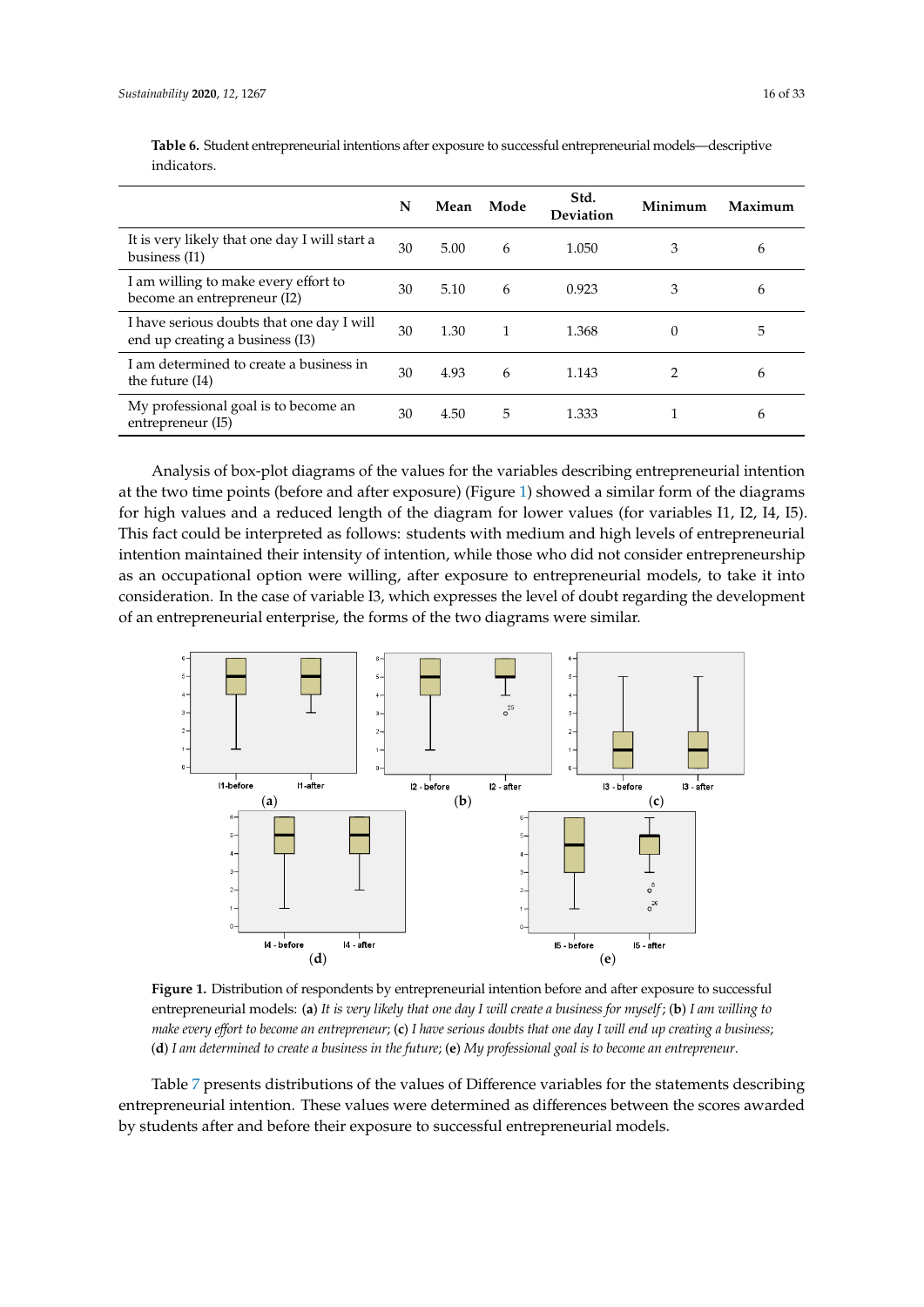|              | Difference: One<br>day I Will<br><b>Probably Start</b><br>My Own<br><b>Business</b> |      | Difference: I<br>Am Willing to<br><b>Make Every</b><br><b>Effort to Become</b><br>an Entrepreneur |      | Difference: I<br><b>Have Serious</b><br>Doubts That<br>One Day I Will<br><b>End up Creating</b><br>a Business |      | Difference: I<br>Am Determined<br>to Create a<br><b>Business in the</b><br><b>Future</b> |      | Difference: My<br>Professional<br>Goal is to<br>Become an<br>Entrepreneur |      |
|--------------|-------------------------------------------------------------------------------------|------|---------------------------------------------------------------------------------------------------|------|---------------------------------------------------------------------------------------------------------------|------|------------------------------------------------------------------------------------------|------|---------------------------------------------------------------------------|------|
|              | Count                                                                               | $\%$ | Count                                                                                             | $\%$ | Count                                                                                                         | $\%$ | Count                                                                                    | $\%$ | Count                                                                     | $\%$ |
| $-4$         |                                                                                     |      |                                                                                                   |      | 2                                                                                                             | 6.7  |                                                                                          |      |                                                                           |      |
| $-3$         |                                                                                     |      |                                                                                                   |      | 2                                                                                                             | 6.7  |                                                                                          |      |                                                                           |      |
| $-2$         |                                                                                     |      | 1                                                                                                 | 3.3  | 1                                                                                                             | 3.3  | 1                                                                                        | 3.3  | 3                                                                         | 10.0 |
| $-1$         | 5                                                                                   | 16.7 | 5                                                                                                 | 16.7 | 3                                                                                                             | 10.0 | 6                                                                                        | 20.0 | 5                                                                         | 16.7 |
| $\mathbf{0}$ | 19                                                                                  | 63.3 | 14                                                                                                | 46.7 | 11                                                                                                            | 36.7 | 15                                                                                       | 50.0 | 12                                                                        | 40.0 |
| 1            | 4                                                                                   | 13.3 | 6                                                                                                 | 20.0 | 7                                                                                                             | 23.3 | 5                                                                                        | 16.7 | 7                                                                         | 23.3 |
| 2            | 1                                                                                   | 3.3  | 3                                                                                                 | 10.0 | 2                                                                                                             | 6.7  | 2                                                                                        | 6.7  | 2                                                                         | 6.7  |
| 3            |                                                                                     |      |                                                                                                   |      | 1                                                                                                             | 3.3  |                                                                                          |      |                                                                           |      |
| 4            | 1                                                                                   | 3.3  | 1                                                                                                 | 3.3  |                                                                                                               |      | 1                                                                                        | 3.3  | 1                                                                         | 3.3  |
| 5            |                                                                                     |      |                                                                                                   |      | 1                                                                                                             | 3.3  |                                                                                          |      |                                                                           |      |
| Total        | 30                                                                                  | 100  | 30                                                                                                | 100  | 30                                                                                                            | 100  | 30                                                                                       | 100  | 30                                                                        | 100  |

<span id="page-16-0"></span>**Table 7.** Differences in student entrepreneurial intentions after exposure to successful entrepreneurial models. ((The bold format in first column is used to emphasize the values of differences in scores.)

- 1. 'It is very likely that one day I will start my own business': The distribution of respondents by their perceptions of the likelihood of starting a business showed that, after exposure to successful entrepreneurial models, 5 students (16.7%) were less willing to start a business (difference equal to −1), 19 (63.3%) were equally willing, their intention being unchanged (difference equal to 0), while for 6 (20.0%) of the 30 respondents, the intensity of the intention to set up a business increased.
- 2. 'I am willing to make every effort to become an entrepreneur': After being exposed to successful entrepreneurial models, 6 students (20.0%) were less willing to make an effort to become an entrepreneur (the difference equal to −2 or −1), 14 students (46.7%) were equally willing, their intention being unchanged (difference equal to 0), and for 9 of the 30 respondents (33.3%), the intensity of the intention to make high efforts to become an entrepreneur increased.
- 3. Regarding the statement 'I have serious doubts that one day I will get to create a company', after exposure to successful entrepreneurial models, 8 students (26.6%) experienced a higher level of doubt that they will create an enterprise one day, for 11 students (36.7%) the level of doubt remained unchanged, while for the remaining 11 students (36.7%), it decreased.
- 4. 'I am determined to create a business in the future': After exposure to successful entrepreneurial models, 7 students (23.3%) were less determined to create a business in the future, 15 students (50.0%) were sure, their intention being unchanged (difference equal to 0), while, for 8 of the 30 respondents (26.7%), the intensity of the decision to set up an enterprise in the future increased.
- 5. 'My professional goal is to become an entrepreneur': Following the exposure to successful entrepreneurial models, 8 students (26.7%) agreed to a lesser degree that their professional goal was to become an entrepreneur, 12 students (40%) had the same intensity of intention to consider entrepreneurship as a professional goal, while 10 students (33.3%) had a higher degree of agreement in relation to establishing entrepreneurship as a professional goal.

The box-plot diagrams showed changes in entrepreneurial intention, especially for the lower scores, namely, an improvement in intention after exposure to successful entrepreneurial models in the cases of students less interested or not interested in entrepreneurship.

Concerning attitude towards entrepreneurship, the descriptive statistics showed that the positive perception was maintained after exposure to successful entrepreneurial models, too. In the final stage of the study (Table [8\)](#page-17-0), *Creativity and innovation* (average score of 5.13), *Being independent*/*being own boss* (average score of 4.90) and *Taking calculated risks* (average score of 4.50) were still the main elements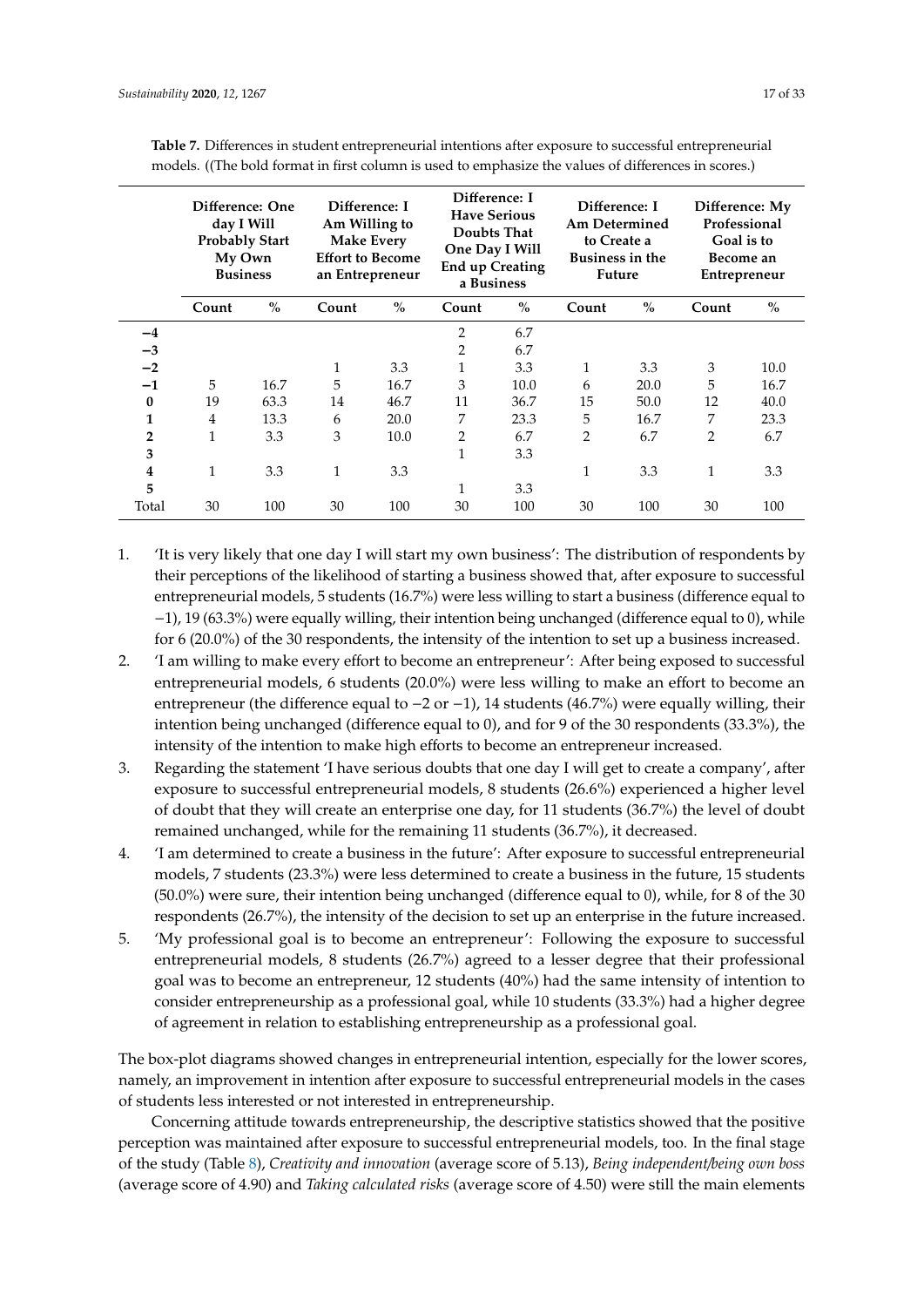with which students tended to associate entrepreneurship. There was an increase in the average scores for the association of entrepreneurship with *Being independent*/*being own boss* and with *Creating new jobs for other people*, while for the other statements there were slightly lower average scores. The most important change in the perception of entrepreneurship was observed in its association with *High income* (decrease of the average score from 4.30 to 3.90).

<span id="page-17-0"></span>**Table 8.** Student attitudes towards entrepreneurship after exposure to successful entrepreneurial models—descriptive statistics: *What do you associate with entrepreneurship*?

|                                       | N  | Mean | Mode | Std.<br><b>Deviation</b> | Minimum | Maximum |
|---------------------------------------|----|------|------|--------------------------|---------|---------|
| Facing new challenges                 | 30 | 4.37 | 4    | 1.033                    |         | b       |
| Creating new jobs for other people    | 30 | 4.40 | 5    | 1.070                    |         | 6       |
| Creativity and innovation             | 30 | 5.13 | 6    | 1.008                    |         | 6       |
| High income                           | 30 | 3.90 | 3    | 1.242                    |         | 6       |
| Assumption of calculated risks        | 30 | 4.50 | 5    | 0.900                    |         | 6       |
| To be independent/to be your own boss | 30 | 4.90 | h    | 1.348                    |         | 6       |

The analysis of the box-plot diagrams of the values for the variables describing attitude towards entrepreneurship obtained in the two time points considered in the analysis (Figure [2\)](#page-17-1) showed the following: increase in the average scores for the association of entrepreneurship with *Being independent/being*   $\ln \sigma$ observed in its association with *High income* (decrease of the average score from 4.30 to 3.90).

*independent/being own boss* (average score of 4.90) and *Taking calculated risks* (average score of 4.50)

- a similar form of the diagrams for the *Creativity and innovation* variable;
- similar forms of the diagrams, but with slight changes in the concentration of the scores for the variables: *Confronting with new challenges* (a lower median score), *Creating new jobs for other people* If  $\alpha$  higher median score), *Assuming calculated risks* (lower number of maximum scores) and *Being independent*/being your own boss; models of the diagrams, but with slight changes in the c
- an extension of the chart to lower scores for the *High income* variable.  $\sim$  5.13  $\mu$  5.13  $\mu$  5.13  $\mu$  5.13  $\mu$  5.13  $\mu$  5.13  $\mu$  5.13  $\mu$  5.13  $\mu$  5.13  $\mu$  5.13  $\mu$  5.13  $\mu$  5.13  $\mu$  5.13  $\mu$  5.13  $\mu$  5.13  $\mu$  5.13  $\mu$  5.13  $\mu$  5.13  $\mu$  5.13  $\mu$  5.13  $\mu$  5.13  $\mu$  5.13

The results confirmed the high degree to which students associated entrepreneurship with *Creativity and innovation,* as well as with an occupation allowing them to maintain their independence. At the same time, after the exposure to successful entrepreneurial models, we noticed a greater orientation of the students' perceptions towards the social benefits of entrepreneurship (Creating new jobs for other *people*) in comparison to financial ones (*High income*).  $\mathcal{A}$ following:

<span id="page-17-1"></span>

**Figure 2.** Distribution of respondents by attitude towards entrepreneurship before and after exposure **Figure 2.** Distribution of respondents by attitude towards entrepreneurship before and after exposure to successful entrepreneurial models: (a) Confronting with new challenges; (b) Creating new jobs for *other people*; (**c**) *Creativity and innovation*; (**d**) *High income*; (**e**) *Assumption of calculated risks*; (**f**) *To be independent*/*to be your own boss*.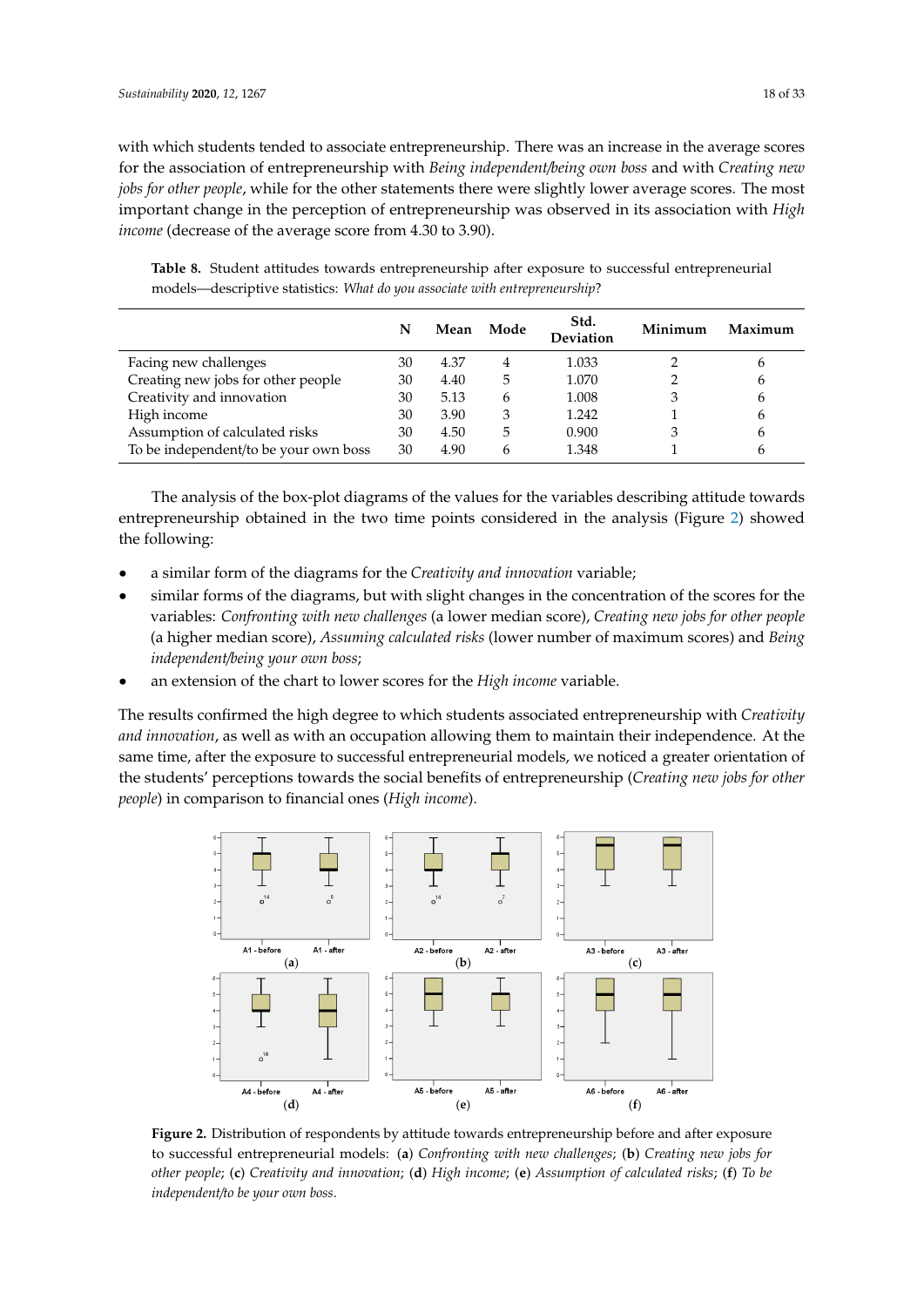Table [9](#page-18-1) presents the distributions of values for the *Di*ff*erence* variables, matching statements describing attitude towards entrepreneurship. These values were determined as differences between the scores given by students after and before exposure to successful entrepreneurial models.

|                | Difference:<br><b>Facing New</b><br>Challenges |               | Difference:<br>Creating<br>New Jobs for<br><b>Other People</b> |      | Difference:<br>Creativity<br>and<br>Innovation |      | Difference:<br><b>High Income</b> |      | Difference:<br>Assuming<br>Calculated<br><b>Risks</b> |      |       | Difference: Being<br>Independent/Being<br>Your Own Boss |
|----------------|------------------------------------------------|---------------|----------------------------------------------------------------|------|------------------------------------------------|------|-----------------------------------|------|-------------------------------------------------------|------|-------|---------------------------------------------------------|
|                | Count                                          | $\frac{0}{0}$ | Count                                                          | $\%$ | Count                                          | $\%$ | Count                             | $\%$ | Count                                                 | $\%$ | Count | $\%$                                                    |
| $-3$           | 1                                              | 3.3           | 1                                                              | 3.3  | 1                                              | 3.3  | 1                                 | 3.3  |                                                       | 3.3  | 1     | 3.3                                                     |
| $-2$           | 2                                              | 6.7           | 1                                                              | 3.3  | 1                                              | 3.3  | 4                                 | 13.3 | 4                                                     | 13.3 |       | 3.3                                                     |
| $-1$           | 11                                             | 36.7          | 7                                                              | 23.3 | $\overline{2}$                                 | 6.7  | 7                                 | 23.3 | 9                                                     | 30.0 | 5     | 16.7                                                    |
| $\bf{0}$       | 7                                              | 23.3          | 10                                                             | 33.3 | 21                                             | 70.0 | 15                                | 50.0 | 9                                                     | 30.0 | 10    | 33.3                                                    |
| 1              | 5                                              | 16.7          | 8                                                              | 26.7 | 4                                              | 13.3 | 1                                 | 3.3  | 4                                                     | 13.3 | 12    | 40.0                                                    |
| $\overline{2}$ | 3                                              | 10.0          | $\overline{2}$                                                 | 6.7  | 1                                              | 3.3  | 1                                 | 3.3  | $\overline{2}$                                        | 6.7  | 1     | 3.3                                                     |
| 3              | 1                                              | 3.3           |                                                                | 3.3  |                                                |      |                                   | 3.3  |                                                       | 3.3  |       |                                                         |
| Total          | 30                                             | 100           | 30                                                             | 100  | 30                                             | 100  | 30                                | 100  | 30                                                    | 100  | 30    | 100                                                     |

<span id="page-18-1"></span>**Table 9.** Differences in student attitudes towards entrepreneurship after exposure to successful entrepreneurial models. (The bold format in first column is used to emphasize the values of differences in scores.).

- 1. Facing new challenges: After exposure to successful entrepreneurial models, 15 students (46.7%) associated entrepreneurship with new challenges to a lesser extent, 7 students (23.3%) had an unchanged attitude (difference equal to 0), while 9 of the 30 respondents (30.0%), agreed to a greater extent that entrepreneurship involved facing new challenges.
- 2. Creating new jobs for other people: Following exposure to successful entrepreneurial models, 9 students (30.0%) to a lesser extent associated entrepreneurship with the creation of new jobs for other people, 10 students (33.3%) had an unchanged attitude, and 11 of the respondents (36.7%), agreed to a greater extent that entrepreneurship meant creating new jobs for other people.
- 3. Creativity and innovation: The attitudes of most students, 21 (70.0%), remained unchanged after exposure to successful entrepreneurial models, 4 students (13.3%) to a lesser extent associated creativity and innovation with entrepreneurship, while 5 respondents (16.7%) associated the two phenomena to a greater extent.
- 4. High income: After exposure to successful entrepreneurial models, 15 students (50.0%) maintained the same attitude towards associating entrepreneurship with high income, 12 students agreed less (40.0%) with this association, only 3 respondents (10.0%) claimed more strongly that entrepreneurship involves high income.
- 5. Assumption of calculated risks: Following the exposure to successful entrepreneurial models, 14 students (46.7%) agreed to a lesser extent that entrepreneurship involved assuming calculated risks, 9 students (30.0%) had the same attitude, while, for 7 of the 30 respondents (23.3%), the values of the scores given to the association between entrepreneurship and the calculated risk-taking increased.
- 6. Being independent/being your own boss: Following exposure to successful entrepreneurial models, most students, 13 (43.3%), associated entrepreneurship to a greater extent with an occupation allowing being independent or being your own boss, 10 students (33.3%) maintained the same attitude, while 7 respondents (23.3%) agreed to a lesser extent that entrepreneurship implied being independent.

# <span id="page-18-0"></span>*4.4. Student Perceptions of the Influence on Their Entrepreneurial Intentions Due to Exposure to Successful Entrepreneurial Models*

Content analysis of the mini-essays written by students on their perceptions of the ways in which their entrepreneurial intentions and attitudes towards entrepreneurship have been influenced by their exposure to successful entrepreneurial models showed that: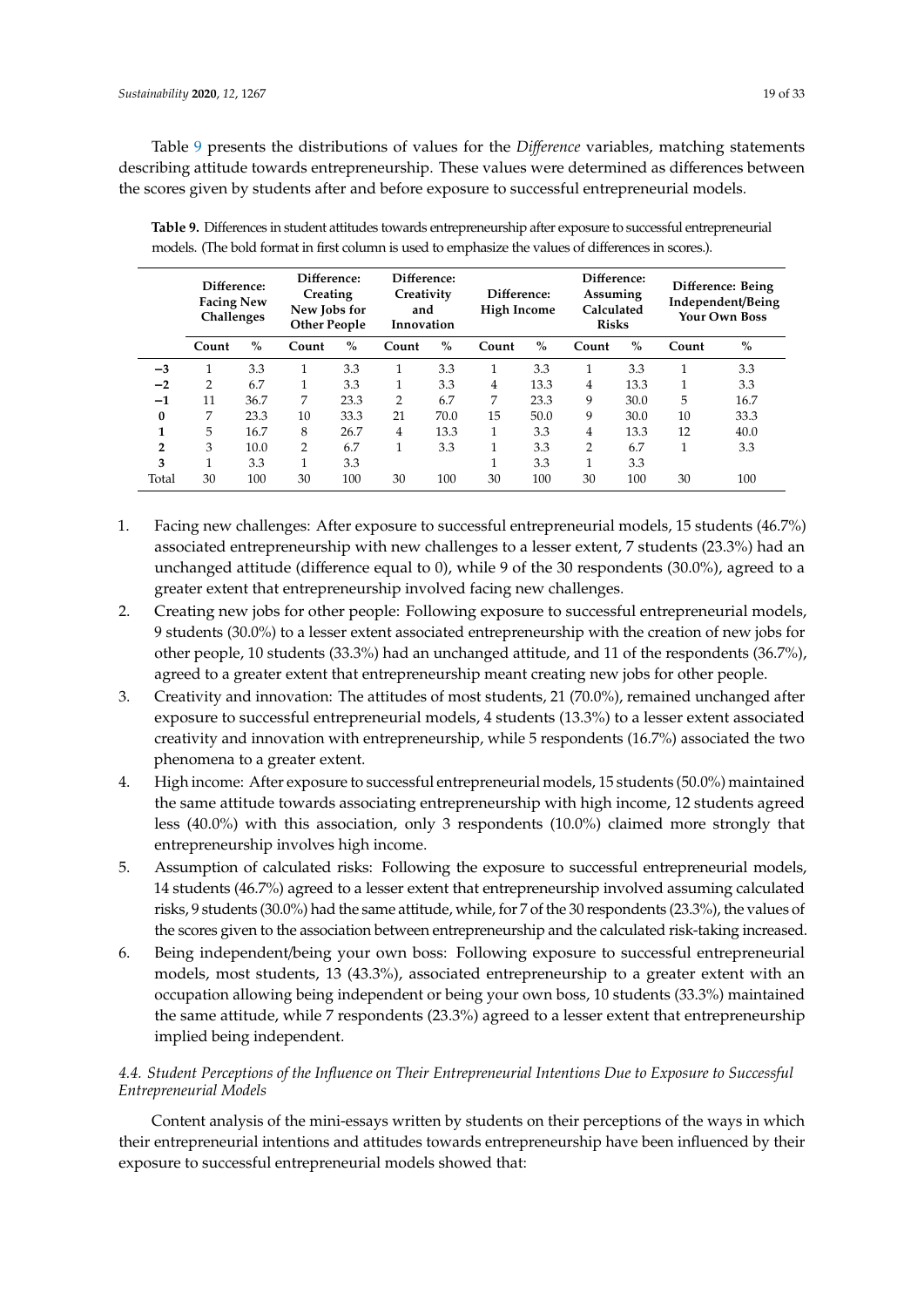A high entrepreneurial intention existed before the applied experimental session. After the exposure to successful entrepreneurial models, students felt they gained more confidence in implementing their business ideas and strengthened their desires to become an entrepreneur:

- 'I have to dare and believe that my business idea will work and it will be successful' (S4).
- 'Due to the success stories presented, the students gained more confidence in starting a business' (S5).
- 'The presentations made me become more optimistic and confident' (S11).
- 'Exposure to successful models has aroused my interest in getting into business at one point, they have given me the urge to follow my desire to do what I want' (S15).
- 'The models gave me the courage to do what I want and not to be influenced by others who only speak and do nothing. ... I want to set up my own company!' (S16).

For non-business students, the positive influence of exposure to successful entrepreneurial models was more visible because, besides feeling more confident about their entrepreneurial skills and feeling a greater self-efficacy, they mentioned that the experience of being exposed to successful entrepreneurial role models brought them a better understanding of entrepreneurship and awakened or increased their interest in becoming an entrepreneur.

- 'It made me learn more from the experience of other entrepreneurs to better understand the challenges of this job' (S1—Law).
- 'It has helped me to really discover entrepreneurship and that, having your own business is not difficult, but keeping your business and making it prosper is difficult. It is important how you make the decisions, I learned how to behave in a team and with clients' (S3—Food Engineering).
- 'You must never give up your ideas, but improve them and adapt them according to specific opportunities or situations' (S8—Philology).
- 'Even though I had some ideas about entrepreneurship, I didn't think I was suitable for being an entrepreneur, but due to exposure to successful models I learned that if you have a well-defined idea and you work hard enough you can set up a successful business' (S9—Philology).
- 'Each of us had something to learn from the successful models of entrepreneurs and I understood how much work and perseverance a successful business requires. It has created in my mind a certain entrepreneurial discipline that I did not have before and also built my own confidence' (S12—Pedagogy).
- 'There were very interesting success stories, and our entrepreneurial intentions were influenced by the entrepreneur's personality, his qualities and the way he acted. There have been cases of entrepreneurs who . . . from being nobody became somebody. How can you not be influenced and motivated by such a situation?!' (S14—Psychology).
- 'Attending this course has grown my interest to set up a family business. This type of business creates a sense of security, especially when there are harmonious relationships within the family' (S19—Theology).
- 'Exposure to a successful entrepreneurial model had the role of developing my entrepreneurial spirit. Each success story grew in us an entrepreneurial spirit' (S23—Architecture).
- 'Success stories have grown my interest in becoming an entrepreneur' (S24—Physical education).

### **5. Discussion and Conclusions**

Nowadays the economic and social changes in society show the importance of developing entrepreneurship and creativity skills [\[98](#page-31-19)[–100\]](#page-31-20). The universities, as mentors, and the successful entrepreneurs, as role models for students, can play an important role in the entrepreneurial education of the young and in enhancing their entrepreneurial spirit. From this perspective our study investigated the role of successful entrepreneurial role models in influencing the entrepreneurial intentions of students and their attitudes towards entrepreneurship.

The analysis of descriptions provided by students showed that they describe successful entrepreneurs using characteristics similar to those reported in the literature, such as creativity [\[30,](#page-29-4)[34\]](#page-29-8)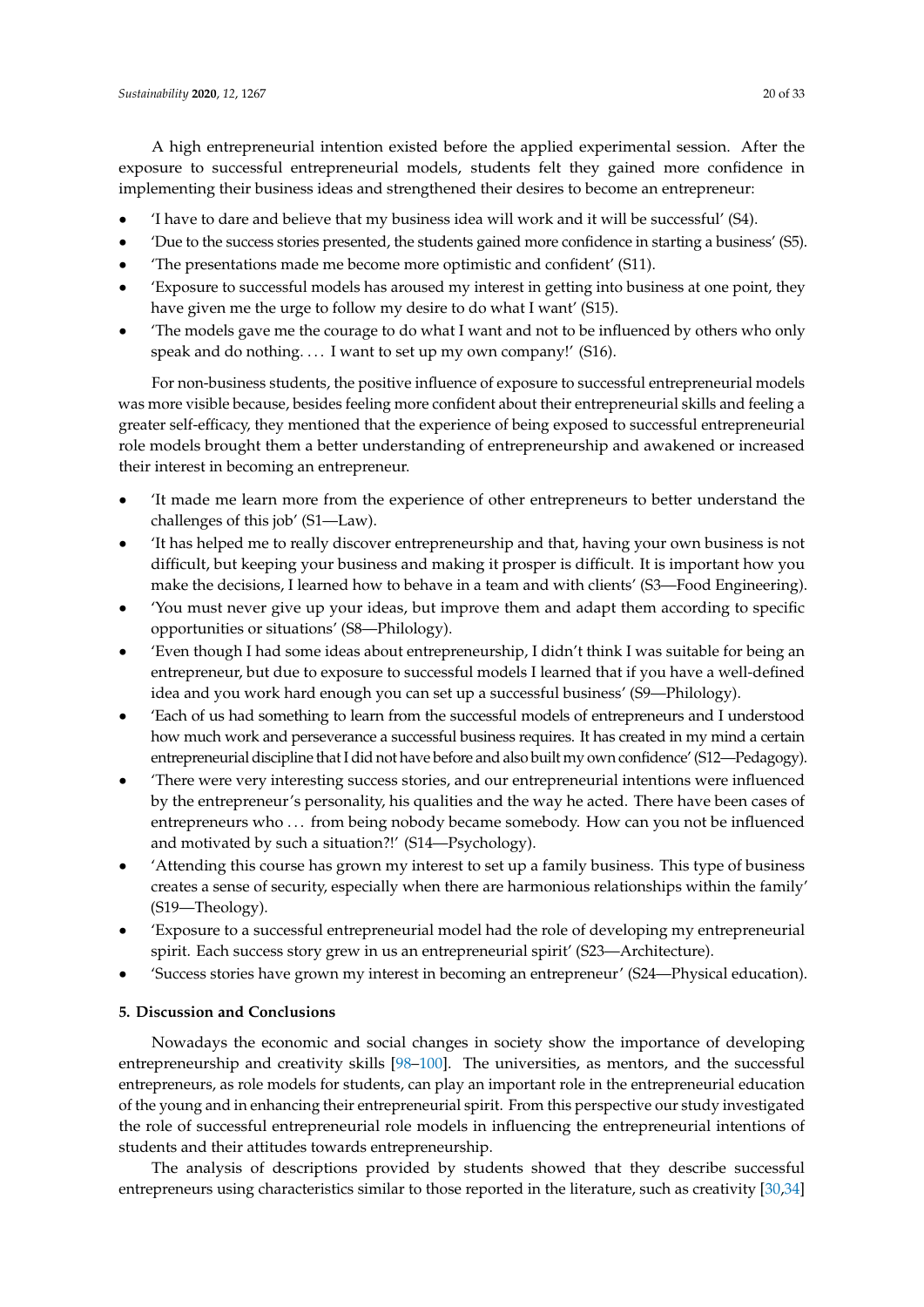and risk-taking [\[30,](#page-29-4)[31,](#page-29-5)[34\]](#page-29-8). Most students identified the following characteristics for defining successful entrepreneurs: perseverance (8 of 30 respondents), orientation to people and desire to help others (7 of 30 respondents), and entrepreneurial spirit (5 of 30 respondents). The perseverance feature is in line with the characteristic of *increased capacity for intense and lasting e*ff*ort* found by Nastase [\[31\]](#page-29-5). *Orientation to people* and *desire to help others* confirm the characteristic of *orientation towards human capital* identified by Amornpinyo [\[32\]](#page-29-6). The *entrepreneurial spirit* feature was also found by Snepar [\[34\]](#page-29-8), who describes the entrepreneur as a person *following an unconventional or unpopular approach to solving a problem*.

By studying the entrepreneurial behaviour of successful role models, students learned about sources of business ideas, contexts and reasons for starting a business, and the main funding sources. The characteristics of entrepreneurial behaviour of successful entrepreneurs may represent a source of inspiration and motivation for students to become entrepreneurs themselves.

The analysis of how exposure to successful entrepreneurial models influences student perceptions of entrepreneurship provided evidence on the following issues.

Descriptive statistics of student entrepreneurial intentions before and after exposure to successful entrepreneurial models indicate changes in intention, in both a positive and a negative sense.

The graphical analysis reflects changes in entrepreneurial intention, especially in the area of lower scores, indicating an improvement in intention after exposure to successful entrepreneurial models for students less interested or not interested in entrepreneurship.

In regards to the attitude towards entrepreneurship, descriptive statistical values show a positive perception both before and after exposure to successful entrepreneurial models. In the final stage of the study, we observed that such characteristics of attitude towards entrepreneurship as *creativity and innovation*, *being independent*/*being your own boss* and *taking calculated risks* were still the main elements the students tended to associate with entrepreneurship. In contrast, there was an increase in average scores for the association of entrepreneurship with *being independent*/*being their own boss* and *creating new jobs for other people*, while for the other statements there were slightly lower average scores. The most important change in the perception of entrepreneurship was observed in its association with *high income*. So, after exposure to successful entrepreneurial models, we were able to observe a greater orientation of student perceptions towards the social benefits of entrepreneurship (*creating new jobs*) rather than to financial ones (*high income*), proving that students have become more aware of this dimension of entrepreneurship.

Our results show that exposing students to success stories of entrepreneurs, viewed by students as role models, is a key influence factor in making the decision to start a business, contributing to the improvement of entrepreneurial intention of less interested or not interested students in entrepreneurship.

In line with previous studies, such as Martin, McNally, and Kay [\[72\]](#page-30-16), Wilson, Kickul, and Marlino [\[76\]](#page-30-20) or Zhao, Seibert, and Hills [\[65\]](#page-30-10), our findings of content analysis and graphical distributions of student perceptions show that learning entrepreneurship by exposure to successful entrepreneurial role models is important in influencing student entrepreneurial intentions and in improving their attitudes towards entrepreneurship. However, the impact of this teaching method is different for graduate business and non-business students (such as literature, architecture, agronomic sciences, psychology, pedagogy, theology, sports, and law).

For the first category of students, entrepreneurial intention might have been high right from the start of the course, as they had already studied many concepts related to business environment that made them more open to entrepreneurship. For these students, the most important consequence of learning from successful entrepreneurship stories may reside in the fact that they felt they had gained more confidence in implementing their business ideas and strengthened their desire to become entrepreneurs. This consequence was observed for many of the students who comprised the sample, irrespective of their degree.

Our results are in line with the study of Karimi, Biemans, Lans, Chizari, Mulder, and Mahdei [\[56\]](#page-30-1) which suggest that including contact with entrepreneurial models as part of the entrepreneurship education curriculum can stimulate students' confidence in their ability to start a business and improve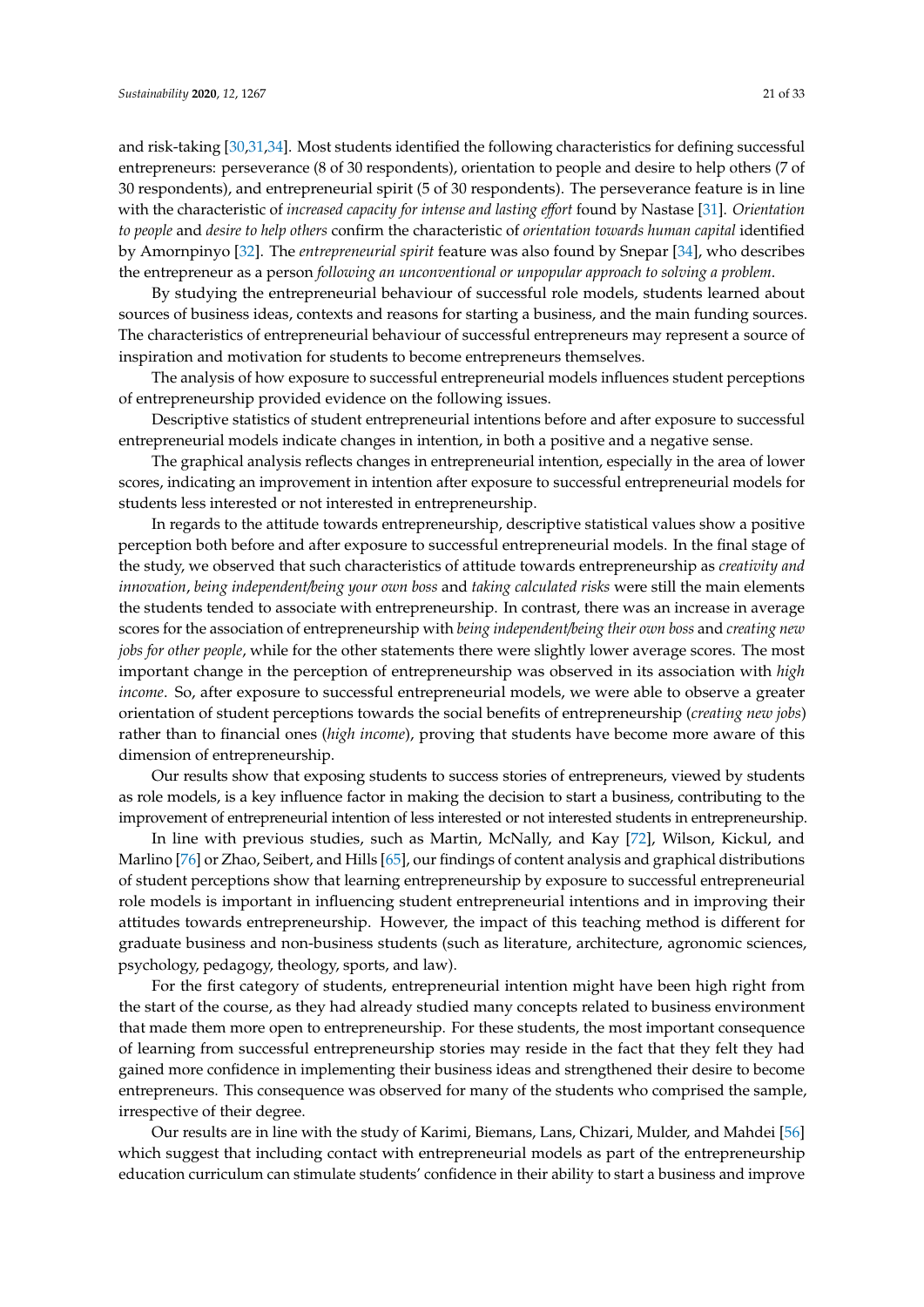their attitude towards entrepreneurship. The findings of our study also support the approach of Byabashaija and Katono [\[86\]](#page-31-7), who suggest that using case studies of local entrepreneurs in teaching entrepreneurship can be instructive regarding the feasibility of entrepreneurship as a career option.

The results of our study provide evidence for the theoretical perspective of entrepreneurial self-efficacy [\[68\]](#page-30-13), which argues that entrepreneurship education is associated with entrepreneurial self-efficacy that can enhance entrepreneurial intentions [\[65,](#page-30-10)[76\]](#page-30-20). Role models, in particular, can stimulate individual self-efficacy by providing vicarious experiences to students and by increasing positive emotional reactions to entrepreneurship [\[56\]](#page-30-1).

As regards non-business students, the positive influence of exposure to successful entrepreneurial models is more visible because, besides feeling more confident in their entrepreneurial capacities and feeling a greater self-efficacy, they mentioned that the experience of being exposed to successful entrepreneurial role models brought them a better understanding of entrepreneurship and awakened or stirred their interest in becoming an entrepreneur.

These findings are in line with those of Bygrave [\[16\]](#page-28-17), who found that knowing successful entrepreneurs makes the act of becoming one oneself seem more credible, and with the findings of Lafuente, Rialp, and Vaillant [\[23\]](#page-28-14), who underline that contact with an entrepreneurial role model makes people more inclined towards developing a desire and confidence to create their own businesses. Our findings bring support to the human capital theory [\[67\]](#page-30-12), a theoretical perspective arguing that entrepreneurship education is positively correlated with entrepreneurial intentions.

Our study provides evidence that entrepreneurship education using successful entrepreneurial role models may influence in a positive sense student entrepreneurial intentions and their attitudes towards entrepreneurship and is in agreement with Hatten and Ruhland [\[101\]](#page-32-0), who found that students were more likely to become entrepreneurs after attending an entrepreneurship-related programme.

However, our findings show that in order to make this educational method more efficient, entrepreneurship education programmes for master's degrees should be designed differently for business and non-business students. This need emerges from the fact that studying successful entrepreneurial stories impacts the two categories of students differently. This conclusion complies with Teixeira's [\[102\]](#page-32-1) recommendation that if a goal in designing entrepreneurial programmes is to assist students within and outside the business school, it is important to understand the similarities and differences between business school students and their non-business counterparts.

Our findings also support what Urbano et al. [\[88\]](#page-31-9) suggest: that courses and curricula of entrepreneurship should be designed so as to take into account the students' profiles.

Although the idea of exploring role models as antecedents of student entrepreneurial intentions is not new, our research adds to the existing literature by considering individuals' (students') own perceptions of entrepreneurial success and their preferences for the chosen role models (the ones they identify with or whom they admire).

This could be a valuable approach for entrepreneurship education as it incorporates higher involvement and participation of students, while exposing them to different perspectives of entrepreneurial success. This way students acquire more knowledge on entrepreneurship by becoming more accustomed with various contexts in which individuals become entrepreneurs, learning about the main sources for business ideas, discovering various business ideas and specific methods for their implementation, and finding out about various methods for dealing with different obstacles that could appear in their entrepreneurial experience.

#### *Limitations and Future Research*

Considering our results and the characteristics of the student sample, we should point out the limitations of the study: first, the sample size comprised only 30 students; second, sample composition favoured the students having a business degree; and third, the statistical analysis treated all sample students equally, although they had different undergraduate degrees.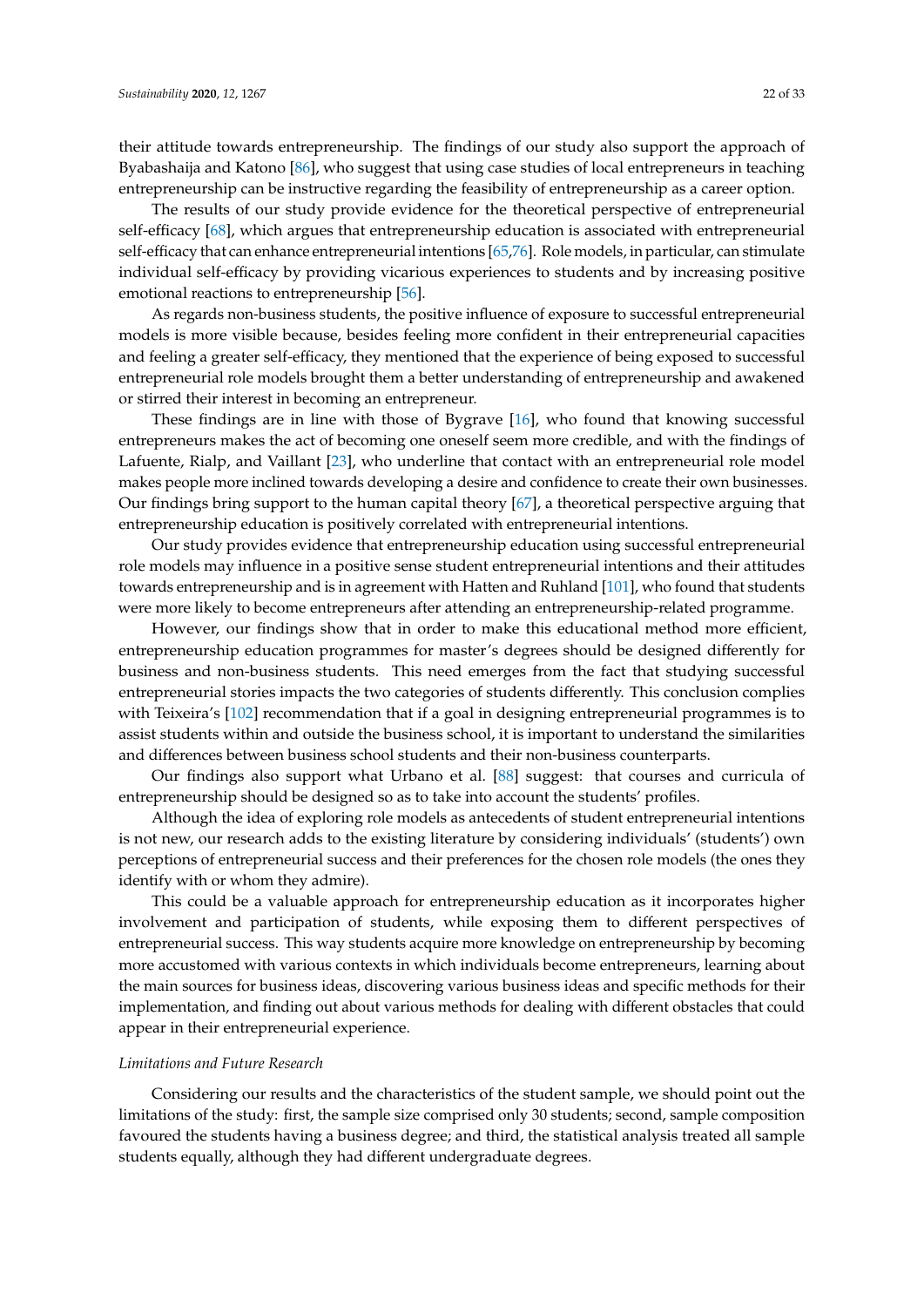Integrating exposure to successful entrepreneurial models into entrepreneurship education programmes for students can be a teaching–learning method with potential from the perspective of sustainable development education as it develops students' entrepreneurial capacities, increases their entrepreneurial intentions and willingness to set up a business.

In order to improve entrepreneurship education as a driver to foster sustainable entrepreneurship among students, more research should be done to identify the appropriate teaching methods for different groups of students. Future studies should use an extended sample and compare various methods for teaching entrepreneurship to students from different study areas. The outcomes of entrepreneurship education might be different when different teaching methods that employ entrepreneurial role models are used (for instance, learning from failure, not only from successful entrepreneurial stories; learning by doing; or learning through support), so this should be further investigated in a future study.

**Author Contributions:** Conceptualization, G.B., A.M.I.; data curation, G.B., D.B. and A.M.I.; formal analysis, G.B., A.M.I.; investigation, G.B., A.M.I., A.-M.B., D.B., and M.V.B.-G.; methodology, G.B., A.M.I.; resources, G.B., D.B.; software, A.M.I., D.B.; supervision, G.B., A.M.I.; validation, G.B., A.M.I.; visualization, G.B., A.M.I., A.-M.B., D.B. and M.V.B.-G.; writing—original draft, G.B., A.M.I., D.B. and M.V.B.-G.; Writing—review & editing, G.B., A.M.I., A.-M.B., D.B. and M.V.B.-G. All authors read and approved the final manuscript.

**Funding:** This research received no external funding.

**Acknowledgments:** This work was co-financed from the European Social Fund through Operational Programme Human Capital 2014–2020, project number POCU/380/6/13/125015 'Development of entrepreneurial skills for doctoral students and postdoctoral researchers in the field of economic sciences'. This paper also benefited from the support of the Erasmus+ Programme of the European Union, Project Jean Monnet Sustainable Education through European Studies for Young Researchers—SESYR, EACEA, Decision no. 2017-1893/0001-001, Project Number 587359-EPP-1-2017-1-RO-EPPJMO-MODULE.

**Conflicts of Interest:** The authors declare no conflict of interest.

#### <span id="page-22-0"></span>**Appendix A**

| Student          | Gender | Age | <b>Specialization of Graduate Studies</b> |
|------------------|--------|-----|-------------------------------------------|
| S1               | Female | 24  | Law                                       |
| S2               | Female | 22  | Economic                                  |
| S3               | Female | 23  | Food science and engineering              |
| S <sub>4</sub>   | Female | 25  | Economic                                  |
| S5               | Male   | 22  | Finance and Banking                       |
| S <sub>6</sub>   | Female | 22  | Management                                |
| S7               | Male   | 25  | Economic                                  |
| S8               | Female | 23  | Humanist, Letters                         |
| S9               | Female | 22  | Humanist, Letters                         |
| S <sub>10</sub>  | Male   | 22  | Economic                                  |
| S11              | Male   | 26  | Economic                                  |
| S <sub>12</sub>  | Female | 23  | Pedagogical                               |
| S <sub>13</sub>  | Female | 28  | Economic                                  |
| S14              | Female | 25  | Psychology                                |
| S <sub>15</sub>  | Female | 25  | Law                                       |
| S <sub>16</sub>  | Female | 39  | Medical bioengineering                    |
| S <sub>17</sub>  | Female | 24  | Economy                                   |
| S <sub>18</sub>  | Female | 22  | Economy                                   |
| S <sub>19</sub>  | Male   | 25  | Theology                                  |
| S <sub>20</sub>  | Female | 26  | Economy                                   |
| S <sub>21</sub>  | Female | 30  | Economy                                   |
| S <sub>22</sub>  | Female | 23  | Economy                                   |
| S <sub>2</sub> 3 | Male   | 29  | Architecture                              |
| S <sub>24</sub>  | Male   | 36  | Physical Education                        |
| S <sub>25</sub>  | Female | 40  | Economic statistic                        |
| S <sub>26</sub>  | Female | 23  | Economy                                   |
| S <sub>27</sub>  | Female | 22  | Public Administration                     |
| S <sub>28</sub>  | Female | 23  | Law                                       |
| S <sub>29</sub>  | Male   | 22  | Finance and Banking                       |
| S30              | Male   | 46  | Theology                                  |

#### **Table A1.** Student identification data.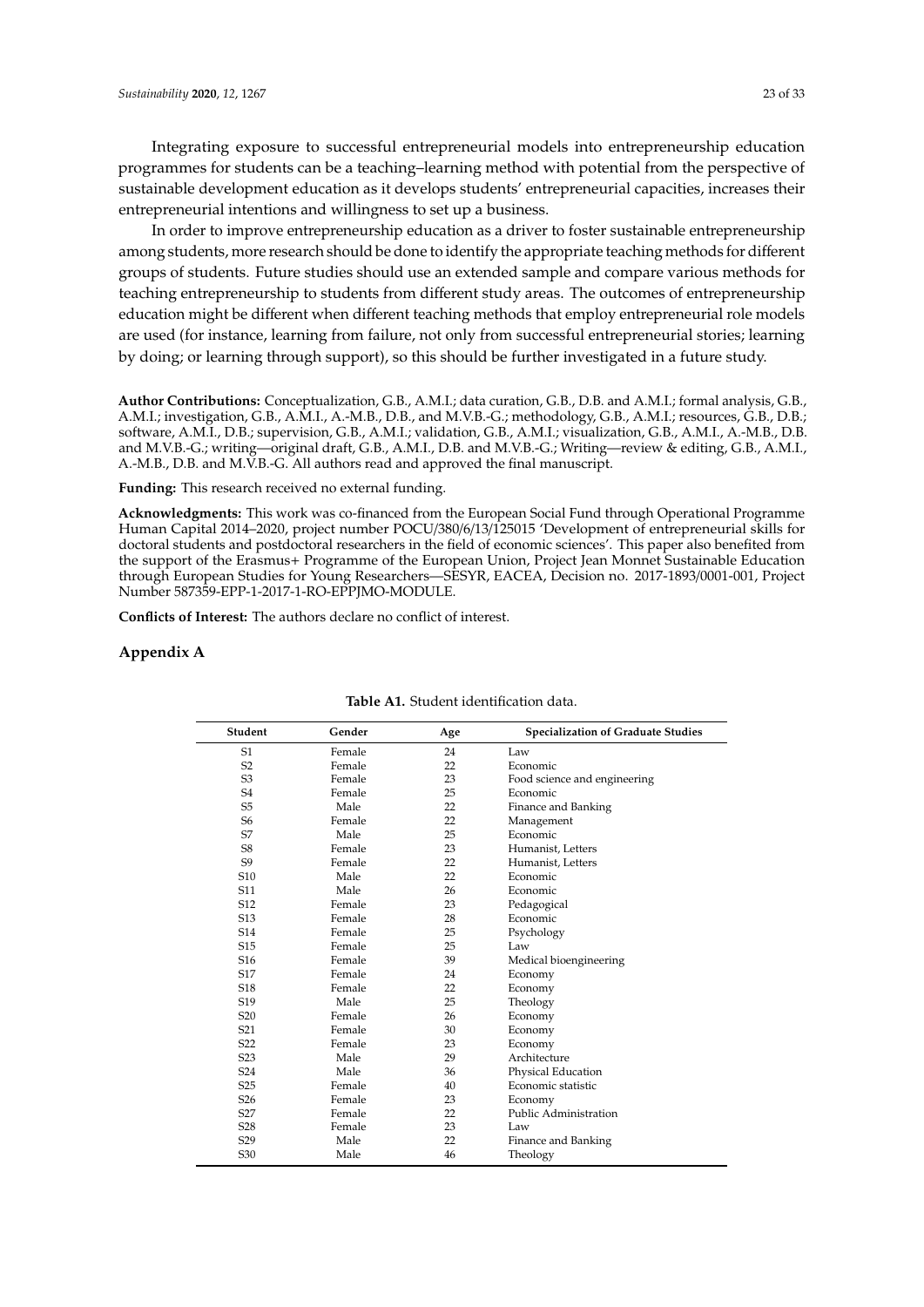# **Appendix B**

<span id="page-23-0"></span>

| Entrepreneurial<br>Model | Gender | No. of Children | <b>Current Age</b> | The Age at Which<br><b>He/She Became</b><br>an Entrepreneur | <b>Field of Studies</b> | <b>Business Field</b>  | <b>Level of Studies</b> |
|--------------------------|--------|-----------------|--------------------|-------------------------------------------------------------|-------------------------|------------------------|-------------------------|
| M1                       | Male   | 1               | 50                 | 25                                                          | Math                    | <b>DIY</b>             | Higher education        |
| M <sub>2</sub>           | Male   | $\overline{2}$  | 35                 | 23                                                          | Economic                | Trade                  | Higher education        |
| M <sub>3</sub>           | Female | $\overline{0}$  | 35                 | 26                                                          | Economic                | Trade                  | Higher education        |
| M <sub>4</sub>           | Male   | 3               | 33                 | 26                                                          | Economic                | Food                   | Higher education        |
| M <sub>5</sub>           | Male   | 3               | 60                 | 36                                                          | Economic                | Agriculture            | Higher education        |
| M6                       | Male   | $\mathbf{0}$    | 48                 | $\overline{\phantom{a}}$                                    | Engineering             | Restaurant             | Higher education        |
| M <sub>7</sub>           | Male   | 6               | 47                 | 24                                                          | Engineering             | Informatics            | Higher education        |
| M8                       | Male   | $\mathbf{1}$    | 40                 | 20                                                          | Economic                | Informatics            | Higher education        |
| M <sup>9</sup>           | Female | 2               | 32                 | 26                                                          | Economic                | Food                   | Higher education        |
| M10                      | Male   | 3               | 89                 | $\overline{\phantom{a}}$                                    | Economic                | Financial              | Higher education        |
| M11                      | Male   | 6               | 47                 | 24                                                          | Engineering             | Informatics            | Higher education        |
| M12                      | Female | $\mathbf{1}$    | 41                 | 20                                                          | Medicine                | Sports                 | Higher education        |
| M13                      | Male   | $\mathfrak{Z}$  | 45                 | 24                                                          | Economic                | Appliances             | Higher education        |
| M14                      | Male   | 4               | 97                 | 20                                                          | Economic                | <b>Sales</b>           | Higher education        |
| M15                      | Male   | 2               | 65                 | 27                                                          | Without studies         | Cinematography         | Secondary<br>education  |
| M16                      | Female | $\mathfrak{Z}$  | 39                 | 31                                                          | Medical                 | Medical                | Higher education        |
| M17                      | Male   | 3               | 35                 | $\overline{\phantom{a}}$                                    | Economic                | Agriculture            | Higher education        |
| M18                      | Female |                 | 45                 | 40                                                          | Economic                | Floral<br>arrangements | Higher education        |
| M19                      | Female | $\overline{2}$  | 35                 | 24                                                          | Economic                | European projects      | Higher education        |

**Table A2.** Identification data for successful entrepreneurial model: socio-demographic characteristics.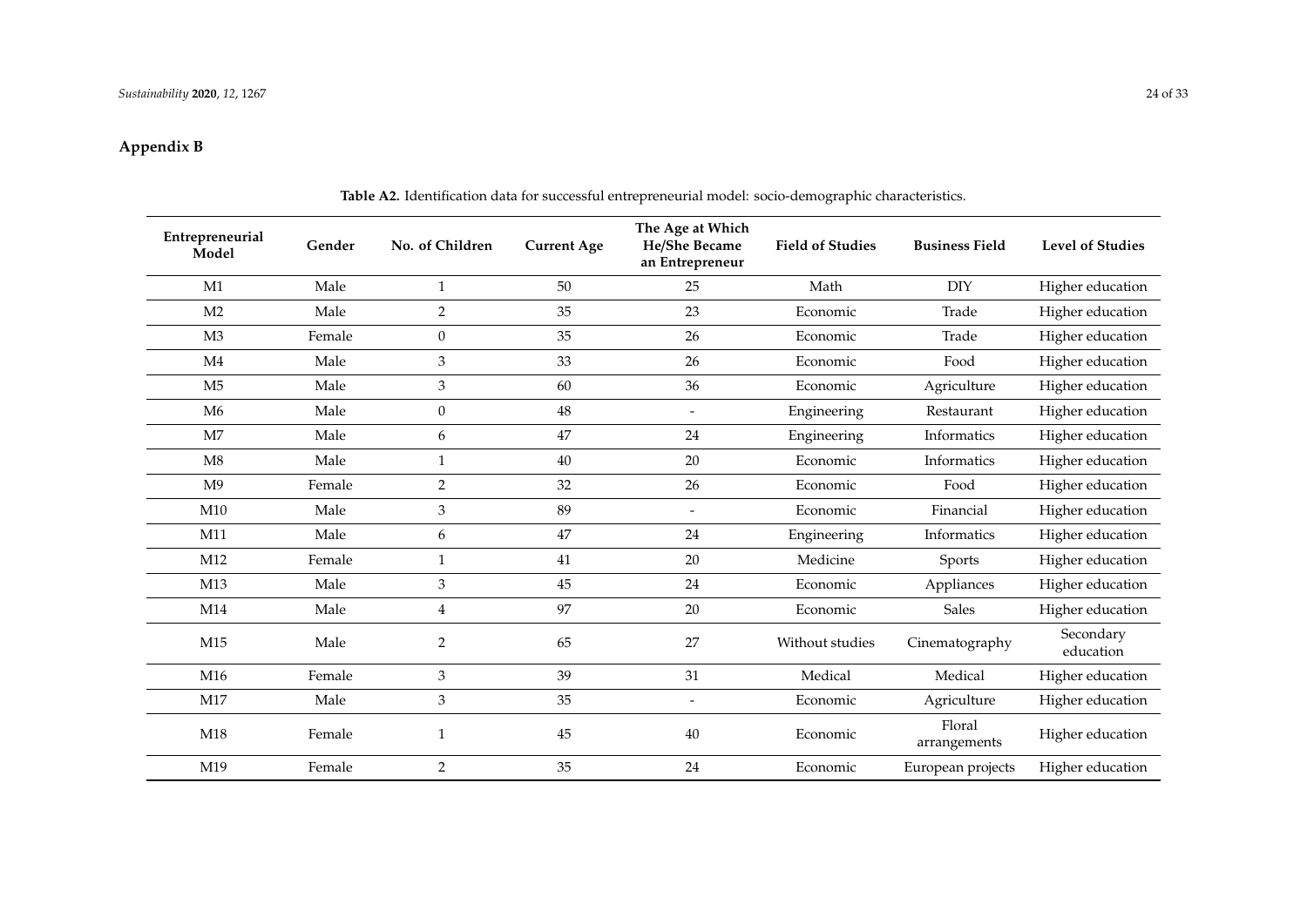| Entrepreneurial<br>Model | Gender | No. of Children | <b>Current Age</b> | The Age at Which<br>He/She Became<br>an Entrepreneur | <b>Field of Studies</b>   | <b>Business Field</b>       | <b>Level of Studies</b> |
|--------------------------|--------|-----------------|--------------------|------------------------------------------------------|---------------------------|-----------------------------|-------------------------|
| M20                      | Male   | 2               | 65                 | 31                                                   | Sports                    | Coffee shops                | Higher education        |
| M21                      | Male   |                 | 28                 | 24                                                   | <b>Political Sciences</b> | Food                        | Higher education        |
| M22                      | Male   | $\overline{4}$  | 56                 | 28                                                   | IT                        | IT                          | Higher education        |
| M23                      | Female | $\theta$        | 35                 | $\overline{\phantom{m}}$                             | Arts                      | Electronic<br>commerce      | Higher education        |
| M24                      | Male   | 3               | 80                 | 40                                                   | Sports                    | Sports, leasing             | Higher education        |
| M25                      | Female |                 | 54                 | 25                                                   | Medicine                  | Fashion                     | Higher education        |
| M26                      | Female | $\Omega$        | 35                 | 29                                                   | Economic                  | Trade in teas               | Higher education        |
| M27                      | Male   | $\overline{2}$  | 83                 | 27                                                   | Without studies           | Textiles                    | Secondary<br>education  |
| M28                      | Male   | 2               | 32                 | $18\,$                                               | Engineering               | Electrical<br>installations | Higher education        |
| M29                      | Female |                 | 30                 | 19                                                   | Medicine                  | Translations                | Higher education        |
| M30                      | Male   |                 | 60                 | 21                                                   | Agrarian                  | Agriculture                 | Higher education        |

**Table A2.** *Cont.*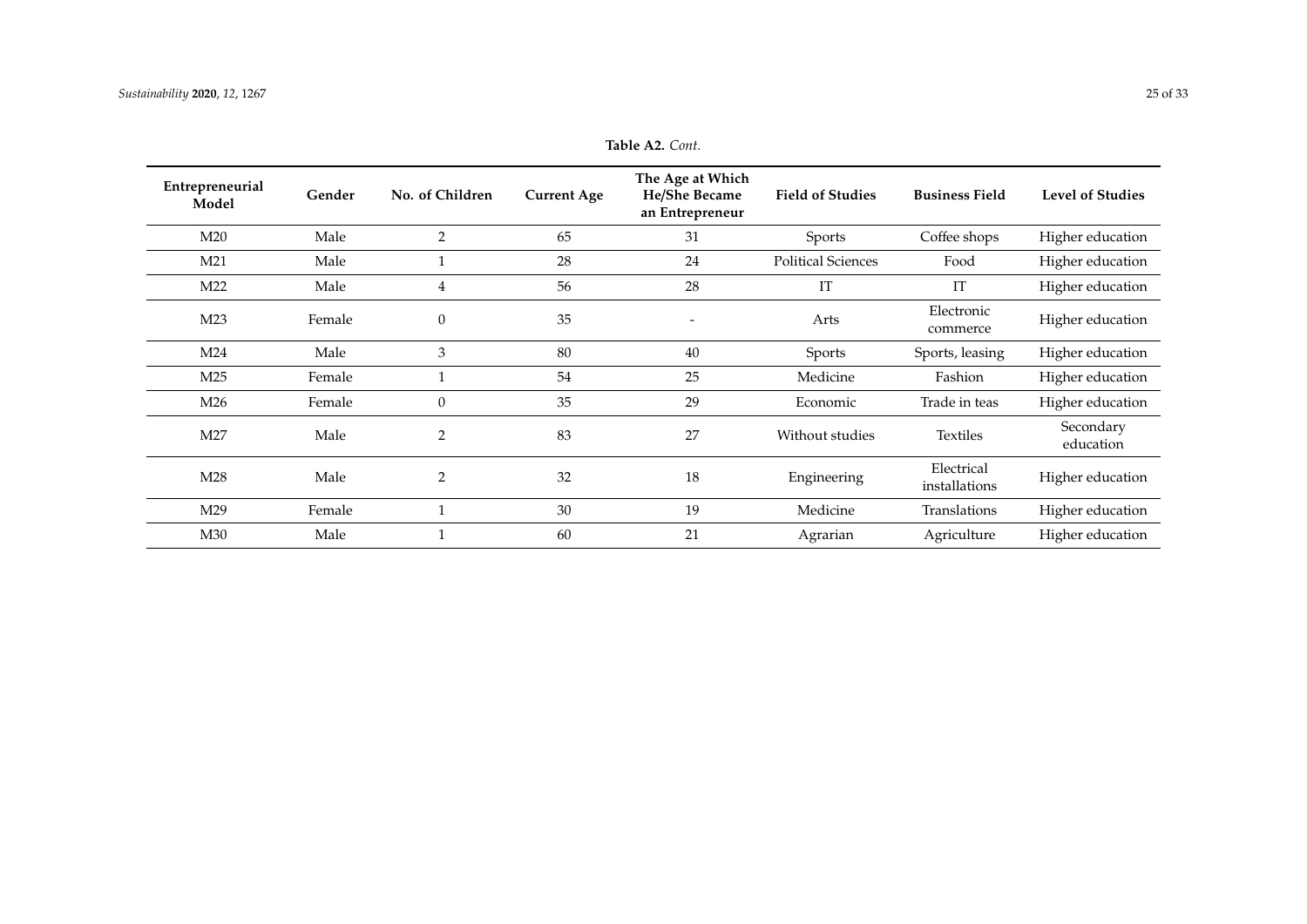# **Appendix C**

<span id="page-25-0"></span>

| The Model Chosen by the Student | <b>Source for Business Idea</b>                                                                                      | <b>Reason for Entering the Business</b>                                                                            | <b>Funding Source</b>                                                                                                |
|---------------------------------|----------------------------------------------------------------------------------------------------------------------|--------------------------------------------------------------------------------------------------------------------|----------------------------------------------------------------------------------------------------------------------|
| M1                              | -previous job                                                                                                        | -to help their family and parents more                                                                             | -money from in-laws                                                                                                  |
| M <sub>2</sub>                  | -identification of a new niche;<br>lack of a network of shops                                                        | -to develop their leadership capabilities;                                                                         | -business idea funded by a big company                                                                               |
| M <sub>3</sub>                  | -family; comes from a family of<br>entrepreneurs                                                                     | -continuing family tradition                                                                                       | -own income and parental help                                                                                        |
| M4                              | -travel to Australia and discovering a<br>new lifestyle, nutrition                                                   | -personal satisfaction                                                                                             | -personal savings                                                                                                    |
| M <sub>5</sub>                  | -passion for agriculture and fish farming                                                                            | -financial independence but also for<br>social reasons-providing jobs for<br>citizens                              | -personal and family savings; later, for<br>business development he frequently<br>resorted to bank loans and leasing |
| M6                              | -previous job                                                                                                        | -being attracted by a business model<br>discovered in a previous job                                               | -personal savings                                                                                                    |
| M <sub>7</sub>                  | -books of Isaac Asimov                                                                                               | -entered the business to 'move science<br>technologies globally'                                                   | -previous business, funded together with<br>some colleagues                                                          |
| M8                              | -Dale Carnegie's book The Secrets of<br>Success                                                                      | -the post-communist period (the system<br>of social ordering);<br>-books of psychology and personal<br>development | -bank loans                                                                                                          |
| M <sup>9</sup>                  | -family, skills acquired in childhood but<br>also awards won in food competitions<br>gave him courage and confidence | -promoting healthy eating                                                                                          | -the financing programme SRL-D but<br>also bank loans                                                                |

# **Table A3.** Aspects of entrepreneurial behaviour for the success model.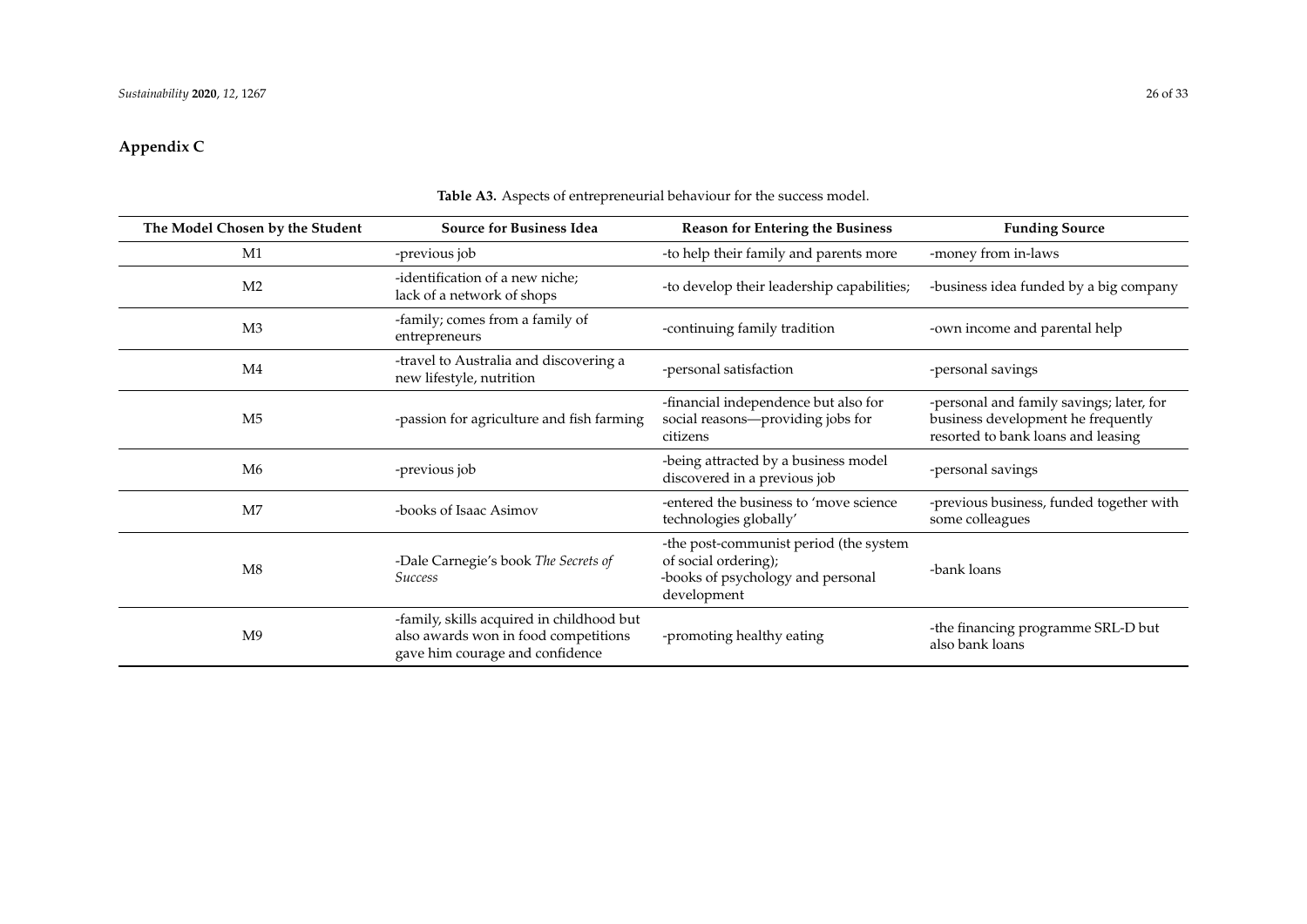| The Model Chosen by the Student | <b>Source for Business Idea</b>                                                                      | <b>Reason for Entering the Business</b>                                                                                                         | <b>Funding Source</b>                                                                                                  |
|---------------------------------|------------------------------------------------------------------------------------------------------|-------------------------------------------------------------------------------------------------------------------------------------------------|------------------------------------------------------------------------------------------------------------------------|
| M10                             | -a professor of finance and stock<br>exchanges at the university                                     | -the model promoted by parents '<br>never depend on a single income, have<br>more jobs'                                                         | -own sources                                                                                                           |
| M11                             | -read books influenced his ideas and<br>perception on life                                           | -he wanted his passion to become a<br>reality, or to work for something he is<br>passionate about                                               | -money used from the sale of the first<br>business (financed with little money)<br>was the source for another business |
| M12                             | -desire to help as many people as<br>possible, social context                                        | -promoting sport combined with healthy<br>eating                                                                                                | -loan from relatives                                                                                                   |
| M13                             | -opportunity                                                                                         | -financial independence                                                                                                                         | -bank loans                                                                                                            |
| M14                             | -opportunity                                                                                         | -responsibility to the family                                                                                                                   | -bank loans                                                                                                            |
| M15                             | -talent, passion                                                                                     | - desire to overcome their social<br>condition                                                                                                  | -personal savings                                                                                                      |
| M16                             | -family (mother), travels abroad                                                                     | -helping others                                                                                                                                 | -own sources, but also bank loans                                                                                      |
| M17                             | -opportunity                                                                                         | -determination, financial independence                                                                                                          | -relatives                                                                                                             |
| M18                             | -passion                                                                                             | -giving up his/her previous job and<br>focusing on an area where he can put<br>his/her talents, passion into practice and<br>bring satisfaction | -own income                                                                                                            |
| M19                             | -opportunities provided by European<br>integration                                                   | -it was his duty to help others                                                                                                                 | -own funds, but also bank loans                                                                                        |
| M <sub>20</sub>                 | -participation in a fair/exhibition                                                                  | -desire to overcome his condition                                                                                                               | -non-refundable European funds                                                                                         |
| M21                             | -from family  'from the grandmother's<br>vegetable garden'; opportunity-new<br>concept on the market | -financial stability for the family                                                                                                             | -the wedding money                                                                                                     |

**Table A3.** *Cont.*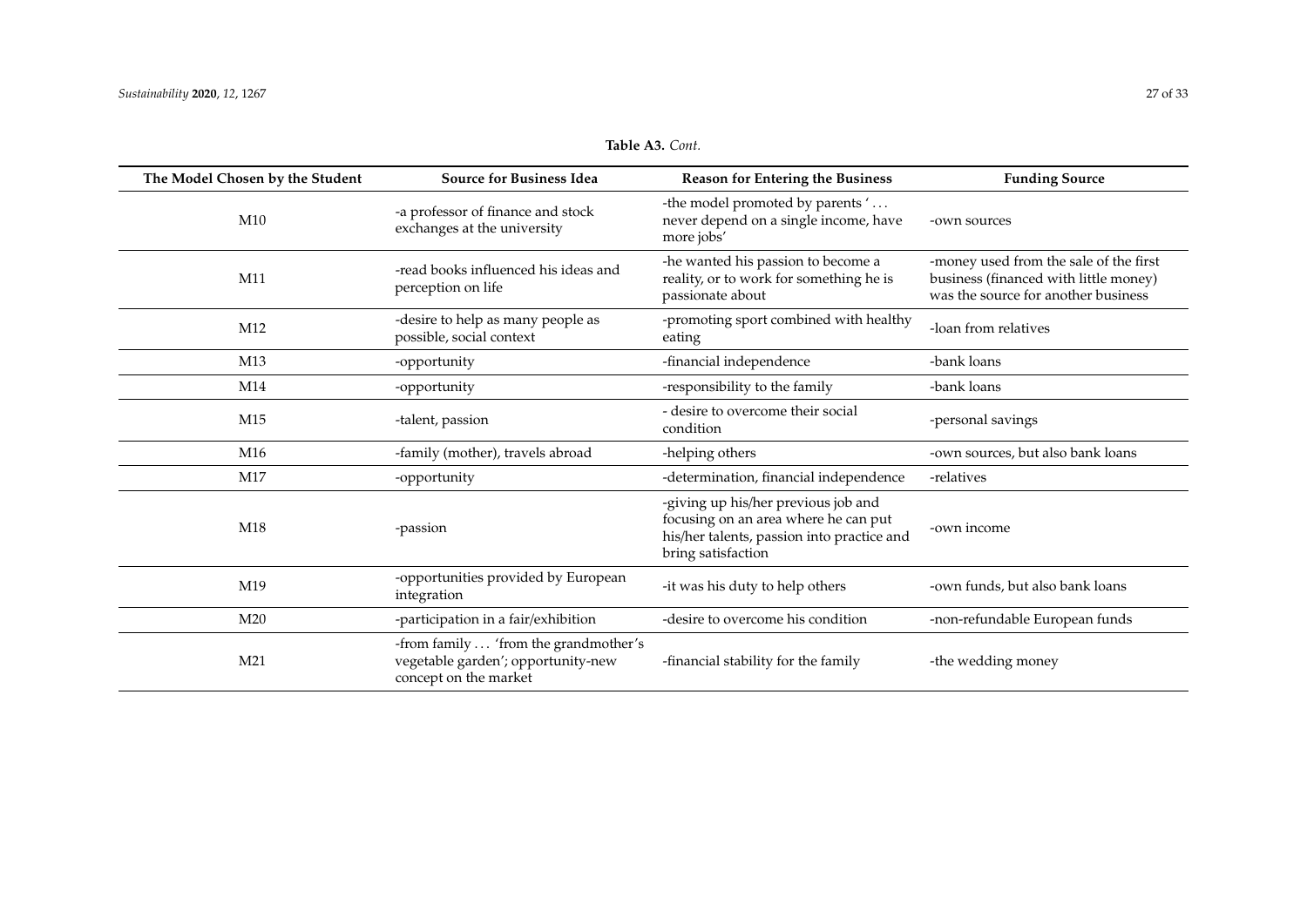| The Model Chosen by the Student | <b>Source for Business Idea</b>                                                                  | <b>Reason for Entering the Business</b>                                                                                                          | <b>Funding Source</b>                                                                                                               |
|---------------------------------|--------------------------------------------------------------------------------------------------|--------------------------------------------------------------------------------------------------------------------------------------------------|-------------------------------------------------------------------------------------------------------------------------------------|
| M22                             | -the idea came after a spiritual journey to<br>India                                             | -entered the business being influenced by<br>a friend, after which he discovered his<br>entrepreneurial spirit                                   | -own funds resulting from the sale of<br>goods                                                                                      |
| M <sub>23</sub>                 | -passion; opportunity                                                                            | -financial reasons; 'from the need and<br>desire not to live from one day to<br>another'                                                         | -few economies and free Internet<br>resources                                                                                       |
| M24                             | -passion for sport; he obtained money<br>from sport, then he did business in the<br>sports field | -financial reasons, poverty alleviation                                                                                                          | -funds obtained through sports activities;<br>-knowledge and connections created<br>through sport                                   |
| M25                             | -passion and opportunity                                                                         | -desire to do what he likes; although he<br>completed his studies in another field, he<br>chose to put his talents into practice, his<br>passion | -family income                                                                                                                      |
| M26                             | -trip to Portugal; opportunity                                                                   | -financial independence                                                                                                                          | -European funds non-refundable                                                                                                      |
| M27                             | -previous job                                                                                    | -financial reasons; he wanted to<br>overcome his condition                                                                                       | -from personal savings he opened a<br>smaller business then he sold it and with<br>the money obtained he set up another<br>business |
| M28                             | -passion                                                                                         | -professional and financial independence                                                                                                         | -own income                                                                                                                         |
| M29                             | -business inherited from parents                                                                 | -continuation of business inherited from<br>the father                                                                                           | -income of the inherited enterprise                                                                                                 |
| M30                             | -Romanian traditions and culture;<br>passion                                                     | -financial independence                                                                                                                          | -bank loans                                                                                                                         |

### **Table A3.** *Cont.*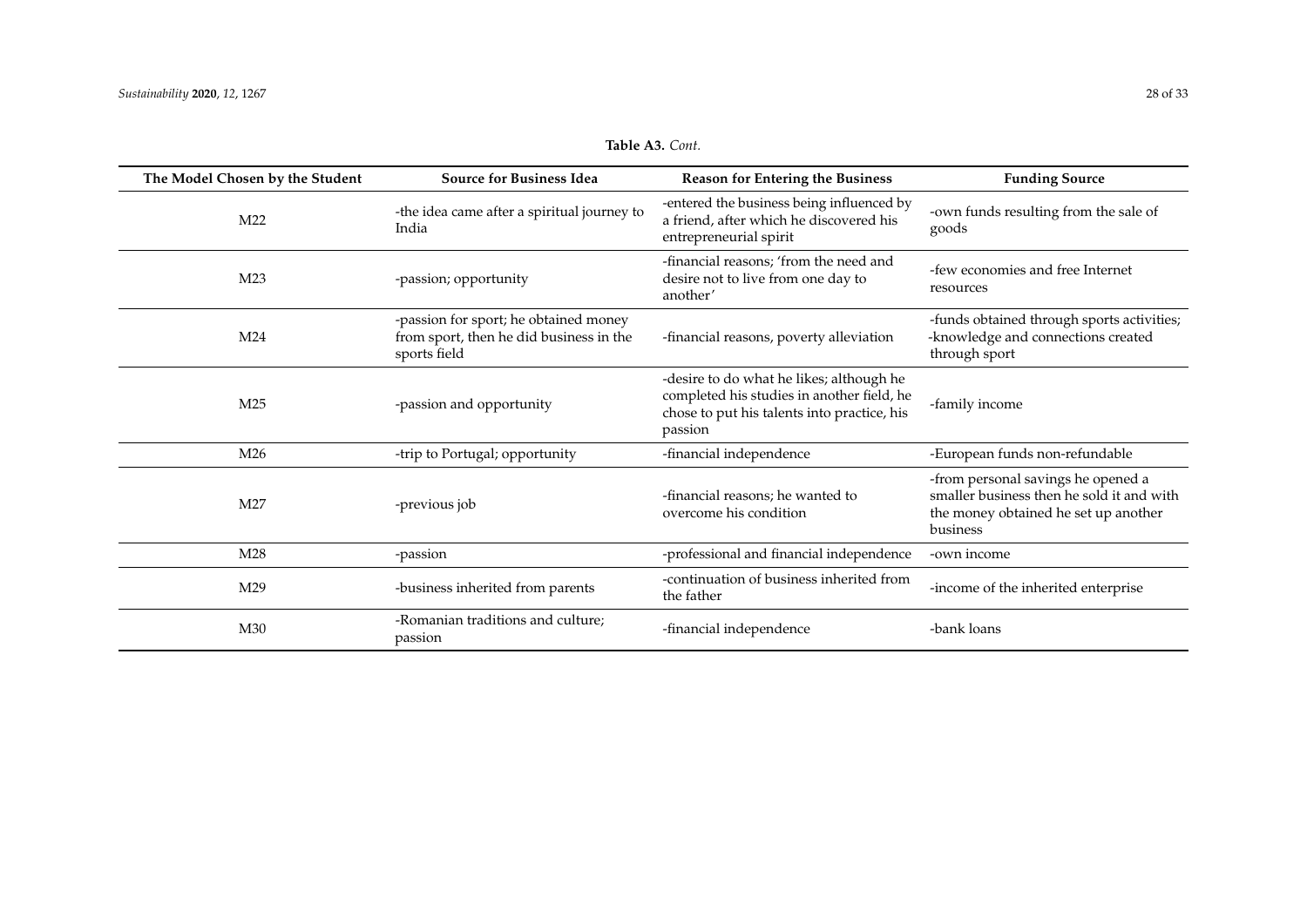### **References**

- <span id="page-28-0"></span>1. Barringer, B.; Jones, F.; Neubaum, D. A quantitative content analysis of the characteristics of rapid-Growth firms and their founders. *J. Bus. Ventur.* **2005**, *20*, 663–687. [\[CrossRef\]](http://dx.doi.org/10.1016/j.jbusvent.2004.03.004)
- <span id="page-28-19"></span>2. Fayolle, A.; Gailly, B.; Lassas-Clerc, N. Assessing the impact of entrepreneurship education programmes: A new methodology. *J. Eur. Ind. Train.* **2006**, *30*, 701–720. [\[CrossRef\]](http://dx.doi.org/10.1108/03090590610715022)
- 3. Packham, G.; Jones, P.; Miller, C.; Pickernell, D.; Thomas, B. Attitudes towards entrepreneurship education: A comparative analysis. *Educ. Train.* **2010**, *52*, 568–586. [\[CrossRef\]](http://dx.doi.org/10.1108/00400911011088926)
- 4. Mueller, S. Increasing entrepreneurial intention: Effective entrepreneurship course characteristics. *Int. J. Entrep. Small Bus.* **2011**, *13*, 55–74. [\[CrossRef\]](http://dx.doi.org/10.1504/IJESB.2011.040416)
- <span id="page-28-1"></span>5. Barba-Sánchez, V.; Atienza-Sahuquillo, C. The development of entrepreneurship at school: The Spanish experience. *Educ. Train.* **2016**, *58*, 783–796. [\[CrossRef\]](http://dx.doi.org/10.1108/ET-01-2016-0021)
- <span id="page-28-2"></span>6. Yemini, M.; Haddad, J. Engineer-Entrepreneur: Combining technical knowledge with entrepreneurship education. The Israel case study. *Int. J. Eng. Educ.* **2010**, *26*, 1220–1229.
- <span id="page-28-3"></span>7. Barba-Sáncheza, V.; Atienza-Sahuquillo, C. Entrepreneurial intention among engineering students: The role of entrepreneurship education. *Eur. Res. Manag. Bus. Econ.* **2018**, *24*, 53–61. [\[CrossRef\]](http://dx.doi.org/10.1016/j.iedeen.2017.04.001)
- <span id="page-28-4"></span>8. Veciana, J.; Aponte, M.; Urbano, D. University Students' Attitudes towards Entrepreneurship: A Two Countries Comparison. *Int. Entrep. Manag. J.* **2005**, *1*, 165–182. [\[CrossRef\]](http://dx.doi.org/10.1007/s11365-005-1127-5)
- <span id="page-28-5"></span>9. Bosma, N.; Hessels, J.; Schutjens, V.; van Praag, M.; Verheul, I. Entrepreneurship and Role Models. *J. Econ. Psychol.* **2012**, *33*, 410–424. [\[CrossRef\]](http://dx.doi.org/10.1016/j.joep.2011.03.004)
- <span id="page-28-6"></span>10. European Commission. The Entrepreneurship 2020 Action. Available online: https://[ec.europa.eu](https://ec.europa.eu/growth/smes/promoting-entrepreneurship/action-plan_en)/growth/ smes/[promoting-entrepreneurship](https://ec.europa.eu/growth/smes/promoting-entrepreneurship/action-plan_en)/action-plan\_en (accessed on 29 May 2019).
- <span id="page-28-7"></span>11. Lina, D.M.; Ionescu, A.M.; Bedrule-Grigoruță, M.V. Entrepreneurial orientation in Romanian Higher Education. In Proceedings of the 11th International Conference on Education and New Learning Technologies, Palma, Spain, 1–3 July 2019; pp. 9864–9872. [\[CrossRef\]](http://dx.doi.org/10.21125/edulearn.2019.2458)
- <span id="page-28-8"></span>12. Pittaway, L.; Cope, J. Entrepreneurship education a systematic review of the evidence. *Int. Small Bus. J.* **2007**, *25*, 479–510. [\[CrossRef\]](http://dx.doi.org/10.1177/0266242607080656)
- <span id="page-28-9"></span>13. Nabi, G.; Liñán, F.; Fayolle, A.; Krueger, N.; Walmsley, A. The Impact of Entrepreneurship Education in Higher Education: A Systematic Review and Research Agenda. *Acad. Manag. Learn. Educ.* **2017**, *16*, 277–299. [\[CrossRef\]](http://dx.doi.org/10.5465/amle.2015.0026)
- <span id="page-28-10"></span>14. Scherer, R.F.; Adams, J.S.; Carley, S.S.; Wiebe, F.A. Role model performance effects on development of entrepreneurial career preference. *Entrep. Theory Pract.* **1989**, *13*, 53–72. [\[CrossRef\]](http://dx.doi.org/10.1177/104225878901300306)
- <span id="page-28-21"></span>15. Krueger, N. The impact of prior entrepreneurial exposure on perceptions of new venture feasibility and desirability. *Entrep. Theory Pract.* **1993**, *18*, 5–21. [\[CrossRef\]](http://dx.doi.org/10.1177/104225879301800101)
- <span id="page-28-17"></span>16. Bygrave, W.D. Theory building in the entrepreneurship paradigm. In *Entrepreneurship Perspectives on Theory Building*; Bull, I., Thomas, H., Willard, G., Eds.; Elsevier: Oxford, UK, 1995; pp. 129–158.
- <span id="page-28-22"></span>17. Kolvereid, L. Prediction of employment status choice intentions. *Entrep. Theory Pract.* **1996**, *21*, 47–57. [\[CrossRef\]](http://dx.doi.org/10.1177/104225879602100104)
- <span id="page-28-16"></span>18. Krueger, N.; Reilly, M.; Carsrud, A. Competing models of entrepreneurial intentions. *J. Bus. Ventur.* **2000**, *15*, 411–432. [\[CrossRef\]](http://dx.doi.org/10.1016/S0883-9026(98)00033-0)
- <span id="page-28-18"></span>19. Shane, S. Prior knowledge and the discovery of entrepreneurial opportunities. *Organ. Sci.* **2000**, *11*, 448–469. [\[CrossRef\]](http://dx.doi.org/10.1287/orsc.11.4.448.14602)
- <span id="page-28-15"></span>20. Fornahl, D. Entrepreneurial activities in a regional context. In *Cooperation, Networks, and Institutions in Regional Innovations Systems*; Fornahl, D., Brenner, T., Eds.; Edward Elgar: Cheltenham, UK, 2003; pp. 38–57.
- <span id="page-28-13"></span>21. Venkataraman, S. Regional transformation through technological entrepreneurship. *J. Bus. Ventur.* **2004**, *19*, 153–167. [\[CrossRef\]](http://dx.doi.org/10.1016/j.jbusvent.2003.04.001)
- <span id="page-28-20"></span>22. Van Auken, H.; Stephens, P.; Fry, F.; Silva, J. Role model influences on entrepreneurial intentions: A comparison between USA and Mexico. *Int. Entrep. Manag. J.* **2006**, *2*, 325–336. [\[CrossRef\]](http://dx.doi.org/10.1007/s11365-006-0004-1)
- <span id="page-28-14"></span>23. Lafuente, E.M.; Rialp, J.; Vaillant, Y. Regional differences in the influence of Role-Models: Comparing the Entrepreneurial Process of Rural Catalonia. *Reg. Stud.* **2007**, *41*, 779–795. [\[CrossRef\]](http://dx.doi.org/10.1080/00343400601120247)
- <span id="page-28-11"></span>24. Asimakopoulos, G.; Hernández, V.; Peña Miguel, J. Entrepreneurial Intention of Engineering Students: The Role of Social Norms and Entrepreneurial Self-Efficacy. *Sustainability* **2019**, *11*, 4314. [\[CrossRef\]](http://dx.doi.org/10.3390/su11164314)
- <span id="page-28-12"></span>25. Marian, L. The Entrepreneur and The Entrepreneurship; EFI ROM Press: Targu Mureş, Romania, 2007.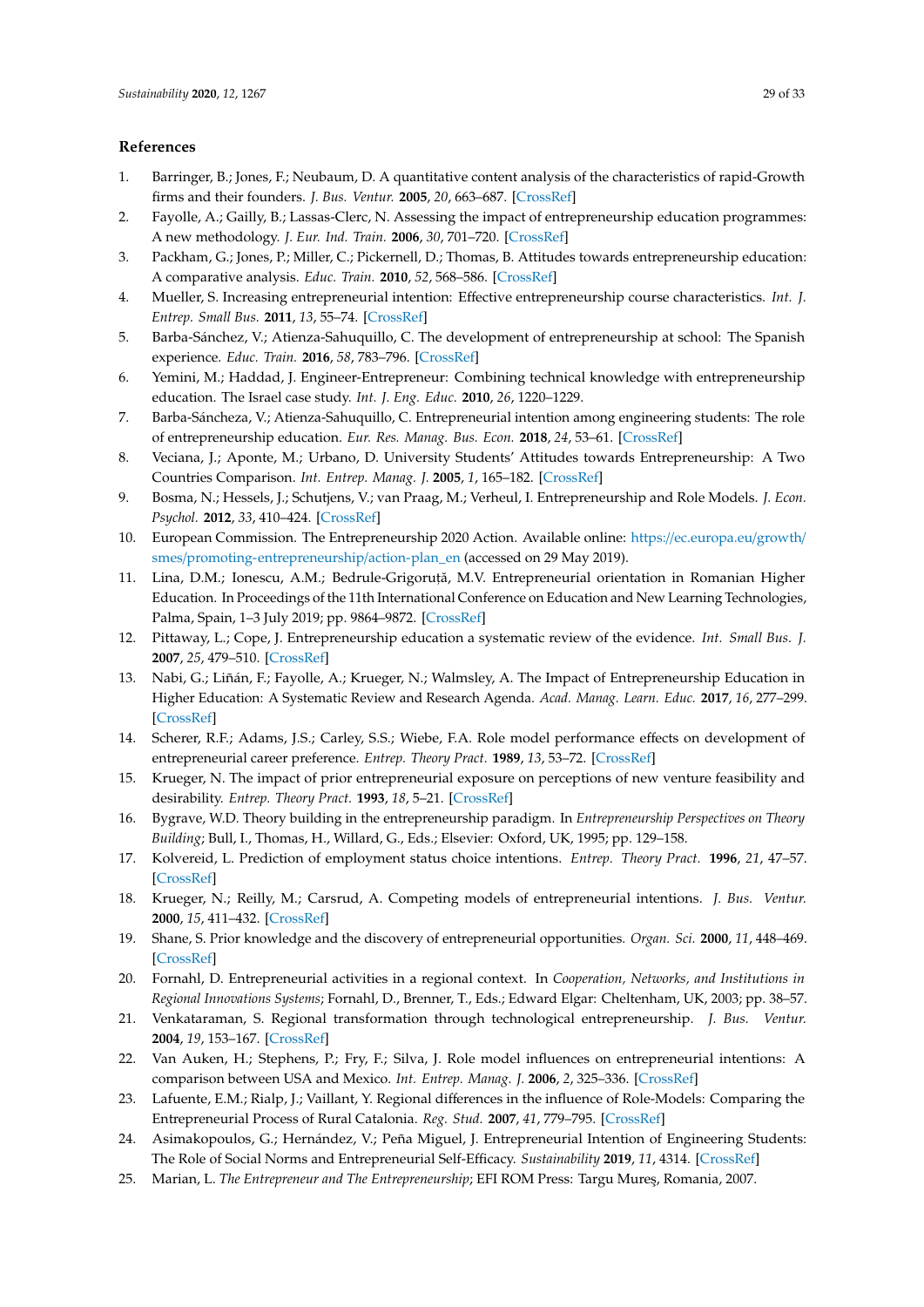- <span id="page-29-0"></span>26. Viramgami, H.S. *Fundamentals of entrepreneurship*; A.P.H. Publishing Corporation: New Delhi, India, 2007.
- <span id="page-29-1"></span>27. Drucker, P.F. *Innovation and Entrepreneurship*, 1st ed.; Routledge: London, UK, 2014. [\[CrossRef\]](http://dx.doi.org/10.4324/9781315747453)
- <span id="page-29-2"></span>28. Shapero, A.; Sokol, L. The Social Dimensions of Entrepreneurship. *Encycl. Entrep.* **1982**, 72–90. Available online: https://papers.ssrn.com/sol3/[papers.cfm?abstract\\_id](https://papers.ssrn.com/sol3/papers.cfm?abstract_id=1497759)=1497759 (accessed on 6 February 2020).
- <span id="page-29-3"></span>29. Schumpeter, J.A. The Crisis in Economics-Fifty Years Ago. *J. Econ. Lit.* **1982**, *20*, 1049–1059.
- <span id="page-29-4"></span>30. Gartner, W. Who Is an Entrepreneur? Is the Wrong Question. *Entrep. Theory Pract.* **1989**, *13*. [\[CrossRef\]](http://dx.doi.org/10.1177/104225878901300406)
- <span id="page-29-5"></span>31. Nastase, C. Antreprenoriat și tehnici decizionale în afaceri internationale. 2012. Available online: [http:](http://www.seap.usv.ro) //[www.seap.usv.ro](http://www.seap.usv.ro) (accessed on 28 May 2019).
- <span id="page-29-6"></span>32. Amornpinyo, N. The Characteristics of Entrepreneurs with Successful and Sustainable Small Businesses in Northeastern Thailand. *Pertanika J. Soc. Sci. Hum.* **2018**, *26*, 113–128.
- <span id="page-29-7"></span>33. Przepiorka, A. What makes successful entrepreneurs different in temporal and goal-Commitment dimensions? *Time Soc.* **2016**, *25*. [\[CrossRef\]](http://dx.doi.org/10.1177/0961463X15577264)
- <span id="page-29-8"></span>34. Snepar, J.; Fishman, E.K.; Horton, K.M.; Johnson, P.T. Launching a Successful Startup: An Entrepreneur's Field Guide. *J. Am. Coll. Radiol.* **2018**, *15*, 1521–1522. [\[CrossRef\]](http://dx.doi.org/10.1016/j.jacr.2018.02.034)
- <span id="page-29-9"></span>35. Duchek, S. Entrepreneurial resilience: A biographical analysis of successful entrepreneurs. *Int. Entrep. Manag. J.* **2018**, *14*, 429–455. [\[CrossRef\]](http://dx.doi.org/10.1007/s11365-017-0467-2)
- <span id="page-29-10"></span>36. Fry, F.L.; Van Auken, H. The Influence of Role Models in Entrepreneurial Intentions. *J. Dev. Enterp.* **2003**, *11*, 157–167. [\[CrossRef\]](http://dx.doi.org/10.1142/S108494670600034)
- <span id="page-29-11"></span>37. Shapiro, E.; Haseltine, F.; Rowe, M. Moving up: Role-Models, mentors, and the "patron-system". *Sloan Manag. Rev.* **1978**, *19*, 51–58.
- <span id="page-29-12"></span>38. Gibson, D.E. Role models in career development: New directions for theory and research. *J. Vocat. Behav.* **2004**, *65*, 134–156. [\[CrossRef\]](http://dx.doi.org/10.1016/S0001-8791(03)00051-4)
- <span id="page-29-13"></span>39. Schein, E. *Career Dynamics: Matching Individual and Organizational Needs*; Addison-Wesley: Reading, MA, USA, 1978.
- <span id="page-29-14"></span>40. Ajzen, I. The theory of planned behavior. *Organ. Behav. Hum. Decis. Process.* **1991**, *50*, 179–211. [\[CrossRef\]](http://dx.doi.org/10.1016/0749-5978(91)90020-T)
- <span id="page-29-15"></span>41. Krumboltz, J.; Mitchell, A.; Jones, G. A social learning theory of career selection. *Couns. Psychol.* **1976**, *6*, 71–80. [\[CrossRef\]](http://dx.doi.org/10.1177/001100007600600117)
- <span id="page-29-16"></span>42. Gibson, D.E. Developing the professional self-Concept: Role model construals in early, middle, and late career stages. *Organ. Sci.* **2003**, *14*, 591–610. [\[CrossRef\]](http://dx.doi.org/10.1287/orsc.14.5.591.16767)
- <span id="page-29-17"></span>43. McCullough, C.M. Do Role Models Matter? Exploring the Correlates of Motivational and Imitative Role Modeling by Professionals. Doctoral Dissertation, Philosophy of Business Administration Faculty of the Graduate School, University of Missouri, Columbia, MO, USA, 2013.
- <span id="page-29-18"></span>44. Kagan, J. The concept of identification. *Psychol. Rev.* **1958**, *65*, 296–305. [\[CrossRef\]](http://dx.doi.org/10.1037/h0041313) [\[PubMed\]](http://www.ncbi.nlm.nih.gov/pubmed/13591457)
- <span id="page-29-19"></span>45. Bell, A. Role modelship and interaction in adolescence and young adulthood. *Dev. Psychol.* **1970**, *2*, 123–128. [\[CrossRef\]](http://dx.doi.org/10.1037/h0028613)
- <span id="page-29-20"></span>46. Witt, U. Economics, sociobiology, and behavioral psychology on preferences. *J. Econ. Psychol.* **1991**, *12*, 557–573. [\[CrossRef\]](http://dx.doi.org/10.1016/0167-4870(91)90001-A)
- <span id="page-29-21"></span>47. Arenius, P.; De Clercq, D. A network-Based approach on opportunity recognition. *Small Bus. Econ.* **2005**, *24*, 249–265. [\[CrossRef\]](http://dx.doi.org/10.1007/s11187-005-1988-6)
- 48. Koellinger, P.; Minniti, M.; Schade, C. I think I can, I think I can: Overconfidence and entrepreneurial behavior. *J. Econ. Psychol.* **2007**, *28*, 502–527. [\[CrossRef\]](http://dx.doi.org/10.1016/j.joep.2006.11.002)
- <span id="page-29-22"></span>49. Mueller, P. Entrepreneurship in the region: Breeding ground for nascent entrepreneurs? *Small Bus. Econ.* **2006**, *27*, 41–58. [\[CrossRef\]](http://dx.doi.org/10.1007/s11187-006-6951-7)
- <span id="page-29-23"></span>50. Bandura, A. *Social Learning Theory*; General Learning Press: New York, NY, USA, 1971.
- <span id="page-29-24"></span>51. Bandura, A. Social Foundations of Thought and Action Englewood Cliffs, NJ: Prentice-Hall. In *The Health Psychology Reader*; Marks, D., Ed.; Sage Publications: London, UK, 1986; pp. 94–106.
- <span id="page-29-25"></span>52. Collins, O.F.; Moore, D.G.; Unwalla, D.B. *The Enterprising Man*; MSU Business Studies, Michigan State University: East Lansing, MI, USA, 1964.
- <span id="page-29-26"></span>53. Brennan, C.; Morris, M.; Schindehutte, M. Entrepreneurs and motherhood: Impacts on their children in South Africa and United States. *J. Small Bus. Manag.* **2003**, *41*, 1. [\[CrossRef\]](http://dx.doi.org/10.1111/1540-627X.00069)
- <span id="page-29-27"></span>54. Muofhe, N.J.; Du Toit, W.F. Entrepreneurial education's and entrepreneurial role models' influence on career choice. *SA J. Hum. Resour. Manag.* **2011**, *9*. [\[CrossRef\]](http://dx.doi.org/10.4102/sajhrm.v9i1.345)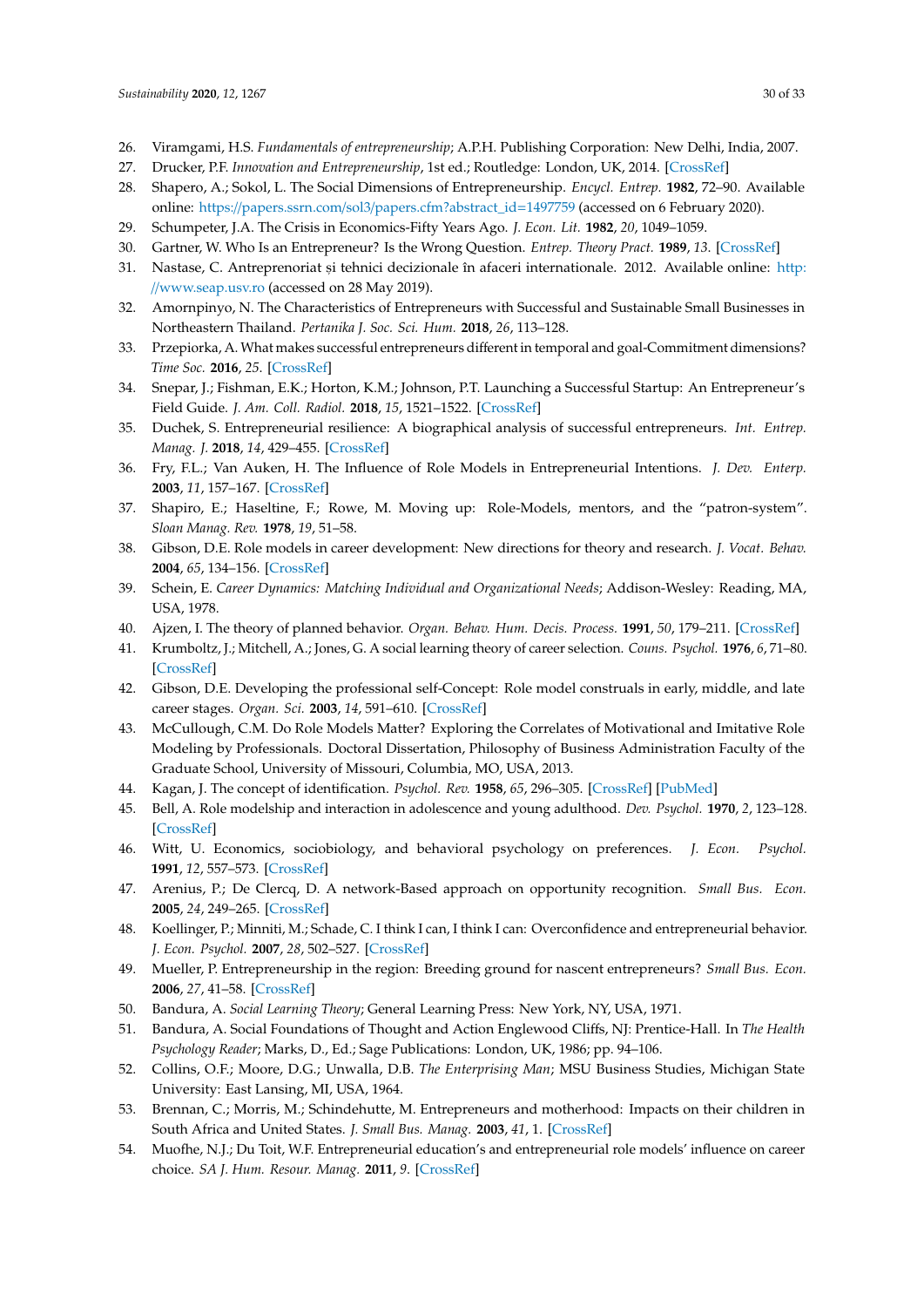- <span id="page-30-0"></span>55. Baucus, D.A.; Human, S.E. Second-Career entrepreneurs: A multiple case study analysis of entrepreneurial processes and antecedent variables. *Entrep. Theory Pract.* **1995**, *19*, 41–71. [\[CrossRef\]](http://dx.doi.org/10.1177/104225879501900204)
- <span id="page-30-1"></span>56. Karimi, S.; Biemans, H.J.A.; Lans, T.; Chizari, M.; Mulder, M.; Mahdei, K.N. Understanding role models and gender influences on entrepreneurial intentions among college students. *Procedia Soc. Behav. Sci.* **2013**, *93*, 204–214. [\[CrossRef\]](http://dx.doi.org/10.1016/j.sbspro.2013.09.179)
- <span id="page-30-2"></span>57. Lent, R.W.; Brown, S.D.; Hackett, G. Toward a unifying social cognitive theory of career and academic interest, choice, and performance. *J. Vocat. Behav.* **1994**, *45*, 79–122. [\[CrossRef\]](http://dx.doi.org/10.1006/jvbe.1994.1027)
- <span id="page-30-3"></span>58. Watson, K.; Hogarth Scott, S.; Nicholas Wilson, N. Small Business start-Ups: Success factors and support implication. *Int. J. Entrep. Behav. Res.* **1998**, *14*, 217–233. [\[CrossRef\]](http://dx.doi.org/10.1108/13552559810235510)
- <span id="page-30-4"></span>59. Boldureanu, G.; Lache, C.; Păduraru, T.; Boldureanu, D.; Niculescu, N. Students' entrepreneurial competencies and orientation. Current status and perspectives. *Environ. Eng. Manag. J.* **2013**, *12*, 2071–2077. [\[CrossRef\]](http://dx.doi.org/10.30638/eemj.2013.258)
- <span id="page-30-5"></span>60. Stoian (Bobâlcă), C.; Tugulea, O.; Maha, L.G.; Ciobanu, C.I. What is Different about Volunteers? A Study on Factors of Buying Decisions of Products with Recycled Content. *Sustainability* **2018**, *10*, 1631. [\[CrossRef\]](http://dx.doi.org/10.3390/su10051631)
- <span id="page-30-6"></span>61. Honig, B. Entrepreneurship education: Toward a model of contingency-based business planning. *Acad. Manag. Learn. Educ.* **2004**, *3*, 258–273. [\[CrossRef\]](http://dx.doi.org/10.5465/amle.2004.14242112)
- <span id="page-30-7"></span>62. Titrek, O.; Ilgin, I.; Ozturk, O.; Ozturk, A. Teachers' Opinions on the Functionality of Educational Projects. In Proceedings of the 4th International Conference on Lifelong Learning and Leadership for all (ICLEL 2018), Wroclaw, Poland, 3–5 July 2018; pp. 392–403.
- <span id="page-30-8"></span>63. Bae, T.J.; Qian, S.; Miao, C.; Fiet, J.O. The relationship between entrepreneurship education and entrepreneurial intentions: A meta-Analytic review. *Entrep. Theory Pract.* **2014**, *38*, 217–254. [\[CrossRef\]](http://dx.doi.org/10.1111/etap.12095)
- <span id="page-30-9"></span>64. Stumpf, S.A.; Brief, A.P.; Hartman, K. Self-Efficacy expectations and coping with career-Related events. *J. Vocat. Behav.* **1987**, *31*, 91–108. [\[CrossRef\]](http://dx.doi.org/10.1016/0001-8791(87)90037-6)
- <span id="page-30-10"></span>65. Zhao, H.; Seibert, S.E.; Hills, G.E. The mediating role of self-Efficacy in the development of entrepreneurial intentions. *J. Appl. Psychol.* **2005**, *90*, 1265–1272. [\[CrossRef\]](http://dx.doi.org/10.1037/0021-9010.90.6.1265)
- <span id="page-30-11"></span>66. Nauta, M.M.; Kokaly, M.L. Assessing role model influence on students' academic and vocational decisions. *J. Career Assess.* **2001**, *9*, 81–99. [\[CrossRef\]](http://dx.doi.org/10.1177/106907270100900106)
- <span id="page-30-12"></span>67. Becker, G.S. *Human Capital*, 2nd ed.; University of Chicago Press: Chicago, IL, USA, 1975.
- <span id="page-30-13"></span>68. Chen, C.C.; Greene, P.G.; Crick, A. Does entrepreneurial self-Efficacy distinguish entrepreneurs from managers? *J. Bus. Ventur.* **1998**, *13*, 295–316. [\[CrossRef\]](http://dx.doi.org/10.1016/S0883-9026(97)00029-3)
- <span id="page-30-14"></span>69. Davidsson, P.; Honig, B. The role of social and human capital among nascent entrepreneurs. *J. Bus. Ventur.* **2003**, *18*, 301–331. [\[CrossRef\]](http://dx.doi.org/10.1016/S0883-9026(02)00097-6)
- 70. Parker, S.; Van Praag, M. Schooling, capital constraints and entrepreneurial performance: The endogenous triangle. *J. Bus. Econ. Stat.* **2006**, *24*, 416–431. [\[CrossRef\]](http://dx.doi.org/10.1198/073500106000000215)
- <span id="page-30-15"></span>71. Van Praag, M.; van Witteloostuijn, A.; van der Sluis, J. *Returns for Entrepreneurs Versus Employees: The e*ff*ect of Education and Personal Control on the Relative Performance of Entrepreneurs*; Discussion Paper TI 2009-111/3; Tinbergen Institute: Amsterdam, Holland, 2009.
- <span id="page-30-16"></span>72. Martin, B.C.; McNally, J.J.; Kay, M.J. Examining the formation of human capital in entrepreneurship: A meta-analysis of entrepreneurship education outcomes. *J. Bus. Ventur.* **2013**, *28*, 211–224. [\[CrossRef\]](http://dx.doi.org/10.1016/j.jbusvent.2012.03.002)
- <span id="page-30-17"></span>73. Liñán, F.; Fayolle, A. A systematic literature review on entrepreneurial intentions: Citation, thematic analyses, and research agenda. *Int. Entrep. Manag. J.* **2015**, *11*, 907–933. [\[CrossRef\]](http://dx.doi.org/10.1007/s11365-015-0356-5)
- <span id="page-30-18"></span>74. Carr, J.C.; Sequeira, J.M. Prior family business exposure as intergenerational influence and entrepreneurial intent: A theory of planned behavior approach. *J. Bus. Res.* **2007**, *60*, 1090–1098. [\[CrossRef\]](http://dx.doi.org/10.1016/j.jbusres.2006.12.016)
- <span id="page-30-19"></span>75. Radu, M.; Loué, C. Motivational impact of role models as moderated by "ideal" vs. "ought selfguides" identifications. *J. Enterprising Cult.* **2008**, *16*, 441–465. [\[CrossRef\]](http://dx.doi.org/10.1142/S0218495808000223)
- <span id="page-30-20"></span>76. Wilson, F.; Kickul, J.; Marlino, D. Gender, entrepreneurial self-Efficacy, and entrepreneurial career intentions: Implications for entrepreneurship education. *Entrep. Theory Pract.* **2007**, *31*, 387–406. [\[CrossRef\]](http://dx.doi.org/10.1111/j.1540-6520.2007.00179.x)
- <span id="page-30-21"></span>77. Barba-Sánchez, V.; Atienza-Sahuquillo, C. Entrepreneurial motivation and self-Employment: Evidence from expectancy theory. *Int. Entrep. Manag. J.* **2017**, *13*, 1097–1115. [\[CrossRef\]](http://dx.doi.org/10.1007/s11365-017-0441-z)
- <span id="page-30-22"></span>78. Lawler, E.E.; Suttle, J.L. Expectancy theory and job behavior. *Organ. Behav. Hum. Perform.* **1973**, *9*, 482–503. [\[CrossRef\]](http://dx.doi.org/10.1016/0030-5073(73)90066-4)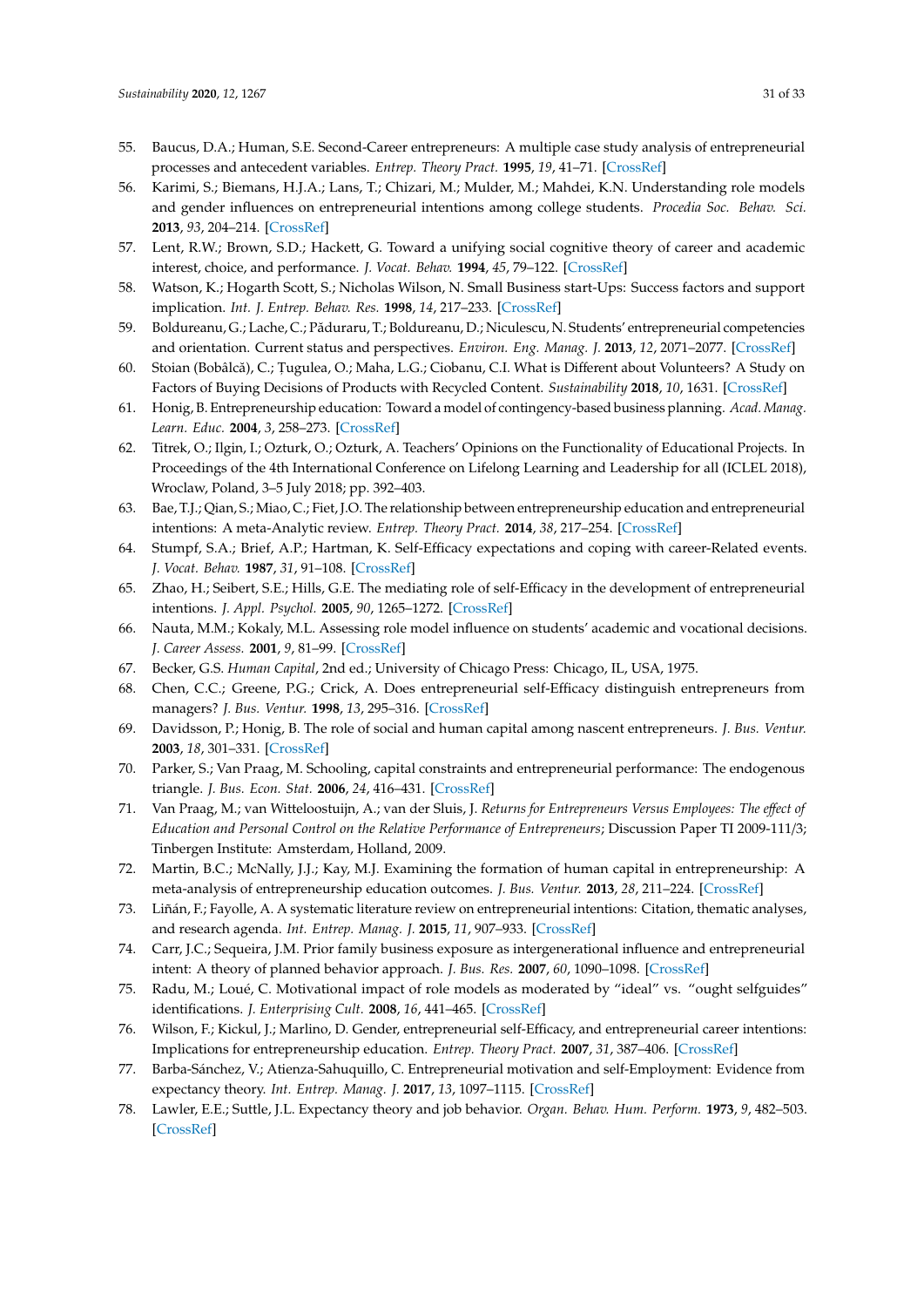- <span id="page-31-0"></span>79. Locke, E.A.; Baum, J.R. Entrepreneurial motivation. In *The Psychology of Entrepreneurship*; SIOP organizational Frontiers series; Baum, J.R., Frese, M.R.A., Baron, R.A., Eds.; Erlbaum: Mahwah, NJ, USA, 2007; pp. 93–112.
- <span id="page-31-1"></span>80. Al-Jubari, I.; Hassan, A.; Liñán, F. Entrepreneurial intention among University students in Malaysia: Integrating self-Determination theory and the theory of planned behavior. *Int. Entrep. Manag. J.* **2019**, *15*, 1323–1342. [\[CrossRef\]](http://dx.doi.org/10.1007/s11365-018-0529-0)
- <span id="page-31-2"></span>81. Naffziger, D.W.; Hornsby, J.S.; Kuratko, D.F. A proposed research model of entrepreneurial motivation. *Entrep. Theory Pract.* **1994**, *18*, 29–42. [\[CrossRef\]](http://dx.doi.org/10.1177/104225879401800303)
- <span id="page-31-3"></span>82. Hartshorn, C.; Parvin, W. Teaching entrepreneurship: Creating and implementing a naturalistic model. In Proceedings of the International Conference EURO PME, Rennes, France, 30 September–2 October 1999.
- <span id="page-31-4"></span>83. Liñán, F.; Rodríguez-Cohard, J.C.; Rueda-Cantuche, J.M. Factors affecting entrepreneurial intention levels: A role for education. *Int. Entrep. Manag. J.* **2011**, *7*, 195–218. [\[CrossRef\]](http://dx.doi.org/10.1007/s11365-010-0154-z)
- <span id="page-31-5"></span>84. Gibb, A.A. Entrepreneurial core capacities, competitiveness and management development in the 21st century. In Proceedings of the IntEnt98-Conference, European Business School, Schloß Reichartshausen, Frankfurt, Germany, 27–29 July 1998.
- <span id="page-31-6"></span>85. Kent, C.A. Entrepreneurship education at the collegiate level: A synopsis and evaluation. In *Entrepreneurship Education: Current Developments, Future Directions*; Kent, C.A., Ed.; Quorum Books; Greenwood Publishing Group: Westport, CT, USA, 1990.
- <span id="page-31-7"></span>86. Byabashaija, W.; Katono, I. The impact of college entrepreneurial education on entrepreneurial attitudes and intention to start a business in Uganda. *J. Dev. Entrep.* **2011**, *16*, 127–144. [\[CrossRef\]](http://dx.doi.org/10.1142/S1084946711001768)
- <span id="page-31-8"></span>87. Van Auken, H.; Fry, F.L.; Stephens, P. The Influence of Role Models on Entrepreneurial Intentions. *J. Dev. Entrepren.* **2006**, *11*, 157–167. [\[CrossRef\]](http://dx.doi.org/10.1142/S1084946706000349)
- <span id="page-31-9"></span>88. Urbano, D.; Aparicio, S.; Guerrero, M.; Noguera, M.; Torrent-Sellens, J. Institutional determinants of student employer entrepreneurs at Catalan universities. *Technol. Forecast. Soc.* **2017**, *123*, 271–282. [\[CrossRef\]](http://dx.doi.org/10.1016/j.techfore.2016.06.021)
- <span id="page-31-10"></span>89. Guerrero, M.; Urbano, D. The development of an entrepreneurial university. *J. Technol. Transf.* **2012**, *37*, 43–74. [\[CrossRef\]](http://dx.doi.org/10.1007/s10961-010-9171-x)
- <span id="page-31-11"></span>90. Liñán, F.; Chen, Y.W. Development and cross-Cultural application of a specific instrument to measure entrepreneurial intentions. *Entrep. Theory Pract.* **2009**, *33*, 593–617. [\[CrossRef\]](http://dx.doi.org/10.1111/j.1540-6520.2009.00318.x)
- <span id="page-31-12"></span>91. Blenker, P.; Elmholdt, S.T.; Frederiksen, S.H.; Korsgaard, S.; Wagner, K. Methods in entrepreneurship education research: A review and integrative framework. *Educ. Train.* **2014**, *56*, 697–715. [\[CrossRef\]](http://dx.doi.org/10.1108/ET-06-2014-0066)
- <span id="page-31-13"></span>92. Romero, I.; Petrescu, R.M.; Balalia (Iosif), A.E. Universities as Suppliers of Entrepreneurship Education Services. The Cases of The University of Seville and The Academy of Economic Studies in Bucharest. *Amfiteatru Econ.* **2011**, *13*, 347–361.
- <span id="page-31-14"></span>93. Hair, J.F., Jr.; Black, W.C.; Babin, B.J.; Anderson, R.E. *Multivariate Data Analysis*, 7th ed.; Pearson Education Limited: Harlow, UK, 2014.
- <span id="page-31-15"></span>94. Mukoroli, J.N. An investigation of academic writing at the University of Namibia: Engendering an Experiential, Meaningful and Critical Pedagogy for English for Academic Purposes. Ph.D. Thesis, Faculty of Education, University of the Western Cape, Cape Town, South Africa, November 2016.
- <span id="page-31-16"></span>95. Onwuegbuzie, A.J.; Collins, K.M. A typology of mixed methods sampling designs in social science research. *Qual. Rep.* **2007**, *12*, 281–316.
- <span id="page-31-17"></span>96. Guest, G.; Bunce, A.; Johnson, L. How many interviews are enough? An experiment with data saturation and variability. *Field Methods* **2006**, *18*, 59–82. [\[CrossRef\]](http://dx.doi.org/10.1177/1525822X05279903)
- <span id="page-31-18"></span>97. Sasu, C. *Initierea si dezvoltarea afacerilor*; Polirom: Bucarest, Romania, 2003.
- <span id="page-31-19"></span>98. Titrek, O. (Ed.) *Entrepreneurship via Creativity for European Citizenship in Education*; Lambert Academic Publishing: Saarbrucken, Germany, 2015.
- 99. Titrek, O.; Celik, O. Relations between Self-Awareness and Transformational Leadership Skills of School Managers. *New Educ. Rev.* **2011**, *23*, 355–369.
- <span id="page-31-20"></span>100. Titrek, O. The Level of Innovation Management of School Principals' in Turkey. *Antropologist* **2015**, *19*, 449–456. [\[CrossRef\]](http://dx.doi.org/10.1080/09720073.2015.11891679)